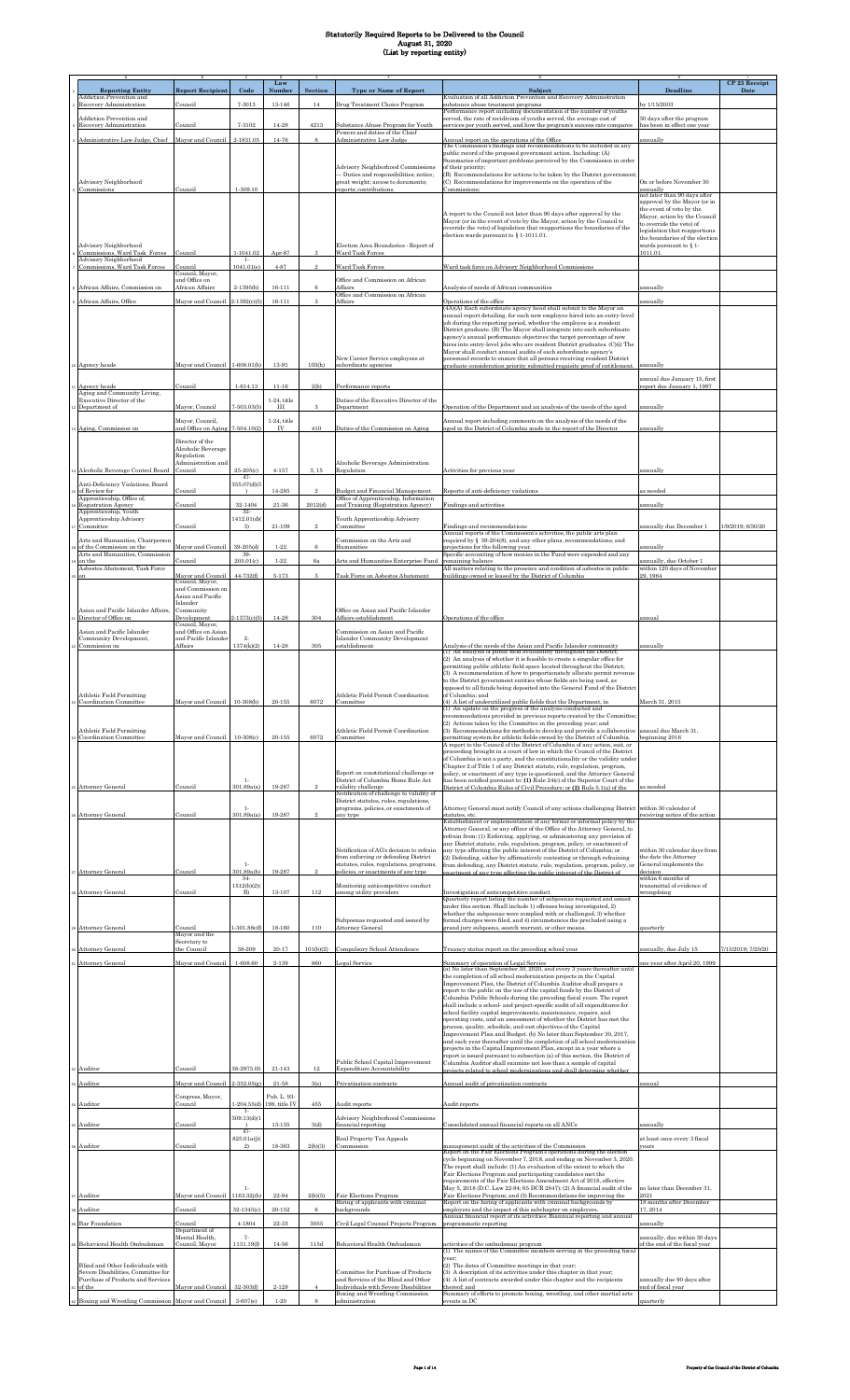| <b>Reporting Entity</b>                                         | <b>Report Recipient</b>                                            | Code                    | Law<br>Number                           | Section      | <b>Type or Name of Report</b>                                           | Subject                                                                                                                                                                                                                         | <b>Deadline</b>                                                       | CP 23 Receipt<br>Date |
|-----------------------------------------------------------------|--------------------------------------------------------------------|-------------------------|-----------------------------------------|--------------|-------------------------------------------------------------------------|---------------------------------------------------------------------------------------------------------------------------------------------------------------------------------------------------------------------------------|-----------------------------------------------------------------------|-----------------------|
|                                                                 |                                                                    |                         |                                         |              |                                                                         | (1) A financial statement for the preceding year, including a balance<br>sheet, statement of income and loss, and such other information as is                                                                                  |                                                                       |                       |
|                                                                 |                                                                    |                         |                                         |              |                                                                         | reasonably necessary to reflect the BID's actual financial performance.<br>Such statements shall be certified by the treasurer of the BID<br>corporation and shall be prepared on a cash basis or an accrual basis in           |                                                                       |                       |
| <b>Business Improvement District</b>                            |                                                                    | $^{2}$                  |                                         |              |                                                                         | accordance with generally accepted accounting principles consistently<br>applied;                                                                                                                                               |                                                                       |                       |
| Corporations, Boards of                                         | Mayor and Council 1215.13(d)                                       |                         | 11-134                                  | 13           | <b>Business Improvement Districts</b>                                   | (2) A proposed operating budget for the then current fiscal year; and<br>account of franchise agreement fees received and distributed, a review of<br>any plans submitted during the year by the cable operator for             | annually                                                              |                       |
| Cable Television, Film, Music, and<br>Entertainment, Office of  | Council                                                            | $34-$<br>252.02(20)     | $4 - 142$                               | 202          | Office of Cable Television, Film, Music,<br>and Entertainment           | development of new services, and a report on cable operator compliance<br>with this chapter, regulations, and any franchise agreement<br>(1) For that election cycle: (A) The names of all candidates, including                | innually                                                              | 2/20/20               |
|                                                                 |                                                                    |                         |                                         |              |                                                                         | (i) Whether, and if applicable, when the candidate was certified as a<br>participating candidate; and (ii) Whether, and if applicable, when and                                                                                 |                                                                       |                       |
|                                                                 |                                                                    |                         |                                         |              |                                                                         | why a participating candidate's certification was revoked; (B) The<br>number of, aggregate total value of, and date on which qualified small-                                                                                   |                                                                       |                       |
|                                                                 |                                                                    |                         |                                         |              |                                                                         | dollar contributions were submitted by the participating candidate for<br>certification; (C) The total base amount payments and matching<br>payments provided to each participating candidate; (D) Listed by                    |                                                                       |                       |
|                                                                 |                                                                    |                         |                                         |              |                                                                         | participating candidate, a description of each qualified-small-dollar<br>contribution received, including: (i) The amount of each qualified-small-                                                                              |                                                                       |                       |
|                                                                 |                                                                    |                         |                                         |              |                                                                         | dollar contribution; (ii) The small-dollar contributor's name, home<br>address, occupation, and principal place of business, if any; and (iii) The                                                                              |                                                                       |                       |
|                                                                 |                                                                    |                         |                                         |              |                                                                         | date on which the qualified small-dollar contribution was received;<br>(E) Listed by non-participating candidate, the total number of qualified                                                                                 |                                                                       |                       |
|                                                                 |                                                                    |                         |                                         |              |                                                                         | small-dollar contributions received by that candidate; (F) Listed by<br>participating candidate, a description of each expenditure, including:<br>(i) The amount of the expenditure; (ii) The purpose for the expenditure;      |                                                                       |                       |
|                                                                 | Mayor, Council and                                                 |                         |                                         |              |                                                                         | and (iii) The date on which the expenditure was made; (G) Listed by<br>participating candidate, a description of any funds remitted to the Fair                                                                                 | no later than 9 months after                                          |                       |
| Campaign Finance, Director of                                   | public<br>Mayor, Council,                                          | $1 - 1163.32j$<br>$1 -$ | 22-94                                   | 2(b)(5)      | Fair Elections Program                                                  | Receipts and expenditures of candidates for Mayor, Attorney General,<br>Chairman and members of the Council, President and members of the                                                                                       | the end of each election cycle<br>piennial beginning January          |                       |
| 6 Campaign Finance, Director of                                 | and public                                                         | 1163.04(7)              | 20-79                                   | 2(f)         | Campaign finance                                                        | State Board of Education, shadow Senator, and shadow Representative<br>(1) The amount of delinquent debt collected in the preceding fiscal year;                                                                                | 31, 2013                                                              |                       |
| 7 Central Collection Unit                                       | Mayor and Council                                                  | 1-350.11                | 19-168                                  | 1052         | Delinquent Debt Recovery                                                | (2) The amount of uncollected delinquent debt owed to the District; and<br>(3) A summary of the efforts made to collect delinquent debt owed to the                                                                             | <u>innual due March 1</u>                                             | 3/1/19                |
|                                                                 |                                                                    |                         |                                         |              |                                                                         | District and the challenges that remain for collecting it.<br>the amount of revenue received by the District from imposition of the<br>ballpark fee during the immediately preceding fiscal year and provide an                 |                                                                       |                       |
|                                                                 |                                                                    |                         |                                         |              |                                                                         | estimate of the amount of revenue expected to be received from the<br>ballpark fee in the then current fiscal year. If the amount estimated to be<br>collected is less than \$14 million plus any amount necessary to replenish |                                                                       |                       |
|                                                                 |                                                                    |                         |                                         |              |                                                                         | any reserve funds in accordance with the financing documents and to<br>avoid any projected shortfall in debt service on the bonds, the Chief                                                                                    |                                                                       |                       |
|                                                                 |                                                                    |                         |                                         |              |                                                                         | Financial Officer shall compute the amount of the ballpark fee under the<br>schedule set forth in subsection (b) of this section needed to provide                                                                              |                                                                       |                       |
|                                                                 |                                                                    |                         |                                         |              |                                                                         | estimated revenue in the current fiscal year equal to \$14 million plus<br>any amount necessary to replenish any reserve funds in accordance with                                                                               |                                                                       |                       |
|                                                                 |                                                                    |                         |                                         |              |                                                                         | the financing documents and to avoid any projected shortfall in debt<br>service on the bonds, by applying the same percentage increase to each<br>amount of the then-current ballpark fee under the schedule set forth in       |                                                                       |                       |
| s Chief Financial Officer                                       | Council                                                            | 47-2762(c)              |                                         |              | <b>BallPark Fees</b>                                                    | subsection (b) of this section. The Chief Financial Officer shall notify the<br>Council, the Mayor, and the feepayers of the new schedule and, upon                                                                             | annually, on or before Dec 1                                          | 11/25/19              |
|                                                                 |                                                                    |                         |                                         |              |                                                                         | (1) Progress toward ensuring that the Fiscal Year 2016 budget will be<br>balanced, including: (A) Savings achieved to date; (B) Additional                                                                                      |                                                                       |                       |
|                                                                 |                                                                    |                         |                                         |              |                                                                         | revenue certified through revised revenue estimates; and (C) Additional<br>revenue that may be certified through revenue enhancements; (2) An<br>analysis of procurement reform efforts in Fiscal Year 2014, including:         |                                                                       |                       |
|                                                                 |                                                                    |                         |                                         |              |                                                                         | (A) Contracts reviewed for potential cost savings; (B) Savings secured<br>through the renegotiation of existing contracts; and (C) A report from                                                                                |                                                                       |                       |
|                                                                 |                                                                    |                         |                                         |              |                                                                         | the Office of Contracting and Procurement to the Chief Financial Officer<br>regarding subparagraphs (A) and (B) of this paragraph, (3) An analysis                                                                              | quarterly beginning                                                   |                       |
|                                                                 |                                                                    | $1-$                    |                                         |              |                                                                         | of personnel review efforts, including: (A) Positions left vacant or<br>eliminated as a result of cost-savings initiatives: and (B) Savings secured<br>through personnel savings; and (4) Any other operating budget savings    | December 1, 2014, until the<br>approval of FY 2016 budget             |                       |
| <b>Chief Financial Officer</b>                                  | Council                                                            | 301.155(a)              | $20 - 155$                              | 1142         | Financial reporting                                                     | achieved or targeted in Fiscal Year 2014. (b) Agencies shall report on (A) The Mayor's audit report for the year;                                                                                                               | and financial plan                                                    |                       |
|                                                                 |                                                                    |                         |                                         |              |                                                                         | (B) A financial accounting of the Program, including:<br>(i) The operating and administrative budget for the Program, which<br>shall include a complete list of revenue sources and expenditures                                |                                                                       |                       |
|                                                                 |                                                                    |                         |                                         |              |                                                                         | detailing the line-item expenditures:<br>(ii) The number of accounts entered into during the previous fiscal                                                                                                                    |                                                                       |                       |
|                                                                 |                                                                    | $47 -$                  |                                         |              |                                                                         | vear:<br>(iii) Efforts by the Chief Financial Officer in marketing the                                                                                                                                                          |                                                                       |                       |
| Chief Financial Officer                                         | Council                                                            | 4512(b)(1)<br>1-301.152 | 13-212<br>20-61                         | 2(b)<br>7232 | College Savings Program                                                 | Program: and<br>amount and purpose of allocations from the emergency cash reserve                                                                                                                                               | annually, due May 31<br>within 3 business days of                     | 7/30/19               |
| Chief Financial Officer<br>Chief Financial Officer              | Council<br>Mayor and Council                                       | $2 - 221.05(c)$         | 5-164                                   | 6            | Contingency cash reserve<br>Quick Payment provisions                    | Analysis of whether District agencies are complying with provisions                                                                                                                                                             | allocation<br>annual due within 120 days<br>of end of fiscal year     |                       |
|                                                                 |                                                                    | $34-$                   |                                         |              | Emergency and Non-Emergency<br>Number Telephone Calling Systems         |                                                                                                                                                                                                                                 |                                                                       |                       |
| Chief Financial Officer                                         | Mayor and Council                                                  | 1802(g)(1)              | 18-223                                  | 3002(b)      | Fund<br>Establishment of Inmate Welfare                                 | Audit of all income and expenditures of fund<br>Audit reports including an examination of the Department's use of Fund<br>profits, including stocking the commissaries, low-bond releases, providing                            | mnually                                                               |                       |
| Chief Financial Officer                                         | Mayor and Council 24-282(e)                                        |                         | 16-192                                  | 3003         | Fund; audit; report                                                     | inmate clothing upon release, and funding transportation costs for<br>By October 1 of the year following the first 3 full years of implementation                                                                               | annual due February                                                   | 2/4/19                |
|                                                                 |                                                                    |                         |                                         |              |                                                                         | of this subchapter, the Chief Financial Officer shall review the status of<br>the Fund and compare that status against original projections. If the                                                                             |                                                                       |                       |
|                                                                 |                                                                    |                         |                                         |              | Universal Paid Leave Implementation                                     | Fund is running an annual surplus, the Chief Financial Officer shall<br>issue a report to the Council that outlines options for bringing the Fund's<br>annual revenues and expenditures into balance, including a reduction in  |                                                                       |                       |
| ss Chief Financial Officer                                      | Council                                                            | 32-551.01               | 21-264                                  | $\,203$      | Fund                                                                    | the employer contribution rate and changes to benefits under the paid-                                                                                                                                                          |                                                                       |                       |
| Chief Financial Officer                                         | Council                                                            | $1 -$                   | Pub. L. 93-<br>204.46b(e) 198, title IV | 446b         | Acceptance of grant amounts not<br>included in annual budget            | Detailed information about grants<br>Each agency's actual expenditures, obligations, and commitments, each                                                                                                                      |                                                                       |                       |
|                                                                 |                                                                    | $47 -$                  |                                         |              |                                                                         | by source of funds, compared to their approved spending plan. This<br>report shall be accompanied by the CFO's observations regarding                                                                                           |                                                                       |                       |
| 57 Chief Financial Officer                                      | Mayor and Council                                                  | 355.05(a)               | 14-285                                  |              | <b>Budget and Financial Management</b><br>Downtown retail priority area | spending patterns and steps being taken to assure spending remains                                                                                                                                                              | juarterly<br>Not later than 3 years from<br>the issuance of Bonds for |                       |
| s Chief Financial Officer                                       | Mayor and Council 2-1217.73a                                       |                         | 18-223                                  | 1771(d)      | demonstration project                                                   | Economic effects of the District on such projects                                                                                                                                                                               | demonstration projects                                                |                       |
|                                                                 | Mayor,<br>the Council, the                                         |                         |                                         |              |                                                                         |                                                                                                                                                                                                                                 |                                                                       |                       |
|                                                                 | District of<br>Columbia Financial<br>Responsibility and            |                         |                                         |              |                                                                         |                                                                                                                                                                                                                                 |                                                                       |                       |
|                                                                 | Management<br>Assistance                                           |                         |                                         |              |                                                                         |                                                                                                                                                                                                                                 |                                                                       |                       |
|                                                                 | Authority (in the<br>case of a fiscal year                         |                         |                                         |              |                                                                         |                                                                                                                                                                                                                                 |                                                                       |                       |
|                                                                 | which is a control<br>year, as defined in §<br>47-393(4)), and the |                         |                                         |              |                                                                         |                                                                                                                                                                                                                                 |                                                                       |                       |
|                                                                 | Committees on<br>Appropriations of                                 |                         |                                         |              |                                                                         |                                                                                                                                                                                                                                 |                                                                       |                       |
|                                                                 | the Senate and<br>House of                                         | $1-$                    | Pub. L. 93-                             |              |                                                                         |                                                                                                                                                                                                                                 |                                                                       |                       |
| S9 Chief Financial Officer                                      | Representatives                                                    | 204.50a(d)<br>$10-$     | 198, title IV                           | 450a         | <b>Emergency Reserve Fund</b>                                           | monthly statement on the balance and activities of the fund<br>Report describing and evaluating all supplemental or alternative                                                                                                 | Quarterly<br>Not later than march 15.<br>2005, and not less than 45   |                       |
| <sup>50</sup> Chief Financial Officer                           | Mayor and Council                                                  | 1601.06(e)<br>1)        | $15 - 320$                              | 106          | Requirement to invite and evaluate<br>private financing                 | financing plans and proposals that were submitted in accordance with<br>subsections (c) and (d) of this section                                                                                                                 | days prior to the issuance of<br>bonds                                |                       |
| <sup>1</sup> Chief Financial Officer                            | Mayor and Council                                                  | 47-308.04               | $20 - 155$                              | 1043(b)      | Replacement schedule for capital assets                                 | Report on the replacement schedule on an annual basis                                                                                                                                                                           | annually, with the first<br>report due on October 1, 2015             |                       |
|                                                                 |                                                                    | 26-                     |                                         |              | Community development by financial                                      | Report on which deposit-receiving institutions received contracts for<br>deposits of District funds, excluding funds associated with District debt                                                                              |                                                                       |                       |
| 22 Chief Financial Officer                                      | Mayor and Council                                                  | 431.05(c)<br>$10-$      | 20-226                                  | 2(c)         | institutions                                                            | financings, with a summary of the terms of the contract and the amounts annually                                                                                                                                                | prior to May 15, 2005, and                                            | 9/27/19               |
| 53 Chief Financial Officer                                      | Mayor and Council                                                  | 1601.07(d)              | $15 - 320$                              | 107          | Ballpark construction                                                   | Report re-estimating the costs to the District for land acquisition and<br>infrastructure                                                                                                                                       | prior to entering agreement<br>to purchase property                   |                       |
| 4 Chief Financial Officer                                       | Mayor and Council 1217.135(a)                                      | $2 -$                   | 17-252                                  | 105          | Southwest Waterfront Redevelopment<br><b>Bond Financing</b>             | report to determine level of subsidy needed for project                                                                                                                                                                         | within 60 days prior to the<br>issuance of bonds                      |                       |
| ss Chief Financial Officer                                      | Mayor and Council<br><b>Inspector General</b>                      | $1 - 129.32(g)$         | 20-271                                  | 101(b)       | New Columbia Statehood Fund<br>establishment                            | Revenues and expenditures of the fund                                                                                                                                                                                           | annual at least                                                       | 1/26/19               |
| Chief Financial Officer                                         | and Council                                                        | 47-310.02               | $23 - 253$                              | 2(b)         | Budget and Financial Management                                         | Schedule for completion of Comprehensive Annual Financial Report                                                                                                                                                                | annually due August 16                                                |                       |
| Chief Financial Officer                                         | Mayor and Council                                                  | 1-325.154               | 21-36                                   | 8042(e)      | Capital Project Support Fund<br>Capital Project Review and              | Status of the fund                                                                                                                                                                                                              | Quarterly                                                             |                       |
| s Chief Financial Officer                                       | Mayor and Council                                                  | 50-921.54               | 19-168                                  | 9002         | Reconciliation<br>Transportation Infrastructure                         | summary of all capital project closures<br>The amount of obligation per GARVEE Bond issued under this part, how<br>the funds are committed within the 11th Street Bridge project, how each                                      | quarterly<br>within 12 months of                                      |                       |
| <b>Chief Financial Officer</b>                                  | Council                                                            | $9-107.61(b)$           | 18-54                                   | 12           | Improvement GARVEE Bonding<br>Financing                                 | GARVEE bond is structured, and a statement of whether each GARVEE<br>Bonds is structured in such a way as to count toward the District's 12%                                                                                    | September 23, 2009, then<br>annual                                    |                       |
|                                                                 | Chairperson of<br>the Council commit                               |                         |                                         |              |                                                                         | Agency's actual expenditures, obligations, and commitments, organized                                                                                                                                                           |                                                                       |                       |
| Chief Financial Officer - each                                  | tee that has<br>purview over the<br>Agency Financial               | 47-355.05(a             |                                         |              |                                                                         | by source of funds, and compared to their approved spending plan. The<br>report shall be accompanied by the Agency Financial Officer's analysis of<br>spending patterns and of the steps taken to assure that spending remains  |                                                                       |                       |
| <sup>0</sup> Agency Financial Officer                           | Officer's agency                                                   | 1)                      | 18-223                                  | 7142(b)      | <b>Budget and Financial Management</b>                                  | within the approved budget.                                                                                                                                                                                                     | quarterly                                                             |                       |
| Chief Risk Officer                                              | Mayor and Council<br>Council,<br>Committees on                     | $1-307.88(a)$           | 17-196                                  | 9            | Captive Insurance Agency                                                | Summarize activities of the agency                                                                                                                                                                                              | annually                                                              |                       |
|                                                                 | Appropriations of<br>the House of                                  |                         |                                         |              |                                                                         |                                                                                                                                                                                                                                 |                                                                       |                       |
| 2 Chief Technology Officer                                      | Representatives<br>and Senate                                      | $1 - 627.06(f)$         | Pub. L. 107<br>96                       | 111(b)       | Chief Technology Officer                                                | ist of all agreements entered into under this section                                                                                                                                                                           | annual due 45 days after end<br>of each fiscal year                   |                       |
| Child Abuse and Neglect, Citizen                                | Mayor, Council,<br>and Child and<br><b>Family Services</b>         | $4-$<br>1303.51(d)      |                                         |              | Child and Family Services Agency                                        | Report summarizing the Panel's activities and findings during the prior<br>calendar year, containing recommendations on how to improve child<br>welfare services and outcomes in the District of Columbia, and providing        |                                                                       |                       |
| Review Panel                                                    | Agency                                                             | 1)<br>$4-$              | 15-341                                  | 2(m)         | Citizen Review Panel establishment<br>Provision of neighborhood-based   | information on the progress the District government is making in                                                                                                                                                                | annually, due April 30                                                |                       |
| <sup>4</sup> Child and Family Services Agency Mayor and Council |                                                                    | 1303.03a(b)<br>(3)      | $15 - 341$                              | 2(i)         | services; partnerships with<br>neighborhood groups.                     | Annual report including performance outcomes                                                                                                                                                                                    | innually                                                              |                       |
| 75 Child and Family Services Agency Council                     |                                                                    | $4-$<br>6)              | 1301.04(a)(2-22, Title I                | 104          | Child Abuse and Neglect reporting                                       | Child and Family Services reevaluation of practices                                                                                                                                                                             | s needed                                                              |                       |
|                                                                 |                                                                    |                         |                                         |              |                                                                         |                                                                                                                                                                                                                                 |                                                                       |                       |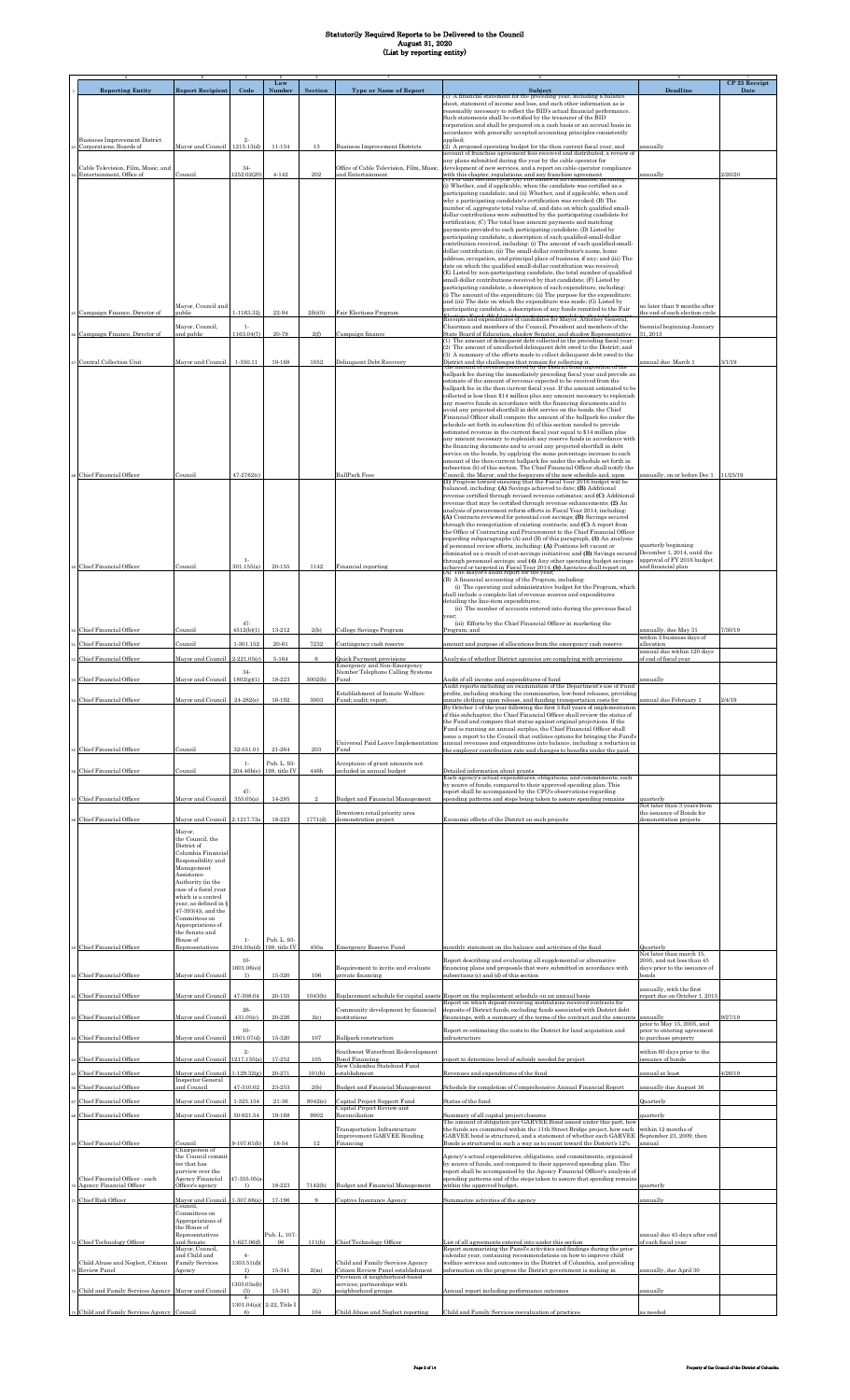|                                                                       |                                              |                        | Law                 |                   |                                                                          |                                                                                                                                                                       |                                                                          | CP 23 Receipt                       |
|-----------------------------------------------------------------------|----------------------------------------------|------------------------|---------------------|-------------------|--------------------------------------------------------------------------|-----------------------------------------------------------------------------------------------------------------------------------------------------------------------|--------------------------------------------------------------------------|-------------------------------------|
| <b>Reporting Entity</b>                                               | <b>Report Recipient</b>                      | Code<br>$4-$           | Numbe:              | Section           | <b>Type or Name of Report</b>                                            | Subject                                                                                                                                                               | Deadline                                                                 | Date                                |
| Child and Family Services Agency                                      | Council Committee<br>on Human Service        | 1301.04(e)<br>2)       | 2-22, title I       | 104               | Child Abuse and Neglect                                                  | Summary of progress toward using family assessments                                                                                                                   | On or before 12/15/2011                                                  |                                     |
|                                                                       |                                              | 4-1303.03b             | $2-22$ , title<br>Ш | 30 <sub>3</sub> b |                                                                          |                                                                                                                                                                       |                                                                          |                                     |
| Child and Family Services Agency                                      | Mayor and Council                            | $4-$                   |                     |                   | Child and Family Services Agency                                         | summary of reports made on single reporting line                                                                                                                      | juarterly                                                                |                                     |
| Child and Family Services Agency,<br>Director of                      | Mayor and Council                            | 1303.03(b)<br>10)      | 13-36               | 201(d)            | Child and Family Services Agency                                         | annual report including measurable performance outcomes required in §<br>4-1303.03a                                                                                   | annually, due February 1                                                 | 3/21/2019; 2/28/20                  |
| Child and Family Services Agency,                                     |                                              | $4-$<br>1303.84(b)(    |                     |                   |                                                                          | information about violation of foster parents' rights and the support                                                                                                 | annually, due January 31                                                 |                                     |
| Director of                                                           | Council                                      | 1)(C)<br>$4-$          | $21 - 217$          | 2(a)              | Foster Parents                                                           | services given to foster parents                                                                                                                                      | eginning January 31, 2018                                                | 3/7/2019; 2/28/20                   |
| Child and Family Services Agency,<br>Director of                      | Council                                      | 1303.74(b)(<br>3)      | 19-276              | $^{2}$            | Youth in Foster Care                                                     | summary of complaints made by or about youth in foster care                                                                                                           | annually, due January 31,<br>eginning January 31, 2014 3/7/2019; 2/28/20 |                                     |
| <b>Child Fatality Review Committee</b>                                | Mayor, Council,<br>public                    | $4-$<br>1371.09(f)     | $14 - 28$           | 4609              | Child Fatality Review Committee                                          | Annual report                                                                                                                                                         | ınnually                                                                 | 1/4/19                              |
| Childcare Bureau, Executive<br>Director of                            | Mayor and Council                            | $4 - 902(c)(9)$        | $6 - 169$           | 3                 | Child Care Bureau                                                        | Summary of program and analysis of child care needs                                                                                                                   | annually                                                                 |                                     |
|                                                                       |                                              |                        |                     |                   | Report by the Office of the City<br>Administrator to the Council on risk | Report delineating the savings realized by the District of Columbia as a                                                                                              |                                                                          |                                     |
| 83 City Administrator, Office of the                                  | Council                                      | $2 - 431(b)$           | $15-39$             | 2004              | nanagement activities                                                    | result of implementing risk management plans and strategies<br>Track and publish the number of applications the Board grants and                                      | annual due February 1                                                    |                                     |
|                                                                       |                                              |                        |                     |                   |                                                                          | denies, including the number of applications recommended to the<br>President of the United States, in an annual report to the Council and on                          |                                                                          |                                     |
| 84 Clemency Board                                                     | Council and Mayor                            | 24-481.03              | 22-197              | 203               | <b>Clemency Board duties</b>                                             | the EOM's website; provided, that the annual report shall exclude                                                                                                     | annually                                                                 |                                     |
| Climate Change and Resiliency,                                        |                                              |                        |                     |                   | Commission on Climate Change and                                         | Details on the work completed, preliminary recommendations for<br>mitigation of climate change impacts and vulnerabilities; and                                       | within 14 months of                                                      |                                     |
| Commission on                                                         | Mayor and Council 8-181.03(c)                |                        | $21 - 185$          |                   | tesiliency                                                               | preliminary recommendations to coordinate adaptation strategies across<br>Details on the work completed; a comprehensive inventory of at-risk                         | February 18, 2017                                                        | 10/15/19                            |
|                                                                       |                                              |                        |                     |                   |                                                                          | infrastructure; a list of action items needed to reduce vulnerabilities<br>related to climate change; recommendations for legislative or regulatory                   |                                                                          |                                     |
| Climate Change and Resiliency,                                        |                                              |                        |                     |                   | Commission on Climate Change and                                         | changes needed; recommendations for future updates to the<br>Comprehensive Energy Plan, the Climate Adaptation Plan, and the All                                      | riennial beginning within 2                                              |                                     |
| Commission on                                                         | Mayor and Council 8-181.03(d)                |                        | $21 - 185$          |                   | Resiliency                                                               | Hazards Mitigation Plan; and a timeline of future meetings and actions                                                                                                | years of February 18, 2017                                               |                                     |
|                                                                       | Council's Committe<br>e on Transportation    | $50-$                  |                     |                   |                                                                          | Report on how the company intends to increase access to wheelchair-                                                                                                   |                                                                          |                                     |
| Companies that provide digital<br>dispatch                            | and the<br>Environment                       | 301.25a(a)<br>2)       | 20-197              | 2(h)              | Accessibility of digital dispatch for<br>individuals with disabilities   | accessible public or private vehicle-for-hire service to individuals with<br>disabilities.                                                                            | January 1, 2016                                                          |                                     |
|                                                                       |                                              | 28-                    |                     |                   | Department of Consumer and                                               | Annual reports as to the number of complaints filed and the nature,<br>status, and disposition thereof, and about the other activities of the                         |                                                                          |                                     |
| Consumer and Regulatory Affairs<br>Department of                      | Mayor and Council                            | 3903(b)(2)             | $1 - 76$            | $\overline{4}$    | <b>Regulatory Affairs duties</b>                                         | Department undertaken during the previous year.                                                                                                                       | annually                                                                 |                                     |
|                                                                       | Chairperson of<br>the Council commit         | $47 -$                 |                     |                   |                                                                          |                                                                                                                                                                       |                                                                          |                                     |
| Consumer and Regulatory Affairs,<br>Department of                     | tee with oversight<br>f the Department       | 2851.13(d)<br>2)       | 17-219              | 2007(d)           | Basic Business License Fund                                              | Report on specific steps taken to implement new processes                                                                                                             | within 6 months of August<br>6,2008                                      |                                     |
| Consumer and Regulatory Affairs,<br>Department of - Business License  |                                              | $47-$<br>2851.05(b)    |                     |                   |                                                                          | Recommending elimination, consolidation, or other modification of<br>duplicative, ineffective, or inefficient licensing or inspection                                 |                                                                          |                                     |
| Center<br>Consumer Protection, Advisory                               | Mayor and Council                            | 5)                     | 12-86               | 101(b)            | Business license center<br>Advisory Committee on Consumer                | requirements                                                                                                                                                          |                                                                          |                                     |
| Committee on                                                          | Mayor and Council                            | 28-3907(e)             | $1 - 76$            | 8                 | <i><u>rotection</u></i>                                                  | Annual report                                                                                                                                                         | annually                                                                 |                                     |
| Contracting and Procurement,<br>Office of                             | Council                                      | $2-361.01(d)$          | 18-371              | 1101              | Green procurement                                                        | Progress of implementing green procurement policies                                                                                                                   | annual heginning within one<br>ear of December 24, 2013                  |                                     |
|                                                                       | Director of the<br>Bureau of Prisons,        |                        |                     |                   |                                                                          |                                                                                                                                                                       |                                                                          |                                     |
|                                                                       | the Mayor,<br>the Council, and               |                        |                     |                   |                                                                          |                                                                                                                                                                       |                                                                          |                                     |
|                                                                       | the Director of the                          |                        |                     |                   |                                                                          |                                                                                                                                                                       |                                                                          |                                     |
| 93 Corrections Information Council                                    | Department of<br>Corrections                 | $24-$<br>101.01(f)     | 18-233              | 2(b)              | District of Columbia Corrections<br>Information Council                  | Conditions of confinement, reports of inspections                                                                                                                     | annual due 60 days after<br>iscal vear                                   |                                     |
|                                                                       |                                              |                        |                     |                   |                                                                          | Internal reports relating to living conditions in the Central Detention<br>Facility, including inmate grievances, the Crystal report, the monthly                     |                                                                          |                                     |
|                                                                       |                                              |                        |                     |                   |                                                                          | report on the Priority One environmental problems and the time to<br>repair, the monthly report of the Environmental Safety Office, the                               |                                                                          |                                     |
|                                                                       |                                              | $24-$<br>211.02(b)(2   |                     |                   |                                                                          | monthly report on temperature control and ventilation, and the monthly<br>report on the jail population that includes the number of people waiting                    |                                                                          |                                     |
| Gorrections, Department of                                            | Council                                      |                        | 15-62               |                   | Department of Corrections                                                | transfer to the federal Bureau of Prisons and the average number of days<br>Report on the results of the survey and the exploration of alternatives.                  | quarterly                                                                |                                     |
|                                                                       |                                              |                        |                     |                   |                                                                          | The report shall include the merits and disadvantages of each<br>communication plan examined, including consideration of the security                                 |                                                                          |                                     |
|                                                                       |                                              |                        |                     |                   |                                                                          | needs of the Department, the financial burden to the families and other                                                                                               |                                                                          |                                     |
|                                                                       |                                              | $24-$                  |                     |                   |                                                                          | individuals telephoned, the availability of telecommunications to the<br>inmates, the feasibility of waiving the gross receipts tax, and other                        |                                                                          |                                     |
| Corrections, Department of<br>Corrections, Director of                | Mayor and Council                            | 263.03(b)              | 13-280              | $\overline{4}$    | Phone Charges for Prisoners                                              | incentives to control the cost of inmate phone service. The report shall                                                                                              | 80 days after April 27, 2001<br>annual due December 1 for                |                                     |
| Department of                                                         | Mayor and Council<br>Council's               | 24-231 13              | $11 - 117$          | 14                | Department of Corrections                                                | Prison industries program and Prison Industries Fund                                                                                                                  | previous fiscal year                                                     |                                     |
| Corrections, Director of<br>Department of                             | Committee on<br>Public Safety                | 24-251.07              | $1 - 130$           |                   | Resocialization Furlough Program                                         | Summary and evaluation of program                                                                                                                                     | semiannual, due January 31<br>ınd July 31                                |                                     |
|                                                                       | appropriate<br>congressional                 |                        | Pub. L. 104         |                   |                                                                          | Report describing legislative and other actions the District of<br>Columbia Council has taken or will take to facilitate the implementation                           |                                                                          |                                     |
| 88 Council                                                            | ommittee                                     | 38-1801.03             | 134                 | 2103              | District of Columbia Reform Plan                                         | of the goals of the long-term reform plan.<br>The use being made of property specifically exempted by Congress, and                                                   | pril 1, 1997                                                             |                                     |
| 99 Council                                                            | Congress                                     | $47 - 1002(5)$         | $2 - 116$           | $\mathcal{D}$     | Real Property Exempt from Taxation                                       | of any changes in such use, with recommendations                                                                                                                      | annually                                                                 |                                     |
| Council - information submitted by<br>Council members and compiled by |                                              | 50-                    |                     |                   |                                                                          |                                                                                                                                                                       |                                                                          |                                     |
| oo Secretary to the Council                                           | Council                                      | 211.07(b)              | 19-223              | 107               | Employee transportation                                                  | Council employees travel<br>An assessment of whether open meeting rules should apply to Advisory                                                                      | March 15, 2013<br>within 60 days after March                             |                                     |
| 101 Council, Committee with oversight Council                         |                                              | $2-575(g)$             | 18-350              | $\mathcal{D}$     | Definition of open meetings                                              | Neighborhood Commissions<br>Annual report that includes:                                                                                                              | 31, 2011                                                                 |                                     |
|                                                                       |                                              |                        |                     |                   |                                                                          | (1) A summary and copy of all recommendations for reforms to criminal<br>statutes developed by the Commission during the previous calendar                            |                                                                          |                                     |
|                                                                       |                                              |                        |                     |                   |                                                                          | year;                                                                                                                                                                 |                                                                          |                                     |
|                                                                       |                                              |                        |                     |                   |                                                                          | (2) A summary and copy of comments received from the Advisory Group<br>during the previous calendar year and their disposition;                                       |                                                                          |                                     |
|                                                                       |                                              |                        |                     |                   |                                                                          | (3) A summary of other Commission activities during the previous<br>calendar year;                                                                                    |                                                                          |                                     |
|                                                                       |                                              |                        |                     |                   |                                                                          | (4) A description of any problems discovered with prior Commission work<br>or changes to prior work that are necessary due to legislative changes or                  |                                                                          |                                     |
| 102 Criminal Code Reform Commission Council                           |                                              | $3 - 154$              | 21-160              | 3125              | Reporting requirements                                                   | court rulings<br>(5) A description of any issues that could delay or prevent the                                                                                      | annually, due March 31st                                                 |                                     |
|                                                                       |                                              |                        |                     |                   |                                                                          |                                                                                                                                                                       |                                                                          | 1/2.4/19<br>5/15/19;8/14/19;        |
| cos Criminal Code Reform Commission Council                           |                                              | $3 - 154$              | $21 - 160$          | 3125              | Criminal Code Reform Commission                                          | Quarterly reports that provide a summary of activities during the prior<br>quarter                                                                                    | uarterly                                                                 | 11/14/19 2/6/20<br>5/20/20; 8/14/20 |
|                                                                       |                                              |                        |                     |                   |                                                                          | (1) The number of cases and persons eligible for sentencing and to have<br>their convictions set aside under this subchapter and how many persons                     |                                                                          |                                     |
|                                                                       |                                              |                        |                     |                   |                                                                          | were sentenced or had their convictions set aside under this subchapter;<br>(2) The factors that affected the likelihood of receiving a sentence under                |                                                                          |                                     |
|                                                                       |                                              |                        |                     |                   |                                                                          | this subchapter, such as assessed offense type, prior arrests, prior                                                                                                  |                                                                          |                                     |
|                                                                       |                                              |                        |                     |                   |                                                                          | juvenile commitment, or age; (3) The extent to which cases eligible to be<br>sentenced under this subchapter were subject to mandatory-minimum                        |                                                                          |                                     |
|                                                                       |                                              |                        |                     |                   |                                                                          | terms, and if so, the extent to which mandatory-minimum terms were<br>imposed; (4) The type and length of sentences for those sentenced                               |                                                                          |                                     |
|                                                                       |                                              |                        |                     |                   |                                                                          | under this subchapter, compared to those not sentenced under this<br>subchapter; (5) The factors that affected the likelihood that those                              |                                                                          |                                     |
|                                                                       |                                              |                        |                     |                   |                                                                          | sentenced under this subchapter would have their convictions set aside;<br>(6) A comparison of the recidivism of those sentenced under this                           |                                                                          |                                     |
| Criminal Justice Coordinating                                         |                                              | $24 -$                 |                     |                   |                                                                          | subchapter who had their convictions set aside, compared to those<br>sentenced under this subchapter who did not have their convictions set                           | y October 1, 2022, and every                                             |                                     |
| <sup>24</sup> Commission                                              | Mayor and Council<br>he President:           | 906.02(a)              | 22-197              | 102(f)            | Youth Rehabilitation                                                     | mparison of the recidivism of tho                                                                                                                                     | 2 years thereafter                                                       |                                     |
|                                                                       | Congress, and each<br>of the entities of the |                        |                     |                   |                                                                          |                                                                                                                                                                       |                                                                          |                                     |
|                                                                       | District of<br>Columbia                      |                        |                     |                   |                                                                          |                                                                                                                                                                       |                                                                          |                                     |
|                                                                       | government and                               |                        |                     |                   |                                                                          |                                                                                                                                                                       |                                                                          |                                     |
|                                                                       | federal government<br>whose                  |                        |                     |                   |                                                                          |                                                                                                                                                                       |                                                                          |                                     |
| Criminal Justice Coordinating                                         | representatives<br>serve on                  |                        | Pub. L. 107         |                   |                                                                          |                                                                                                                                                                       | annual due 60 days after                                                 |                                     |
| Commission                                                            | the Council<br>membership of the             | 22-4242                | 180                 | 3                 |                                                                          | Criminal Justice Coordinating Council Activities by Criminal Justice Coordinating Council<br>Report on the status and progress of the goals and objectives referenced | alendar year:                                                            |                                     |
| Criminal Justice Coordinating                                         | CJCC, the public,<br>the Mayor, and          |                        |                     |                   |                                                                          | in subsection (a)(8) of this section, including any recommendations made<br>by the CJCC and its subcommittees to the membership of the CJCC, the                      |                                                                          |                                     |
| 06 Commission                                                         | he Council                                   | 22-4234(b)             | 14-28               | 1505              | Criminal Justice Coordinating Council                                    | public, the Mayor, and the Council.                                                                                                                                   | annually<br>annually, beginning                                          |                                     |
| 107 DC General Hospital Commission                                    | Council                                      | 4-1105<br>$1-$         | 7-210               | $\,6\,$           | General Hospital Hospice Program                                         | Development of the program and the number of patients served<br>Annual report including the amount of private-sector matching funds                                   | December 31, 1989<br>annual due at end of fiscal                         |                                     |
| 108 Destination DC                                                    | Mayor and Council                            | 325.291(e)             | $20 - 155$          | 7152              | PW Fund                                                                  | raised and the amount expended from the Fund                                                                                                                          | ear                                                                      |                                     |
| 109 Disability Rights, Office of                                      | Mayor and Council                            | $2\cdot$<br>431.04(10) | 16-239              |                   | Office of Disability Rights                                              | Status report on office activities                                                                                                                                    | annual, due January 1                                                    |                                     |
|                                                                       | The Committee of                             |                        |                     |                   |                                                                          |                                                                                                                                                                       |                                                                          |                                     |
|                                                                       | the Council under<br>whose purview DDS       |                        |                     |                   |                                                                          |                                                                                                                                                                       |                                                                          |                                     |
|                                                                       | falls, Mavor, and<br>designated state        |                        |                     |                   |                                                                          |                                                                                                                                                                       |                                                                          |                                     |
|                                                                       | protection and<br>advocacy agency for        |                        |                     |                   |                                                                          |                                                                                                                                                                       |                                                                          |                                     |
|                                                                       | the District of<br>Columbia                  | $7-$<br>1305.07a(b)    | $2 - 137$           | 507a              |                                                                          | Annual plan                                                                                                                                                           |                                                                          | 10/24/19                            |
| 10 Disability Services, Department of                                 | The Committee of                             |                        |                     |                   | Health-care decisions policy                                             |                                                                                                                                                                       | innually, due November 1                                                 |                                     |
|                                                                       | the Council under                            |                        |                     |                   |                                                                          |                                                                                                                                                                       |                                                                          |                                     |
|                                                                       | whose purview DDS<br>falls, Mayor, and       |                        |                     |                   |                                                                          |                                                                                                                                                                       |                                                                          |                                     |
|                                                                       | designated state<br>protection and           |                        |                     |                   |                                                                          |                                                                                                                                                                       |                                                                          |                                     |
|                                                                       | advocacy agency for<br>the District of       | 7.                     |                     |                   |                                                                          |                                                                                                                                                                       | quarterly, due the 15th of<br>October, January, April, and               |                                     |
| 11 Disability Services, Department of                                 | Columbia                                     | 1305.07a(c)<br>$50-$   | 2-137               | 507a              | Health-care decisions policy                                             | Quarterly reports                                                                                                                                                     | July                                                                     |                                     |
| Disability Taxicab Advisory<br>Committee                              | Aayor and Counci                             | 301.25(b)(4            | 19-184              | 2(s)              | Disability Taxicab Advisory Committe                                     | Accessibility of taxicab service in the District and how it can be further<br>improved.                                                                               | annually, beginning<br>September 30, 2013                                |                                     |
| Domestic Violence Fatality Review<br>13 Board                         | Mayor, Council,<br>and public                | $16-1052(d)$           | 14-296              | 2(c)              | Domestic Violence Fatality Review<br>Board                               | Findings, recommendations, and steps taken to implement<br>recommendations.                                                                                           | annual due July 1                                                        | 7/1/19                              |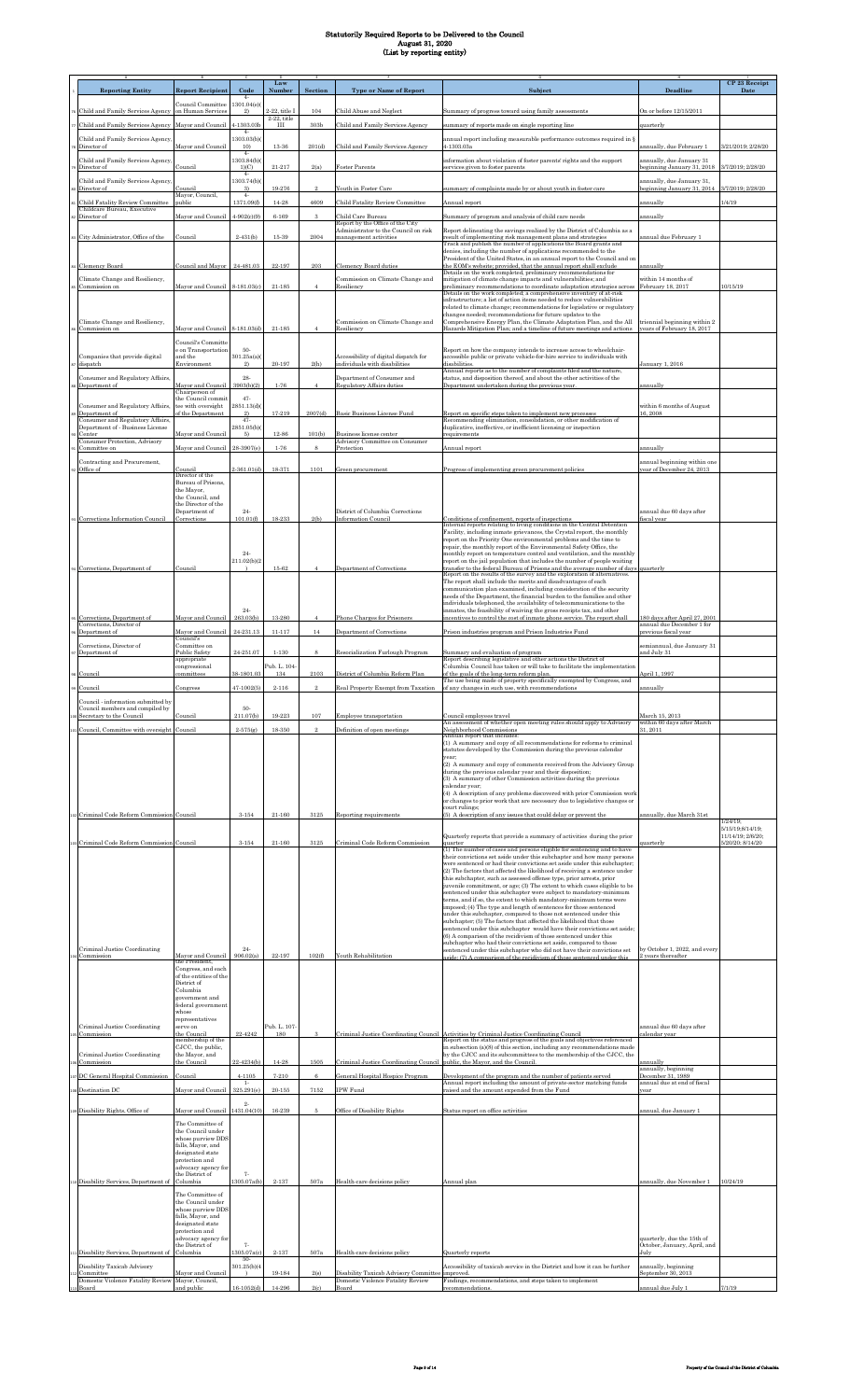|                                                                    |                                              |                      | Law          |                |                                                                                                     |                                                                                                                                                            |                                                                | CP 23 Receipt                  |
|--------------------------------------------------------------------|----------------------------------------------|----------------------|--------------|----------------|-----------------------------------------------------------------------------------------------------|------------------------------------------------------------------------------------------------------------------------------------------------------------|----------------------------------------------------------------|--------------------------------|
| <b>Reporting Entity</b>                                            | <b>Report Recipient</b>                      | Code                 | Number       | Section        | <b>Type or Name of Report</b>                                                                       | Subject                                                                                                                                                    | Deadline                                                       | Date                           |
|                                                                    | Office of Victim                             |                      |              |                |                                                                                                     |                                                                                                                                                            |                                                                |                                |
|                                                                    | Services and Office<br>of the Secretary to   |                      |              |                |                                                                                                     |                                                                                                                                                            |                                                                |                                |
| 4 Domestic Violence Task Force                                     | the Council                                  | $4 - 553(c)$         | 20-61        | 3034           | Domestic violence hotline                                                                           | Task force assessments and developments                                                                                                                    | January 30, 2014                                               |                                |
| Early Childhood Development                                        |                                              |                      |              |                | Duties of the Early Childhood                                                                       | Review the annual pre-k report to the Council required by 38-271.05 and<br>submit any additional recommendations to improve the quality of and             |                                                                |                                |
| Coordinating Council<br>Economic Development and Small             | Council                                      | 38-271.07            | 18-285       | 2(c)           | Development Coordinating Council<br>Kennedy Street, N.W., Economic                                  | expand access to pre-k and other early childhood programs to the                                                                                           |                                                                |                                |
| <b>Business Revitalization Advisory</b>                            |                                              | $2 -$                |              |                | Development and Small Business                                                                      | Report that includes its recommendations                                                                                                                   |                                                                |                                |
| Committee                                                          | Mayor and Council<br>Council, Mayor,         | 1210.61(i)           | 21-184       |                | Revitalization Advisory Committee                                                                   |                                                                                                                                                            | after each meeting                                             |                                |
| Education Office, State -<br>Independent contractors               | and the Financial<br>Authority               | 38-159(c)            | $12 - 175$   | 702            | Public school enrollment census                                                                     | Census report                                                                                                                                              | January 1, 1999 and<br>ubsequent years as needed               |                                |
|                                                                    |                                              |                      |              |                |                                                                                                     | (e) The Partnership shall transmit a copy of each of its research reports<br>to the Mayor and to the Council. (f) The Partnership shall publish an         |                                                                |                                |
|                                                                    |                                              |                      |              |                |                                                                                                     | annual report and submit a copy of the report to the Council. The report                                                                                   |                                                                |                                |
| <b>Education Research Practice</b>                                 |                                              |                      |              |                | <b>Education Research Practice</b>                                                                  | shall explain each research proposal for which an MOU could not be<br>obtained or for which material changes were made by the MOU, and                     |                                                                |                                |
| s Partnership                                                      | Council                                      | $38\!\cdot\! 785.05$ | 22-268       | 106            | Partnership                                                                                         | describe each instance in which the Mayor, LEA, or other appropriate<br>All activities with respect to public school buildings and grounds that            |                                                                | 9/27/19                        |
| 119 Education, Board of                                            | Mayor and Council                            | 38-401.01            | $4 - 158$    | 3              | Use of public school buildings                                                                      | were undertaken during the preceding fiscal year<br>(1) The Special Education Task Force, and the development of the                                       | nnually, due January 15                                        |                                |
|                                                                    |                                              |                      |              |                |                                                                                                     | Special Education Reform Plan, established pursuant to § 38-2551; and                                                                                      |                                                                |                                |
|                                                                    |                                              |                      |              |                |                                                                                                     | (2) The implementation of the recommendations adopted by the Board of<br>Education pursuant to the resolution Adopting the Recommendations of              |                                                                |                                |
|                                                                    |                                              |                      |              |                |                                                                                                     | the Ad Hoc Committee on Special Education White Paper and Other<br>Recommendations to Improve the Delivery of Special Education Services                   | Within 60 days of June 12,                                     |                                |
| 20 Education, Department of                                        | Mayor and Council                            | 38-192<br>38-        | 17-9         | 203            | Special education                                                                                   | within the District of Columbia Public Schools, effective March 13, 2006                                                                                   | 2007                                                           |                                |
| 121 Education, Deputy Mayor for                                    | Mayor and Council                            | 196.01(f)            | $21 - 36$    | 4122           | My School DC EdFest                                                                                 | Accounting of all goods, services, and funds related to My School DC<br>EdFest                                                                             | unnually, due April 30                                         |                                |
|                                                                    |                                              |                      |              |                |                                                                                                     |                                                                                                                                                            | annual basis on or before the<br>start of the third quarter of |                                |
| 122 Education, Deputy Mayor for                                    | Mayor and Council                            | 38-192.01            | 17-9         | 203a           | Adult literacy                                                                                      | Capacity of District-funded service providers to meet the need and<br>demand for adult literacy services in the District                                   | fiscal years 2012 through<br>2016                              |                                |
|                                                                    |                                              |                      |              |                |                                                                                                     | A report on the verified enrollment of each local education agency,                                                                                        |                                                                |                                |
| Education, Office of the State                                     |                                              | 38-                  |              |                |                                                                                                     | disaggregated by the categories of students identified in subsection (b) of<br>this section, and an explanation of the systems, procedures, and            | Not later than December 31                                     |                                |
| Superintendent                                                     | Mayor and Council                            | 1804.02(c)           | 22-33        | 4152(a)        | Calculation of number of students                                                                   | methodology used to verify enrollment pursuant to subsection (d) of this<br>Conduct a study to determine the number of child development facilities        | of each vear                                                   | 3/7/2019; 4/15/20              |
| Education. Office of the State                                     |                                              |                      |              |                |                                                                                                     | with non-traditional hours in the District that is sufficient to meet the<br>needs of District families. Conduct a study to assess the impact of 5A        |                                                                |                                |
| Superintendent                                                     | Council                                      | 7-2011.04            | $22 - 11$    |                | Child care studies                                                                                  | DCMR § 164 through 5A DCMR § 171 on staff members and the cost of                                                                                          | to later than August 1, 2018 1/22/19                           |                                |
|                                                                    |                                              |                      |              |                |                                                                                                     | OSSE shall annually analyze school climate in the District and report its<br>findings to the Mayor and the Council no later than October 1 following       |                                                                |                                |
|                                                                    |                                              |                      |              |                |                                                                                                     | the school year in which the climate data was collected. Each annual<br>report shall include an analysis of school climate data in light of                |                                                                |                                |
|                                                                    |                                              |                      |              |                |                                                                                                     | participating schools' student demographics, to be measured, at a                                                                                          | no later than October 1                                        |                                |
| Education, Office of the State<br>s Superintendent                 | Council                                      | 38-<br>2602(28)(C)   | 21-120       | 3              | Responsibilities                                                                                    | minimum, by students': (i) Race or ethnicity; (ii) Gender; (iii) Status as an<br>English language learner; (iv) Status as a student with an individualized | following the school year in<br>which the data was collected   | 1/3/19; 10/15/19;<br>2/10/20   |
|                                                                    | Mayor, Council and<br><b>Healthy Schools</b> |                      |              |                |                                                                                                     | OSSE, in consultation with DOEE, shall provide to the Mayor, the<br>Council, and the Healthy Schools and Youth Commission, no later than                   |                                                                |                                |
| Education, Office of the State                                     | and Youth                                    |                      |              |                |                                                                                                     | June 30 of each year, a report on child development facility compliance                                                                                    | to later than June 30 of each                                  |                                |
| Superintendent                                                     | Commission                                   | $7 - 2051(g)$        | 22-33        | 6132           | <b>Child Development Facilities</b>                                                                 | with this section.<br>Plan to expand school climate surveys to all District of Columbia public                                                             | rear                                                           |                                |
| Education, Office of the State<br>Superintendent                   | Council                                      | 38.<br>2602(28)(D)   | 21-120       | 3              | Responsibilities                                                                                    | schools and public charter schools serving any grade 6-12, beginning in<br>school year 2020-2021                                                           | 12/1/19                                                        | 2/7/20                         |
| Education, Office of the State<br>Superintendent and Department of |                                              |                      |              |                |                                                                                                     | Strategies to increase participation in the DC Free Summer Meals                                                                                           |                                                                |                                |
| 28 Parks and Recreation                                            | Mayor and Council                            | 38-822.08            | 22-240       | 2(k)           | DC Free Summer Meals Program                                                                        | Program by January 1, 2020.                                                                                                                                | y January 1, 2020                                              |                                |
|                                                                    | Mayor,<br>the Council, and                   |                      |              |                |                                                                                                     | (1) Compliance of public schools and public charter schools with the                                                                                       |                                                                |                                |
| Education, Office of the State                                     | the Healthy Schools<br>and Youth             |                      |              |                |                                                                                                     | physical and health education requirements in this subchapter; and<br>(2) Student achievement with respect to health and physical education                |                                                                |                                |
| s Superintendent of                                                | Commission                                   | 38-824.05            | 18-209       | 405            | Physical and Health Education                                                                       | standards                                                                                                                                                  | annually, due September 30                                     |                                |
|                                                                    | Mayor,<br>the Council, and                   |                      |              |                |                                                                                                     |                                                                                                                                                            |                                                                |                                |
| Education, Office of the State                                     | the Healthy Schools<br>and Youth             |                      |              |                |                                                                                                     | Comprehensive report on the District's farm-to-school initiatives and                                                                                      |                                                                |                                |
| Superintendent of                                                  | Commission                                   | 38-823.03            | 18-209       | 303            | Farm to School Program                                                                              | recommendations for improvement.                                                                                                                           | annually, due September 30                                     |                                |
| Education, Office of the State<br>Superintendent of                | Mayor and Council                            | 38-283(c)            | $20 - 155$   | 4074           | OSSE requirements - WIC                                                                             | Efforts to promote WIC in child development facilities                                                                                                     | annually, no later than<br>December 30                         | 6/20/19                        |
|                                                                    | Mayor, Council and<br>Healthy Schools        |                      |              |                |                                                                                                     |                                                                                                                                                            |                                                                |                                |
| Education, Office of the State<br>Superintendent of                | and Youth<br>Commission                      | 38-<br>283(a)(3)     | $20 - 155$   | 4074           | <b>OSSE</b> requirements                                                                            | Evaluation of the effect of the implementation of this chapter on health,<br>well-being, and school-readiness of participating District children           | annually                                                       |                                |
|                                                                    |                                              |                      |              |                | Per Capita District of Columbia Public<br>School and Public Charter School                          | On June 30, October 15, December 15, and March 30 of each year the<br>District of Columbia public schools and each eligible chartering authority           |                                                                |                                |
| Education, Office of the State                                     |                                              | 32-                  | Pub. L. 104- |                | Funding, Calculation of number of                                                                   | shall submit a report to the Mayor and the Council containing the                                                                                          |                                                                |                                |
| <b>Superintendent</b> of                                           | Mayor, Council<br>Mayor, Council and         | 1804.02(a)           | 134          | 2402           | students                                                                                            | information described in subsection (b) of this section that is applicable to<br>Report listing the names and locations of licensed child development      | quarterly                                                      |                                |
| Education, Office of the State                                     | <b>Healthy Schools</b><br>and Youth          | 38-                  |              |                | OSSE requirements - Child                                                                           | facilities with 50% or more eligible children enrolled, whether or not the<br>facility participates in the CACF Program, and whether and why the           | annually, no later than June                                   |                                |
| Superintendent of                                                  | Commission                                   | 283(a)(4)            | $21 - 36$    | 7030(b)        | development facilities                                                                              | facility was excused from participation.<br>Report on local education agency and school implementation of practices                                        |                                                                | 9/26/19                        |
|                                                                    |                                              |                      |              |                |                                                                                                     | to promote school safety and reduce the use of exclusion, which shall:                                                                                     |                                                                |                                |
|                                                                    |                                              |                      |              |                |                                                                                                     | (1) Be based upon rigorous research techniques, including quantitative<br>and qualitative methods; (2) Draw on the information maintained and              |                                                                |                                |
|                                                                    |                                              |                      |              |                |                                                                                                     | reported pursuant to § 38-236.09, as well as other sources, with a<br>particular focus on: (A) Ensuring the fidelity of data reporting;                    |                                                                |                                |
|                                                                    |                                              |                      |              |                |                                                                                                     | (B) Unanticipated consequences of the disciplinary policies and practices                                                                                  |                                                                |                                |
|                                                                    |                                              |                      |              |                | Student Discipline - Support for                                                                    | adopted pursuant to this part; (C) Barriers schools face in implementing<br>the policies and practices required pursuant to this part; and                 | within 2 years after August                                    |                                |
| Education, Office of the State<br>35 Superintendent of             | Mayor and Council                            | 38.<br>236.06(d)     | $22 - 168$   | 4062(b)        | positive school climate and trauma-<br>informed educational settings                                | (D) Effective approaches utilized by schools to avoid reliance on                                                                                          | 25, 2018 and every 5 years<br>thereafter                       |                                |
|                                                                    |                                              |                      |              |                | Per Capita District of Columbia Public                                                              | exclusion and reduce disparities in its use: (3) Provide specific<br>Report on the verified enrollment of each local education agency,                     |                                                                |                                |
| Education, Office of the State                                     | Mayor, Council,                              | 32-                  | Pub. L. 104- |                | School and Public Charter School<br>Funding, Calculation of number of                               | disaggregated by the categories of students identified in subsection (b) of<br>this section, and an explanation of the systems, procedures, and            | not later than December 31 of                                  |                                |
| 36 Superintendent of                                               | and public                                   | 1804.02(c)           | 134          | 2402           | students                                                                                            | methodology used to verify enrollment pursuant to subsection (d) of this<br>Report with findings and recommendations to aid each educational               | each year                                                      |                                |
| Education, Office of the State                                     | Mayor and the<br>Secretary to                |                      |              |                |                                                                                                     | institution to eliminate out-of-school suspensions and expulsions, except<br>for those students who pose a reasonable threat of death or serious bodily    | Within 180 calendar days of                                    |                                |
| Superintendent of                                                  | the Council                                  | 38-236.08            | 22-157       | 2(b)           | <b>Expulsion of Students</b>                                                                        | harm to themselves or others or violate Part A of this subchapter                                                                                          | September 19, 2013                                             |                                |
| Education, Public Education<br>Finance Reform Commission           | Mayor and Council                            | 38-2914(c)           | 18-370       | 402(e)         | Public Education Finance Reform<br>Commission                                                       | Equity reports for FY 2009 and 2010                                                                                                                        | Prior to the delivery of final<br>recommendations              |                                |
| Education, Public Education<br>Finance Reform Commission           | Mayor and Council                            | 38-2914(d)           | 19-21        | 7013           | Public Education Finance Reform<br>Commission                                                       | Final report and its recommendations for consideration in the<br>development of the fiscal year 2013 budget                                                | by November 30, 2011                                           |                                |
| Educational Opportunity for                                        |                                              | 49-                  |              |                | Interstate Commission on Educational                                                                | Activities of the Interstate Commission during the preceding year,                                                                                         |                                                                |                                |
| Military Children, Interstate<br>Commission on                     | Mayor and Council 1101.10(15)                |                      | 19-304       | 11             | Opportunity for Military Children                                                                   | including any recommendations that may have been adopted by the<br>Interstate Commission;                                                                  | annually                                                       |                                |
|                                                                    |                                              | 1-1001.09(b          |              |                |                                                                                                     |                                                                                                                                                            |                                                                |                                |
| 41 Elections, Board of                                             | Council                                      | 1)(5)<br>$1-$        | $18 - 103$   | 2(f)           | <b>Early Voting</b>                                                                                 | Effectiveness of early voting centers                                                                                                                      | January 31, 2011                                               |                                |
| 42 Elections, Board of                                             | Council                                      | 1001.07(1)<br>$1 -$  | $18 - 103$   | 2(e)           | Voter Registration                                                                                  | Feasibility of automatic voter registration                                                                                                                | May 1, 2010                                                    |                                |
|                                                                    | Mayor and Council                            | 606.02(a)(3)         | $2 - 139$    | 602            |                                                                                                     |                                                                                                                                                            |                                                                |                                |
| 43 Employee Appeals, Office of                                     |                                              |                      |              |                | Activities of Office of Employee Appeals Summary of activities<br>Department of Employment Services |                                                                                                                                                            | annually                                                       |                                |
| Employment Services, Department<br>$4$ of                          | Council                                      | 32-771               | 19-168       | 2082           | quarterly reports on job training and<br>adult education programs.                                  | A report on the outcomes associated with all local funding administered<br>by the Department for job training or adult education purposes                  | quarterly, beginning<br>February 15, 2013                      | 4/21/20                        |
| Employment Services, Department                                    |                                              |                      |              |                |                                                                                                     | Annual anti-fraud report containing detailed and comprehensive<br>information about the Department's anti-fraud activities relating to                     |                                                                |                                |
| is of                                                              | Council                                      | 32-1542.03           | 3-77         | 43c            | Workers compensation anti-fraud                                                                     | Workers' Compensation insurance during the preceding calendar year<br>Audited financial report detailing the financial status of the fund as of            | annually, due March 1                                          | 3/5/2019; 3/6/20               |
| <b>Employment Services</b> , Department                            |                                              |                      |              |                |                                                                                                     | the end of the preceding fiscal year, including the fund's operation, cash                                                                                 |                                                                |                                |
|                                                                    | Council                                      | 32-1540(e)           | $15 - 205$   | 1102(c)        | Workers compensation fund                                                                           | flow, and changes in capital and surplus, using standard accounting<br>Audited financial report detailing the financial status of the fund as of           | annually, due March 1                                          | 4/2/2019; 4/28/20              |
| Employment Services, Department                                    | Council                                      | 32-1541(k)           | $15 - 205$   | 1102(d)        | Workers compensation administration<br>fund                                                         | the end of the preceding fiscal year, including the fund's operation, cash<br>flow, and changes in capital and surplus, using standard accounting          | annually, due March 1                                          | 4/28/20                        |
| Employment Services, Department<br>lof                             | Mayor and Council                            | 32-531.15            | $17 - 152$   | $16\,$         | Employee leave                                                                                      |                                                                                                                                                            | innually                                                       |                                |
|                                                                    |                                              |                      |              |                |                                                                                                     | Economic impact of policy on the private sector<br>Semi-annual compliance report, which shall contain detailed and                                         |                                                                |                                |
| Employment Services, Department<br>ho[e                            | Council                                      | 32-1542.04           | $3 - 77$     | 43d            | Workers compensation employer<br>compliance                                                         | comprehensive information about the compliance enforcement activities<br>during the preceding 6 months.                                                    | semiannually, due March 31<br>and September 30                 | 10/18/2019; 7/15/20            |
|                                                                    |                                              |                      |              |                |                                                                                                     | The Department of Employment Services shall submit to the Council the<br>conclusions and supporting documentation of the audit described in the            |                                                                |                                |
| Employment Services, Department                                    |                                              |                      |              |                |                                                                                                     | April 19, 2019 letter from DOES to the Sydell Group, titled "Re: Line                                                                                      |                                                                |                                |
| Employment Services, Department                                    | Council                                      | 47-4652              | 18-370       | d(1)           | Line Hotel First Source Compliance<br>Workforce job development grant-                              | Hotel, D.C. Code § 47-4652 First Source Compliance Audit<br>Unredacted grantee performance evaluations and completed monthly                               | by August 19, 2019                                             | 3/2/20                         |
| Employment Services, Director of                                   | Council                                      | $1 - 328.05(e)$      | $23 - 16$    | 2082           | making<br>Workforce job development grant-                                                          | status report forms<br>Analysis of, and corrective actions for contracting and procurement                                                                 | quarterly                                                      |                                |
| s2 the Department of                                               | Council                                      | $1 - 328.05(d)$      | 19-269       | $\overline{2}$ | making                                                                                              | processing with DOES                                                                                                                                       | y July 30, 2013                                                |                                |
| Energy and Environment,                                            |                                              |                      |              |                |                                                                                                     | (1) Expenditures from the Renewable Energy Development Fund; and<br>(2) The performance of programs or projects funded by the Renewable                    |                                                                |                                |
| 53 Department of                                                   | Council                                      | 34-1436(f)           | 17-250       | 301(d)         | Renewable Energy Development Fund                                                                   | Energy Development Fund.<br>Effectiveness of the regulation of wildlife control services, including the                                                    | juarterly                                                      | 1/17/19                        |
| Energy and Environment,                                            |                                              | 8-2207(e)            | 18-289       |                |                                                                                                     | prohibitions on the use of certain control techniques, and                                                                                                 | within 2 years after March 8,<br>011                           |                                |
| Department of                                                      | Council                                      |                      |              |                | Wildlife Protection annual reports                                                                  | recommendations for further legislation to improve regulation of wildlife<br>Expenditure of the funds allocated to the Program, the amount of              |                                                                |                                |
| Energy and Environment,<br>Department of                           | Council                                      | 8.<br>1774.16(f)     | 17-250       | 216            | Solar for All Program                                                                               | progress toward achieving the benchmarks, and the number of solar<br>systems installed pursuant to this section in the previous fiscal year.               | annually, beginning<br>December 1, 2017                        | 1/30/2019; 2/13/20;<br>3/11/20 |
| Energy and Environment,<br>Department of                           | Council                                      | 8-<br>1774.10(e)     | 17-250       | 210            | Sustainable Energy Trust Fund                                                                       | Expenditures and performance of programs                                                                                                                   | quarterly                                                      | 9/24/2019; 2/7/20              |
| Energy and Environment,                                            |                                              | 8.<br>1774.11(e)     | 17-250       | 211            |                                                                                                     |                                                                                                                                                            |                                                                | 9/24/2019; 2/7/20              |
| Department of<br>Energy and Environment,                           | Council                                      |                      |              |                | <b>Energy Assistance Trust Fund</b>                                                                 | Expenditures and performance of programs<br>Recommending strategies and standards for optimal lighting methods                                             | juarterly<br>within 270 days of March 3,                       |                                |
| Department of<br>Energy and Environment,                           | Council                                      | 8-1776.02<br>8-      | $18 - 111$   | 1042           | Smart lighting study<br>Implementation of the Sustainable                                           | and levels in the District<br>Report detailing the expenditures of money from the SETF and EATF                                                            | 2010                                                           |                                |
| Department of                                                      | Council                                      | 1774.05(j)           | 17-250       | 205(j)         | <b>Energy Utility contract</b>                                                                      | during the previous fiscal year                                                                                                                            | annually                                                       | 2/10/20                        |
| Energy Efficiency Loan Program<br>Administrator                    | Mayor and Council 1778.44(12)                | $8\cdot$             | 18-183       | 304            | Duties of administrator                                                                             | Report on the progress of the Energy Efficiency Loan program                                                                                               |                                                                |                                |
|                                                                    |                                              |                      |              |                |                                                                                                     |                                                                                                                                                            |                                                                |                                |
| In Energy, Director of the Office of<br>Enterprise Zone Study      | Mayor and Council                            | 8-171.04(i)          | $3-132$      | 5              | District of Columbia Office of Energy                                                               | Office's activities                                                                                                                                        | annually<br>within 12 months of first                          |                                |
| Commission                                                         | Council                                      | 2-1211.05            | $6 - 171$    | 6              | Enterprise Zone Study Commission                                                                    | Recommendations of commission                                                                                                                              | meeting                                                        |                                |
| Environment, Director of the<br>Department of the                  | Council                                      | 8-151.08             | 16-51        | 108            | District Department of the<br>Environment                                                           | Assessing the state of the environment in the District, including the<br>activities and accomplishments of the DOEE.                                       | piennially, beginning within<br>year of February 15, 2006      |                                |
| Environment, Director of the                                       |                                              | 8-152.01(f)          |              |                |                                                                                                     | Copy of report produced for the Environmental Protection Agency                                                                                            |                                                                |                                |
| Department of the                                                  | Mayor and Council                            |                      | $16 - 51$    | 151            | Stormwater Management                                                                               | Report of Recommendations accompanied by draft legislation or other                                                                                        | annually<br>no later than December 31,                         |                                |
| 165 Expenditure Commission                                         | Council and Mayor                            | $1-361.01(c)$        | 23-16        | 7122           | Establishment                                                                                       | specific steps for implementing the recommendations                                                                                                        | 2020                                                           |                                |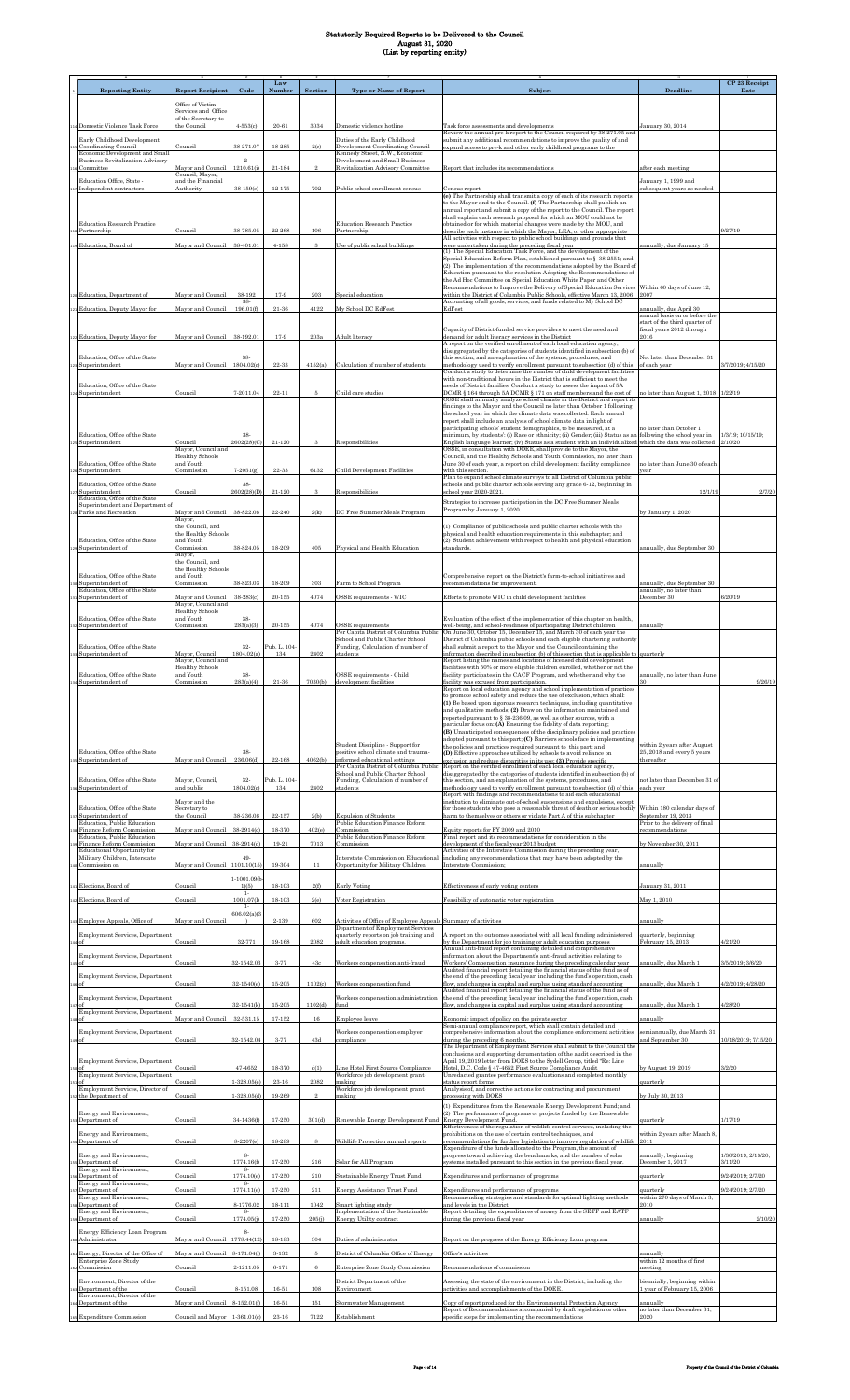|                                                                        |                                              |                      | Law        |                       |                                                                                 |                                                                                                                                                                                                                         |                                                             | CP 23 Receipt                          |
|------------------------------------------------------------------------|----------------------------------------------|----------------------|------------|-----------------------|---------------------------------------------------------------------------------|-------------------------------------------------------------------------------------------------------------------------------------------------------------------------------------------------------------------------|-------------------------------------------------------------|----------------------------------------|
| <b>Reporting Entity</b>                                                | <b>Report Recipient</b>                      | Code                 | Number     | <b>Section</b>        | <b>Type or Name of Report</b>                                                   | Subject                                                                                                                                                                                                                 | <b>Deadline</b>                                             | Date                                   |
| Financial Literacy Council                                             | Mayor and Council                            | 38<br>731.05(4)      | 17-209     | 6                     | Financial Literacy Council                                                      | Report and recommendations on the financial literacy status of the<br>District                                                                                                                                          | annually, beginning within<br>12 months of August 15, 2008  |                                        |
|                                                                        | Mayor,                                       | 47.                  |            |                       |                                                                                 |                                                                                                                                                                                                                         |                                                             |                                        |
| Financial Responsibility and                                           | the Council, the<br>President, and           | 392.08(a)(3          |            |                       |                                                                                 | Analysis of budget and recommendations for revisions to the transition<br>budget as the Authority considers appropriate to promote the financial                                                                        | Not later than 15 days after<br>receiving the transition    |                                        |
| Management Assistance Authority                                        | Congress<br>Mayor,                           |                      | 11-254     | $\mathcal{D}$         | pecial Rules for FY 1996                                                        | stability of the District government during the fiscal year                                                                                                                                                             | budget from the Council                                     |                                        |
| Financial Responsibility and                                           | the Council, the<br>President, and           |                      |            |                       | Duties of Authority during year other                                           | Budget analysis and report if there is risk the District will need a control                                                                                                                                            |                                                             |                                        |
| Management Assistance Author                                           | Congress                                     | 47-392.21            | 11-254     |                       | than control year                                                               | year<br>Activity by the Department to educate the public on the proper use of                                                                                                                                           | is needed                                                   |                                        |
|                                                                        |                                              |                      |            |                       |                                                                                 | emergency requests for service; the number of Department employees<br>hired after a contract award and their residency; an evaluation of pre-                                                                           |                                                             |                                        |
|                                                                        |                                              |                      |            |                       |                                                                                 | hospital medical care and transportation fees considering the<br>reasonableness of the fees, the public interest, and the persons required                                                                              |                                                             |                                        |
|                                                                        |                                              |                      |            |                       |                                                                                 | to pay the fee; the number of ambulances added to the Department's<br>frontline and reserve fleet after the date of a contract award, including                                                                         |                                                             |                                        |
|                                                                        |                                              |                      |            |                       |                                                                                 | whether these ambulances are replacing or supplementing the current<br>fleet; the number of emergency medical services personnel training hours                                                                         |                                                             |                                        |
|                                                                        |                                              |                      |            |                       |                                                                                 | provided, including all pediatric training conducted pursuant to a                                                                                                                                                      |                                                             |                                        |
|                                                                        |                                              |                      |            |                       |                                                                                 | memorandum of understanding between the Department and the<br>pediatric training entity; the average time that the Department's                                                                                         | four months after the                                       |                                        |
| Fire and Emergency Medical<br>Services Department                      | Council                                      | $5-401(e)$           | $21 - 160$ | 3072, 3143 Department | Fire and Emergency Medical Services                                             | ambulances remained out of service while waiting to transfer the care of<br>a patient to a healthcare facility; and the number of patients who used                                                                     | awarding a contract and then<br>quarterly                   |                                        |
| Fire and Emergency Medical                                             |                                              |                      |            |                       | Fire and Emergency Medical Services                                             | Evaluation of third party performance under contract with third parties<br>to provide supplemental pre-hospital medical care and transportation to                                                                      | one year after awarding of                                  |                                        |
| Services Department<br>Fire and Emergency Medical                      | Council                                      | $5-401(g)$           | 21-160     | 3072, 2143 Department |                                                                                 | persons requiring basic life support.<br>Report that includes the definition of the issues identified in subsection                                                                                                     | contract then annually                                      | 2/4/2019; 1/29/2020                    |
| Services Department - Integrated<br>Health Care Task Force             | Mayor and Council                            | 404.02(d)(1          | $21 - 160$ | 3082                  | Integrated Health Care Task Force                                               | (a) of this section, an analysis of the data supporting the objective<br>assessments, and recommendations completed pursuant to subsection (b) June 30, 2017                                                            |                                                             |                                        |
| Fire and Emergency Medical<br>Services Department and Police           |                                              |                      |            |                       | Fire and Emergency Medical Services                                             |                                                                                                                                                                                                                         | annually due January 31                                     |                                        |
| and Fire Clinic                                                        | Council                                      | $5 - 655.02$         | $21 - 160$ | 3052(c)               | <b>Employee Presumptive Disability</b>                                          | summary of number of claims<br>Report on the feasibility of low-cost residential, commercial, and                                                                                                                       | beginning January 31, 2018 3/1/2019; 7/14/20                |                                        |
|                                                                        |                                              |                      |            |                       |                                                                                 | institutional sprinklers as a means of protecting the public from<br>uncontrolled fires in residential, commercial, and institutional structures                                                                        |                                                             |                                        |
| Fire Protection Study Commission                                       | Council                                      | $3-1103(p)$          | 5-183      |                       | Fire Protection Study Commission                                                | and recommending comprehensive legislation to establish a residential,<br>commercial, and institutional fire sprinkler program appropriate for the                                                                      | one year after first meeting                                |                                        |
|                                                                        |                                              | $2 -$<br>219.34(a)(4 |            |                       |                                                                                 |                                                                                                                                                                                                                         |                                                             |                                        |
| First Source Compliance, Office of                                     | Mayor and Council                            |                      | 17-219     | 1021                  | Office of First Source Compliance                                               | Quarterly report on a form proposed by the Mayor<br>a recommendation for the placement and design of the language "DC"                                                                                                  | quarterly<br>within four months after                       |                                        |
| Flag Design Advisory Commission                                        | Council                                      | $1-153(c)$           | 14-237     | $\overline{4}$        | Flag Design Advisory Commission                                                 | and "No Taxation Without Representation" on the District of Columbia                                                                                                                                                    | March 25, 2003<br>annually, due December 31,                |                                        |
|                                                                        |                                              |                      |            |                       |                                                                                 |                                                                                                                                                                                                                         | beginning within 240 days of                                |                                        |
| Food Policy Council                                                    | Council                                      | 48-312(c)            | 20-191     | 3                     | Food Policy Council                                                             | state of the local food economy and food access across the District<br>Annual report including information and statistics relating to licensing,                                                                        | March 10, 2015                                              | 5/23/19                                |
|                                                                        |                                              | 50-                  |            |                       |                                                                                 | enforcement, training courses relating to public vehicles-for-hire, the<br>status of taxicab equipment, estimated industry revenues, and passenger                                                                      | annually, due on or before<br>the 2nd Monday of January     |                                        |
| For-hire vehicles, Department of                                       | Mayor and Council                            | 301.11(c)            | 19-184     | $\mathcal{D}$         | Annual report; budget and oversight                                             | carriage, and shall outline briefly the activities and goals of the agency                                                                                                                                              | each year                                                   | 1/15/19; 2/8/19;                       |
|                                                                        |                                              |                      |            |                       |                                                                                 |                                                                                                                                                                                                                         |                                                             | 2/12/19; 3/15/19;<br>6/21/19; 9/12/19; |
|                                                                        |                                              | 50-                  |            |                       | Public Vehicles-for-Hire Consumer                                               |                                                                                                                                                                                                                         | quarterly, by the 15th of the<br>month following the end of | 9/24/19; 10/18/19;<br>2/3/20; 6/10/20; |
| For-hire vehicles, Department of                                       | Council                                      | 301.20(k)<br>50-     | 19-184     | 2(q)                  | Service Fund                                                                    | Quarterly revenue reports on the Fund                                                                                                                                                                                   | ach quarter                                                 | 9/8/20                                 |
| For-hire vehicles, Department of                                       | Council                                      | 301.25(b)(4          |            |                       | Accessible public and private vehicles-<br>for-hire                             | report on the accessibility of the vehicle-for-hire industry in the District<br>and how it can be further improved.                                                                                                     | On or before September 30,<br>2013 and annually thereafter  |                                        |
|                                                                        |                                              |                      |            |                       |                                                                                 | The DFHV shall seek to partner with the Washington Metropolitan Area<br>Transit Authority, the Office of the State Superintendent of Education,                                                                         |                                                             |                                        |
|                                                                        |                                              | 50-                  |            |                       | Accessible public and private vehicles-                                         | and any other governmental entity to provide accessible transportation<br>services using taxicabs, and shall report to the Council within 18 months                                                                     | within 18 months of October                                 |                                        |
| For-hire vehicles, Department of                                       | Council                                      | 301.25(d)            | 19-184     | 2(s)                  | for-hire                                                                        | of October 22, 2012, on the status of such agreements and the estimated<br>Summary of department activities; Must include the number of sexual                                                                          | 22, 2012                                                    |                                        |
|                                                                        |                                              | 1501.04(a)           |            |                       |                                                                                 | assault forensic examination kits received from the MPD and the number                                                                                                                                                  |                                                             |                                        |
| Forensic Sciences, Director of<br>Department of                        | Mayor and Council                            | 5) and 4-<br>561.10  | 19-18      | 5                     | Department of Forensic Science                                                  | of sexual assault forensic examination kits processed by the DFS,<br>including the time it took for each kit to be processed.                                                                                           | annually, due in February                                   | 9/25/19                                |
| Gay, Lesbian, Bisexual,<br>Fransgender, and Questioning                |                                              | $2\cdot$             |            |                       | Office of Gay, Lesbian, Bisexual,                                               |                                                                                                                                                                                                                         |                                                             |                                        |
| Affairs, Director of Office of                                         | Mayor and Council                            | 1383(b)(4)           | 16-89      |                       | Transgender, and Questioning Affairs                                            | Operations of the office<br>Report on the operations and management of Eastern Market for the                                                                                                                           | annually                                                    |                                        |
| General Services, Chief Property<br>Management Officer of the District |                                              |                      |            |                       | Eastern Market Management and                                                   | past 5 year period, financial operations, a summary of all contractual<br>activities, and an assessment of management operations including                                                                              |                                                             |                                        |
| of Columbia Department of<br>General Services, Director of             | Council                                      | 37-113<br>$10-$      | 12-228     | $14\,$                | Regulation                                                                      | EMCAC functions and procedures and a report on the Market's capital<br>Annual report indicating the changes in inventory no later than 30 days                                                                          | January 2, 2004<br>annual due within 30 days                |                                        |
| Department of<br>General Services, Director of                         | <u>louncil</u>                               | 551.05(e)<br>$10-$   | 19-21      | 1026                  | <b>Inventory of Real Property Assets</b><br>Assessments of public buildings for | after the beginning of the fiscal year.                                                                                                                                                                                 | after end of fiscal year<br>By September 30, 2017 and       |                                        |
| Department of<br>Grantors managing grant                               | Council                                      | 712(e)(1)            | $21 - 237$ | 3                     | environmental risks.                                                            | Report describing its compliance with this subchapter                                                                                                                                                                   | 2018                                                        |                                        |
| programs                                                               | Mayor and Council                            | 1-328.16             | $20 - 61$  | 1097                  | Grant Programs                                                                  | Summary of grant program's activities<br>Recommended updates of green building standards, building systems                                                                                                              | annual due on November 1                                    |                                        |
| 187 Green Building Advisory Council                                    | Mayor and Council                            | $6-$<br>1451.09(f)   | 16-234     | $10\,$                | <b>Green Building Advisory Council</b>                                          | monitoring and data compiled from District-owned or District<br>instrumentality-owned and operated buildings, and an analysis of the                                                                                    | annually                                                    |                                        |
|                                                                        |                                              |                      |            |                       |                                                                                 |                                                                                                                                                                                                                         | Annually, within 90 days                                    |                                        |
| ss Green Finance Authority                                             |                                              |                      |            |                       |                                                                                 |                                                                                                                                                                                                                         | after the end of each fiscal                                |                                        |
|                                                                        | Mayor and Council 8-173.51(a)                |                      | 22-257     | 501                   | Green Finance Authority                                                         | Annual report<br>Within 4 years after August 22, 2018, conduct an assessment of the                                                                                                                                     | rear                                                        |                                        |
|                                                                        |                                              |                      |            |                       |                                                                                 | Authority's activities in its first 3 years of operation and provide a report<br>to the Mayor and Council that includes recommendations on whether                                                                      |                                                             |                                        |
| Green Finance Authority                                                | Mayor and Council 8-173.51(b)                |                      | 22-257     | 501                   | Green Finance Authority                                                         | there is a need for additional public funding for the Authority.                                                                                                                                                        |                                                             |                                        |
|                                                                        | the Secretary of the<br><b>United States</b> |                      |            |                       |                                                                                 |                                                                                                                                                                                                                         |                                                             |                                        |
|                                                                        | Department of<br>Health and Human            |                      |            |                       |                                                                                 |                                                                                                                                                                                                                         |                                                             |                                        |
|                                                                        | Services,<br>Mavor, Council, an              |                      |            |                       |                                                                                 |                                                                                                                                                                                                                         |                                                             |                                        |
|                                                                        | d the Commissioner                           |                      |            |                       |                                                                                 |                                                                                                                                                                                                                         |                                                             |                                        |
|                                                                        | of the Department<br>of Insurance,           | $31 -$               |            |                       |                                                                                 |                                                                                                                                                                                                                         |                                                             |                                        |
| Health Benefit Exchange<br>Authority                                   | Securities and<br>Banking                    | 3171.04(a)<br>22(A)  | 19-94      | 5.                    | Health benefit exchange                                                         | Accurate accounting of all activities, receipts, and expenditures                                                                                                                                                       | annually                                                    |                                        |
| Health Benefit Exchange                                                | Mayor, Council and                           | $31-$<br>3171.16(a)  |            |                       | Health benefit exchange advisory                                                |                                                                                                                                                                                                                         | within 180 days of March 2,                                 |                                        |
| Authority, Executive Board of                                          | oublic                                       | 2)<br>$31-$          | 19-94      | $17\,$                | hreo                                                                            | report of study<br>The Executive Board shall prepare a plan that identifies how the                                                                                                                                     | 2012                                                        |                                        |
| Health Benefit Exchange<br>Authority, Executive Board of               | Mayor, Council and<br>public                 | 3171.16(b)<br>2)     | 19-94      | 17                    | Health benefit exchange advisory<br>$_{\mathrm{board}}$                         | Authority will be financially self-sustaining by January, 2015. This<br>plan, which shall be certified by an independent actuary shall be                                                                               | not later than December 15,<br>2013                         |                                        |
| Health Care Finance, Department                                        |                                              |                      |            |                       | Healthy Early Childhood Development                                             | Report that describes the implementation of the CRIP and its plan to<br>leverage existing resource data assets and establish interoperability                                                                           | within 180 days after October                               |                                        |
| Health Care Finance, Director of                                       | Mayor and Council<br>Council, the            | 4-651.09(c<br>7.     | 22-179     | 109                   | Programs                                                                        | between the community resource inventory and existing information                                                                                                                                                       | 30.2018                                                     |                                        |
| Department of                                                          | Secretary                                    | 771.07a(b)           | 22-33      | 5032(b)               | <b>DHCF</b> Grants                                                              | All grants issued<br>Report with recommendations for the establishment of medical respite                                                                                                                               | By April 1, 2019                                            |                                        |
| Health Care Finance, Director of                                       |                                              | $7 - 771.07a(a)$     |            |                       |                                                                                 | care services for homeless individuals; the types of services that may be<br>offered to homeless individuals through a medical respite care program;                                                                    |                                                             |                                        |
| Department of<br>Health Care Finance, Director of                      | Council                                      | 2)(1)(C)<br>$44-$    | 23-16      | 5072                  | DHCF Grants<br>Grievance and Appeals Procedure for                              | and an identification of any potential restrictions on the provision of<br>Status of grievance and appeals procedures, summary of grievances by                                                                         | by September 30, 2020                                       |                                        |
| Department of                                                          | Council and public                           | 301.10(d)            | 12-274     | 110                   | Health Benefits Plans                                                           | ategory and health benefits plan, recommendations for additional                                                                                                                                                        | annually                                                    |                                        |
|                                                                        | Council, the Mayor,<br>the Department of     |                      |            |                       |                                                                                 |                                                                                                                                                                                                                         |                                                             |                                        |
|                                                                        | Health, and the<br>Department of             |                      |            |                       |                                                                                 |                                                                                                                                                                                                                         |                                                             |                                        |
|                                                                        | Insurance,<br>Securities, and                |                      |            |                       |                                                                                 | activities, performance, and fiscal accounts of the Ombudsman Program,<br>issues of concern to consumers, and the Ombudsman's recommendations                                                                           |                                                             |                                        |
| 7 Health Care Ombudsman                                                | Banking                                      | 7-2071.06            | 15-331     | $\overline{7}$        | Health Care Ombudsman Program                                                   | to improve health access<br>Submit to the Mayor and the Council an annual report and                                                                                                                                    | annually                                                    | 12/13/19                               |
| Health Literacy Council                                                | Mayor and Council                            | 757.04(a)(4          | 22-66      | 5                     | Health Literacy Council                                                         | recommendations on the health literacy status of the District, with the<br>first health literacy report and recommendations, to be delivered within                                                                     | within 12 months of March 6,<br>2018                        |                                        |
| Health Occupation Boards                                               | Mayor and Council                            | 3-1204.11            | 6-99       | 411                   | <b>Health Occupation Boards</b>                                                 | summary of official acts                                                                                                                                                                                                | nnual due January 1                                         |                                        |
|                                                                        |                                              |                      |            |                       |                                                                                 | (1) For Fiscal Year 2016, the Director of the Department of Health shall<br>have the authority to issue grants to qualified community organizations                                                                     |                                                             |                                        |
|                                                                        |                                              |                      |            |                       |                                                                                 | for the purpose of providing the following services: (A) Programs<br>designed to promote healthy development in girls attending public and                                                                              |                                                             |                                        |
|                                                                        |                                              |                      |            |                       |                                                                                 | chartered schools in grades 8-12 located in areas of the city possessing<br>the highest rates of teen pregnancy and highest enrollment in state-                                                                        |                                                             |                                        |
|                                                                        |                                              | $7-$                 |            |                       |                                                                                 | funded health programs in the District, not to exceed \$569,000;                                                                                                                                                        |                                                             |                                        |
|                                                                        |                                              | 736.01(h)(3          | $21 - 36$  | 5042                  |                                                                                 | (B) Clinical nutritional home delivery services for individuals living with<br>cancer and other life-threatening diseases, not to exceed \$150,000; and                                                                 | quarterly                                                   |                                        |
| Health, Department of                                                  | Council<br>Corporation                       |                      |            |                       | Department of Health grants                                                     | (C) Programs designed to support teen peer educators who work to<br>analysis of the data submitted to the Department, including the scope of<br>prescription drug marketing activities and expenses and their effect on |                                                             |                                        |
| Health, Department of                                                  | Counsel and<br><b>Council</b>                | 48-833.04            | $15 - 164$ | 304                   | Prescription drug marketing expenses                                            | the cost, utilization, and delivery of health care services, and any<br>recommendations with regard to marketing activities of prescription                                                                             | biennially, beginning<br>January 1, 2005                    |                                        |
|                                                                        | Corporation<br>Counsel and                   |                      |            |                       |                                                                                 |                                                                                                                                                                                                                         |                                                             |                                        |
| Health, Department of                                                  | Council<br>Committee of                      | 48-833.04            | 15-164     | 304                   | Prescription drug marketing expenses                                            | Annual report                                                                                                                                                                                                           | annually, due November 30                                   |                                        |
|                                                                        | the Council having<br>jurisdiction over      |                      |            |                       |                                                                                 |                                                                                                                                                                                                                         |                                                             |                                        |
|                                                                        | health and human                             | 48-833.08            |            | 308                   |                                                                                 |                                                                                                                                                                                                                         | January 1, 2005 and July 1,<br>2005                         |                                        |
| Health, Department of                                                  | services<br>Mayor's Council on               |                      | 15-164     |                       | Prescription drugs                                                              | Assessment of fees on manufacturers and labelers of prescription drugs.                                                                                                                                                 |                                                             |                                        |
|                                                                        | Physical Fitness,<br>Health, and             |                      |            | 5                     | Mayor's Council on Physical Fitness,                                            | Data relating to physical activity, nutrition, and obesity and technical                                                                                                                                                |                                                             |                                        |
| Health, Department of                                                  | Nutrition                                    | $7 - 124$            | 19-58      |                       | Health, and Nutrition                                                           | assistance                                                                                                                                                                                                              | annually<br>annually, due 2nd week of                       |                                        |
| Health, Department of                                                  | <b>Council</b>                               | 48-831.15            | 15-164     | 115                   | $\lambda$ ccess $Rx$                                                            | Enrollment and financial status<br>Rates of breastfeeding, discrimination against breastfeeding mothers,<br>and any benefits reported by working breastfeeding mothers and                                              | Januarv                                                     |                                        |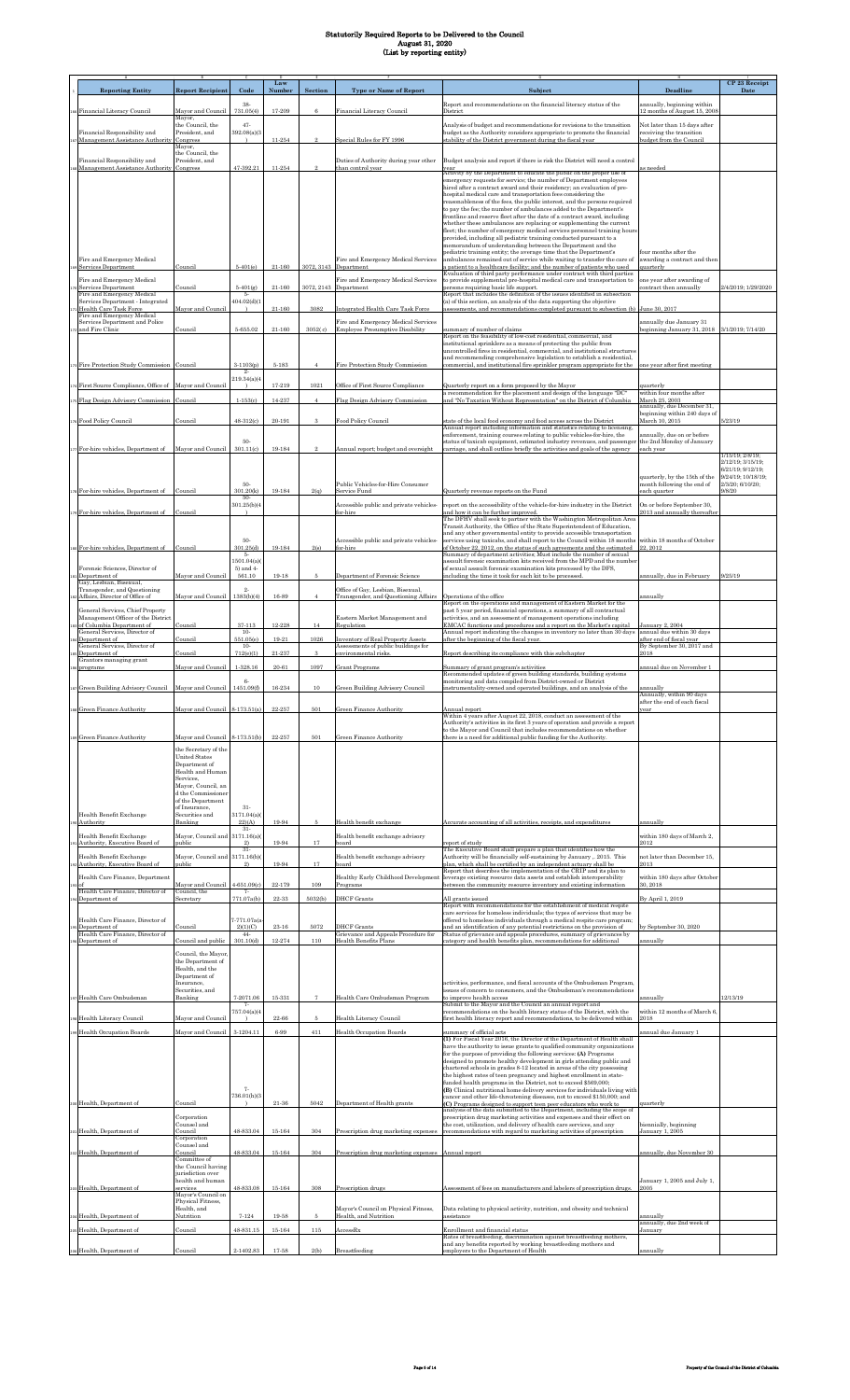|                                                                    |                                                             |                               | Law                |                |                                                                 |                                                                                                                                                                                                                                |                                                                                    | CP 23 Receipt      |
|--------------------------------------------------------------------|-------------------------------------------------------------|-------------------------------|--------------------|----------------|-----------------------------------------------------------------|--------------------------------------------------------------------------------------------------------------------------------------------------------------------------------------------------------------------------------|------------------------------------------------------------------------------------|--------------------|
| <b>Reporting Entity</b>                                            | <b>Report Recipient</b>                                     | Code                          | Number             | Section        | <b>Type or Name of Report</b>                                   | Subject<br>Report evaluating: (1) A schedule of well-infant visits: (2) The percentage<br>of infants and toddlers who are up-to-date on their immunizations;                                                                   | Deadline                                                                           | Date               |
|                                                                    | Mayor, Council,                                             |                               |                    |                |                                                                 | (3) The percentage of infants and toddlers who are up-to-date on their<br>lead screenings, pursuant to $\S$ 7-871.03(b); (4) The number of infants and                                                                         |                                                                                    |                    |
|                                                                    | Quality<br>Improvement                                      |                               |                    |                |                                                                 | toddlers placed in a home visiting program; (5) The number of infants<br>and toddlers that were not placed in a home visiting program due to a                                                                                 |                                                                                    |                    |
|                                                                    | Network<br>Interagency                                      |                               |                    |                |                                                                 | lack of available slots; (6) The number of referrals of patients to Strong<br>Start, developmental health, behavioral health, and community-based                                                                              |                                                                                    |                    |
|                                                                    | Steering<br>Committee.                                      |                               |                    |                |                                                                 | social services providers; (7) The number of patients screened for<br>behavioral health and social service needs; (8) The number of patients                                                                                   |                                                                                    |                    |
|                                                                    | Interagency<br>Coordinating                                 |                               |                    |                | Healthy Steps Pediatric Primary Care                            | referred to lactation support services; (9) The number of breastfeeding<br>patients served; (10) Breastfeeding initiation and duration rates; and                                                                              | beginning January 1, 2020                                                          |                    |
| Health, Department of                                              | Council, and OSSE                                           | $4 - 651.03(b)$<br>$7-731(a-$ | 22-179             | 103            | Demonstration Program<br>Department of Health Inspections of    | (11) Other qualitative outcome and performance mechanisms chosen by<br>Report of each inspection of the environmental conditions at the Central                                                                                | and annually thereafter<br>within 30 days after                                    | 7/2/20             |
| Health, Department of                                              | Mayor and Council                                           | 1)(2)<br>$7-736.01(b)$        | $15 - 62$<br>14-28 | 4907a          | <b>Central Detention Facility</b>                               | Detention Facility<br>Report of grants made for the purposes of conducting health promotion,                                                                                                                                   | nspection                                                                          |                    |
| Health, Department of                                              | Council                                                     |                               |                    |                | Department of Health grants                                     | preventing disease, and providing health services in FY 2010<br>Report on all grants related to: (1) Qualified community organizations is<br>the purpose of providing the following services: (A) Ambulatory health            | quarterly                                                                          |                    |
|                                                                    |                                                             |                               |                    |                |                                                                 | services for an amount not to exceed \$3,236,980; (B) Poison control<br>hotline and prevention education services for an amount not to exceed                                                                                  |                                                                                    |                    |
|                                                                    |                                                             |                               |                    |                |                                                                 | \$350,000; (C) Operations and primary care services for school-based<br>health clinics for an amount not to exceed \$2,250,000; and (D) Clinical                                                                               |                                                                                    |                    |
|                                                                    |                                                             |                               |                    |                |                                                                 | nutritional home delivery services for individuals living with cancer and<br>other life-threatening diseases; and (2) Organizations for the purpose of                                                                         |                                                                                    |                    |
|                                                                    |                                                             |                               |                    |                |                                                                 | providing the following programs and services: (A) A teen pregnancy<br>prevention program for an amount not to exceed \$400,000; (B) Programs                                                                                  |                                                                                    |                    |
|                                                                    |                                                             |                               |                    |                |                                                                 | designed to promote healthy development in girls attending public and<br>chartered schools in grades 9 through 12 located in areas of the city                                                                                 |                                                                                    |                    |
|                                                                    |                                                             |                               |                    |                |                                                                 | possessing the highest rates of teen pregnancy and highest enrollment in<br>state-funded health programs in the District of Columbia, not to exceed                                                                            |                                                                                    |                    |
|                                                                    |                                                             | 7.                            |                    |                |                                                                 | \$400,000; (C) Farmers market incentive programs, not to exceed<br>\$200,000; (D) Food-pantry services, not to exceed \$52,000; (E) Wildlife                                                                                   |                                                                                    |                    |
| dealth, Department of                                              | Council                                                     | 736.01(d)(2                   | $20 - 117$         | 6              | Department of Health grants                                     | rehabilitation services, not to exceed \$250,000; (F) Mother-to-child<br>(vertical) HIV transmission programs and services, not to exceed<br>Director of the Department of Health may issue grants totaling \$                 | quarterly                                                                          |                    |
|                                                                    |                                                             |                               |                    |                |                                                                 | 1,550,000 to District of Columbia HIV prevention programs for a<br>combination of HIV prevention interventions. These interventions shall                                                                                      |                                                                                    |                    |
|                                                                    |                                                             |                               |                    |                |                                                                 | include HIV screening in clinical and non-clinical settings and effective<br>behavioral programs. (2) Through Fiscal Year 2015, the Director of the                                                                            |                                                                                    |                    |
|                                                                    |                                                             |                               |                    |                |                                                                 | Department of Health may issue HIV prevention grants for a<br>combination of HIV prevention interventions that include: (A) HIV                                                                                                |                                                                                    |                    |
|                                                                    |                                                             |                               |                    |                |                                                                 | screening; (B) Harm reduction; (C) Social network HIV screening; (D)<br>Partner services; (E) Faith-based initiatives; (F) Youth peer education;                                                                               |                                                                                    |                    |
|                                                                    |                                                             |                               |                    |                |                                                                 | and (G) Other health-education services for adolescents and older adults.<br>(3) For the purposes of this subsection, the term "faith-based initiative"                                                                        |                                                                                    |                    |
|                                                                    |                                                             |                               |                    |                |                                                                 | means a program to encourage and support places of worship in<br>delivering HIV prevention messages that promote safe-sex practices,                                                                                           |                                                                                    |                    |
|                                                                    |                                                             |                               |                    |                |                                                                 | educate people about HIV, and promote HIV screening. (4) In Fiscal Year<br>2015, the Director of the Department of Health shall issue a competitive                                                                            |                                                                                    |                    |
|                                                                    |                                                             | 7.                            |                    |                |                                                                 | grant totaling \$480,000 to a qualified community-based nonprofit<br>corporation or organization for the creation of a comprehensive                                                                                           |                                                                                    |                    |
| Health, Department of                                              | Council                                                     | 736.01(g)(2                   | $20 - 155$         | 5012(a)        | Department of Health grants                                     | concussion care protocol for children. (f) For Fiscal Year 2015, the<br>Director of the Department of Health may issue grants to qualified                                                                                     | quarterly                                                                          |                    |
|                                                                    |                                                             |                               |                    |                |                                                                 | the Department of Health shall have the authority to issue grants to<br>qualified community organizations for the purpose of providing the                                                                                     |                                                                                    |                    |
|                                                                    |                                                             |                               |                    |                |                                                                 | following services: (1) Programs designed to improve food access:<br>(A) Through mobile, vehicle-based farm stands that operate at regularly                                                                                   |                                                                                    |                    |
|                                                                    |                                                             |                               |                    |                |                                                                 | scheduled stops, provide recipes and cooking demonstrations, and<br>distribute locally produced food to communities in underserved<br>communities, not to exceed \$50,000; and (B) By delivering fresh produce                 |                                                                                    |                    |
|                                                                    |                                                             |                               |                    |                |                                                                 | to small retailers and corner store owners that operate in underserved<br>communities, not to exceed \$250,000; (2) A Farmers Market Subsidy                                                                                   |                                                                                    |                    |
|                                                                    |                                                             |                               |                    |                |                                                                 | program aimed at establishing healthy dietary habits, providing<br>incentives for farmers to locate in low-income communities, and reducing                                                                                    |                                                                                    |                    |
|                                                                    |                                                             |                               |                    |                |                                                                 | chronic illness in District residents by providing monetary assistance for<br>the purchase of fresh fruits and vegetables to those receiving federal                                                                           |                                                                                    |                    |
|                                                                    |                                                             |                               |                    |                |                                                                 | assistance, not to exceed \$1,200,000; (3) Programs designed to support<br>teen peer educators who work to provide sexual health information and                                                                               |                                                                                    |                    |
|                                                                    |                                                             | 7.                            |                    |                |                                                                 | condoms to youth, not to exceed \$150,000; and (4) Programs designed to<br>promote healthy development in girls attending public and chartered                                                                                 |                                                                                    |                    |
| Health, Department of                                              | Council                                                     | 736.01(k)(2                   | $21 - 160$         | 5122           | Department of Health grants                                     | schools in grades 8-12 located in areas of the city possessing the highest<br>rates of teen pregnancy and highest enrollment in state-funded health                                                                            | annually                                                                           |                    |
| Healthy Youth and Schools<br>Commission                            | Mayor and Council                                           | 38-<br>827.01(c)              | 18-209             | 701            | Healthy Youth and Schools<br>Commission                         | Comprehensive report on the health, wellness, and nutrition of youth<br>and schools in the District                                                                                                                            | annually, due November 30                                                          |                    |
| <b>Higher Education Licensure</b><br>Commission                    | Mayor and Council                                           | 38-1307(2)                    | $1 - 104$          |                | <b>Higher Education Licensure</b><br>Commission                 | Educational institutions granted or denied licenses and other matters<br>under Commission's purview                                                                                                                            | quarterly                                                                          |                    |
| Historic Rhodes Tavern Advisory<br>Board                           | Mayor and Council                                           | 6-1133                        | 5-69               | $\overline{4}$ | Historic Rhodes Tavern Advisory<br>Board                        | Recommendations to preserve Rhodes Tavern<br>work of the Commission and areas of the Homeland Security Program in                                                                                                              |                                                                                    |                    |
| Homeland Security Commission                                       | Mayor and Council                                           | 7-2271.07                     | 16-262             | 207            | Homeland Security Commission                                    | need of improvement                                                                                                                                                                                                            | ınnually<br>January 1, 2016 and then                                               |                    |
| Homeless Prevention Program                                        | Council                                                     | $4 - 771.01(e)$               | $20 - 155$         | 5112           | Homeless Prevention Program                                     | Operations and services of the Program during the preceding fiscal year                                                                                                                                                        | annual                                                                             | 3/29/19            |
|                                                                    | layor and Counci<br>the Mayor, the                          |                               |                    |                |                                                                 |                                                                                                                                                                                                                                |                                                                                    |                    |
|                                                                    | Chairman of<br>the Council, and                             |                               |                    |                |                                                                 |                                                                                                                                                                                                                                |                                                                                    |                    |
|                                                                    | the chairperson of<br>the Council Commi<br>ttee on Economic |                               |                    |                |                                                                 |                                                                                                                                                                                                                                |                                                                                    |                    |
|                                                                    | Development, and<br>the Director of the                     |                               |                    |                |                                                                 |                                                                                                                                                                                                                                |                                                                                    |                    |
| Housing and Community                                              | Department of<br>Housing and                                |                               |                    |                |                                                                 | Review the operations and administration of the Department of Housing<br>and Community Development ("Department") and recommend to the                                                                                         |                                                                                    |                    |
| Development Reform Advisory<br>Commission                          | Community<br>Development                                    | $6 - 1033(f)$                 | 14-90              | 1143           | Housing and Community Development<br>Reform Advisory Commission | Council and the Mayor legislative, regulatory, and administrative<br>changes to improve the operation and administration of the Department meeting of the Commission                                                           | within 150 days after first                                                        |                    |
| Housing and Community                                              |                                                             | $42-$                         |                    |                | Department of Housing and<br>Community Development Unified      | All programs, activities, and projects undertaken by DHCD using funds                                                                                                                                                          | annually, beginning October                                                        |                    |
| Development, Department of                                         | Council                                                     | 2857.01(h)                    | 17-219             | 2009           | Fund                                                            | allocated from the Unified Fund<br>Database usage, including, for the relevant reporting period, the total                                                                                                                     | 31 2009                                                                            |                    |
|                                                                    |                                                             |                               |                    |                |                                                                 | number of filings housing providers made pursuant to this title, the<br>number of new registrations and claims of exemption filed pursuant                                                                                     |                                                                                    |                    |
| Housing and Community                                              |                                                             | $42-$                         |                    |                | Public Accessible Rent Control                                  | to section 205, and the number of searches conducted by members of the<br>general public. With the report, DHCD shall provide electronic                                                                                       | Beginning January 2020,                                                            |                    |
| Development, Department of                                         | Council                                                     | 3502.03c(h)                   | $22 - 168$         | 2282           | Housing Clearinghouse                                           | spreadsheets of all data housing providers entered into the database<br>(A) The number of vacant public housing units within the District, and,<br>for each unit, the address and unit number, the needed repairs for the      | and monthly thereafter                                                             |                    |
|                                                                    |                                                             |                               |                    |                |                                                                 | unit, and a budget for renovating the unit; (A-i) The number and location<br>of units that were made available to new tenants during the prior year as                                                                         |                                                                                    |                    |
|                                                                    |                                                             |                               |                    |                |                                                                 | a result of R&M Fund investments, including the number that were<br>made available to existing District residents; and (B) The Authority's                                                                                     |                                                                                    |                    |
|                                                                    |                                                             |                               |                    |                |                                                                 | planned use of money in the R&M Fund for the succeeding fiscal year,<br>identifying the following: (i) The address of each public housing unit to                                                                              |                                                                                    |                    |
|                                                                    |                                                             |                               |                    |                | Establishment of District of Columbia                           | be repaired, rehabilitated, or renovated; (ii) The nature of the repair,<br>rehabilitation, or renovation to be undertaken; (iii) The number of                                                                                |                                                                                    |                    |
| 222 Housing Authority                                              | Mayor and Council                                           | $6 - 202(c -$<br>1)(6)        | 22-33              | 2102           | Housing Authority; purposes of<br>Authority: Fund               | residents, if any, in each unit to be repaired, rehabilitated, or renovated,<br>including adults and children; (iv) The estimated cost of the repair<br>Report of its activities for the preceding year that shall set forth a | By March 1st of each year                                                          |                    |
|                                                                    |                                                             |                               |                    |                |                                                                 | complete operating financial statement of the Agency during the fiscal<br>year it covers, its housing program operations and accomplishments, the                                                                              |                                                                                    |                    |
|                                                                    | Mayor,<br>the Council, and                                  |                               |                    |                |                                                                 | names of all new employees and their pay schedules, titles, and place of<br>residence, its plans for the succeeding fiscal year, and its                                                                                       | annually, due 90 days after                                                        |                    |
| <b>Housing Finance Agency</b>                                      | the Advisory Board                                          | 42-2705.03                    | $2 - 135$          | 503            | Housing Finance Agency                                          | recommendations for needed action on the part of the Mayor or Council,<br>(1) A description of each established apprenticeship program, including:                                                                             | fiscal year                                                                        |                    |
|                                                                    |                                                             |                               |                    |                |                                                                 | (A) The names and roles of participating entities; (B) The occupation<br>covered; (C) Position titles of apprentices; (D) Apprentice grade levels                                                                              |                                                                                    |                    |
|                                                                    |                                                             |                               |                    |                |                                                                 | and salary ranges; (E) The number of total, new, and female apprentices<br>and the number of apprenticeship graduates in the previous year;                                                                                    |                                                                                    |                    |
|                                                                    |                                                             |                               |                    |                |                                                                 | (F) Apprenticeship completion rates; (G) Length of apprenticeships;<br>(H) Copies of curricula and training plans; (I) The name of the entity                                                                                  |                                                                                    |                    |
|                                                                    |                                                             |                               |                    |                |                                                                 | providing the related technical instruction; (J) The name of the entity<br>providing the life skills training; and(K) A breakdown of costs, including                                                                          | By December 1, 2020 and                                                            |                    |
| 4 Human Resources, Department of Council                           |                                                             | $1 - 610.85$                  | 22-211             | 2(d)           | <b>Government Apprenticeships</b>                               | costs attributed to program staff, related technical instruction, and life<br>skills training, broken down by entity and federal or local funding source:                                                                      | annually thereafter<br>March 1, 2012, then every                                   | 7/15/20            |
| Human Resources, Department of Council                             |                                                             | $1-511(b)$                    | $19 - 115$         | 3              | Review of Personnel practices                                   | Comprehensive review of all regulations policies and procedures                                                                                                                                                                | three months until the<br>eview is complete                                        |                    |
|                                                                    |                                                             |                               |                    |                |                                                                 | DCHR shall provide to the Council a 3-year plan for the establishment o<br>additional apprenticeship programs in apprenticeable occupations for                                                                                |                                                                                    |                    |
| Human Resources, Department of Council                             |                                                             | $1 - 610.85$                  | 22-211             | 2(d)           | Government Apprenticeships                                      | which no apprenticeship program exists.                                                                                                                                                                                        | By October 1, 2021                                                                 |                    |
| Human Resources, Department of Council                             |                                                             | 1-612.38                      | 15-68              |                | Voluntary Transfer of Leave Program                             | Summary of program<br>(1) The number of complaints filed pursuant to this chapter during the                                                                                                                                   | annual due February 1                                                              | 5/20/2019; 3/25/20 |
|                                                                    |                                                             |                               |                    |                |                                                                 | reporting period; (2) The number of investigations that the Office of<br>Human Rights has conducted during the reporting period and the                                                                                        |                                                                                    |                    |
|                                                                    |                                                             |                               |                    |                | Fair Criminal Record Screening for                              | disposition of every complaint and investigation; (3) The business<br>characteristics of the housing providers against whom complaints were<br>filed during the reporting period, including: (A) The number of rental          | Beginning December 31,                                                             |                    |
| 228 Human Rights, Office of                                        | Council                                                     | 42-3541.06                    | 21-259             |                | Housing                                                         | properties that the housing provider owns; and (B) The number of rental<br>he Office of Human Rights shall maintain data on the number of                                                                                      | 2018 and annually thereafter                                                       |                    |
|                                                                    |                                                             |                               |                    |                | Fair Criminal Record Screening for                              | complaints filed pursuant to this subchapter, demographic information<br>on the complainants, the number of investigations it conducts, and the                                                                                | annually beginning                                                                 |                    |
| Human Rights, Office of                                            | Council<br>Council and                                      | 32-1345(b)                    | $20 - 152$         | 6              | Employment                                                      | disposition of every complaint and investigation.                                                                                                                                                                              | December 17, 2015                                                                  | 5/8/19             |
|                                                                    | Interagency<br>Council on                                   |                               |                    |                | Services for Homeless Individuals and                           |                                                                                                                                                                                                                                |                                                                                    |                    |
| Human Services, Department of                                      | Homelessness                                                | 4-756.04                      | $21 - 75$          | 2(h)           | Families                                                        | Summary of interim eligibility placement                                                                                                                                                                                       | annually, due February 1<br>quarterly during the fiscal                            | 2/14/19            |
| Human Services, Director of                                        |                                                             |                               |                    |                |                                                                 |                                                                                                                                                                                                                                | years ending September 30,<br>1992, September 30, 1993,                            |                    |
| Department of<br>Human Services, Director of                       | Council                                                     | $4 - 115(c)$                  | $5\hbox{-} 4$      | 3<br>3         | Children in foster care                                         | Summary of number of children in foster care                                                                                                                                                                                   | and September 30, 1994                                                             |                    |
| Department of<br>Human Services, Director of                       | Council<br>Mayor and Council                                | $4 - 115(d)$<br>24-932        | $5 - 4$<br>10-67   | 601            | Children in foster care<br>Youth Offender BOOT CAMP program     | Summary of the cases terminated during the previous fiscal year<br>Assessment of program                                                                                                                                       | annually, due November 1<br>within 12 months after 1st<br>day of program operation |                    |
| Department of<br>Initiative Implementation<br>Monitoring Committee | Council                                                     | 47-319.04                     | 11-254             |                | Initiative Implementation Monitoring<br>Committee               | status of the Fiscal Year 1996 budget initiatives                                                                                                                                                                              | monthly                                                                            |                    |
| Innovation Fund - Grant-<br>managing entity                        | Mayor and Council                                           | 1-325.224                     | $20 - 61$          | 1015           | Innovation Fund                                                 | Summary of all funds allocated                                                                                                                                                                                                 | annual beginning January 2,<br>2015                                                |                    |
|                                                                    |                                                             | $1-$<br>301.115a(f-           |                    |                |                                                                 |                                                                                                                                                                                                                                |                                                                                    |                    |
| 236 Inspector General                                              |                                                             | 2)                            | 13-313             | 4(b)           | <b>Inspector General</b>                                        | Activities of office                                                                                                                                                                                                           | annual due December 1                                                              | 12/2/19            |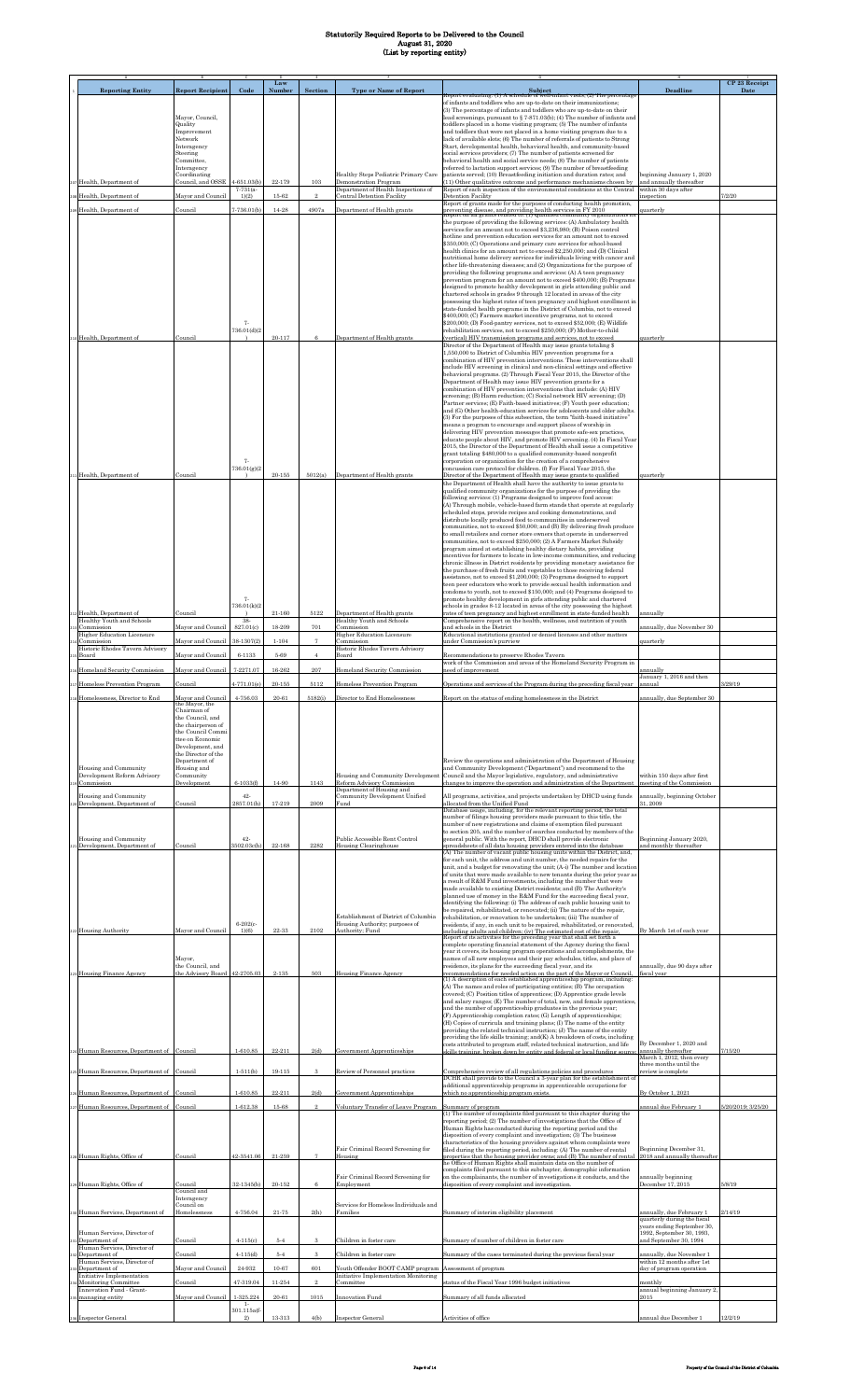| <b>Reporting Entity</b>                                                            |                                                     | Code                           | Law<br>Number        | Section        |                                                                                        | Subject                                                                                                                                                                                                                   | Deadline                                                                       | CP 23 Receipt<br>Date |
|------------------------------------------------------------------------------------|-----------------------------------------------------|--------------------------------|----------------------|----------------|----------------------------------------------------------------------------------------|---------------------------------------------------------------------------------------------------------------------------------------------------------------------------------------------------------------------------|--------------------------------------------------------------------------------|-----------------------|
| 37 Inspector General                                                               | <b>Report Recipient</b><br>Mayor and Council        | $1 -$<br>325.181(e)            | 18-368               |                | <b>Type or Name of Report</b><br>West End Library and Fire Station<br>Maintenance Fund | Audit of fund                                                                                                                                                                                                             | annual due 90 days after<br>close of fiscal vear                               |                       |
|                                                                                    |                                                     |                                |                      |                |                                                                                        | lot later than February 1, 2001, and each February 1 thereafter, the<br>Inspector General of the District of Columbia shall audit the financial                                                                           |                                                                                |                       |
|                                                                                    |                                                     |                                |                      |                |                                                                                        | statements of the District of Columbia Highway Trust Fund for the<br>preceding fiscal year and shall submit to Congress, the Mayor, the Chief                                                                             |                                                                                |                       |
|                                                                                    |                                                     |                                |                      |                |                                                                                        | Financial Officer, and the Council a report on the results of such audit.<br>Not later than March 15, 2011, and each May 31 thereafter, the                                                                               |                                                                                |                       |
|                                                                                    | Mayor, Council,                                     |                                |                      | 7082           | Emergency Highway Relief - Dedicated<br>highway fund and repayment of                  | Inspector General shall examine the statements forecasting the<br>conditions and operations of the Trust Fund for the next 5 fiscal years                                                                                 |                                                                                |                       |
| 38 Inspector General<br>Insurance, Securities, and<br>Banking, Commissioner of the | Congress, CFO                                       | 9-109.02<br>26-<br>702.01(b)(2 | $21 - 160$           |                | temporary waiver amounts                                                               | commencing on the previous October 1 and shall submit to Congress, the                                                                                                                                                    |                                                                                | 2/1/19; 6/4/2019      |
| Department of<br>Insurance, Securities, and                                        | Council                                             | 2)                             | 17-59                | 3(a)           | Regional Interstate Banking                                                            | All actions by Commissioner regarding regional interstate banking                                                                                                                                                         | annually                                                                       |                       |
| Banking, Commissioner of the<br>Department of                                      | Council and<br>Federal Reserve                      | 26-<br>706.01(f)(9)            | $6 - 63$             | 7(a)           | <b>Regional Interstate Banking</b>                                                     | Any activities the Commissioner does regarding banks entering the<br>District by acquisition                                                                                                                              | is needed                                                                      |                       |
| Insurance, Securities, and                                                         | Council and<br>appropriate state or                 |                                |                      |                |                                                                                        |                                                                                                                                                                                                                           |                                                                                |                       |
| Banking, Commissioner of the<br>Department of                                      | federal regulatory<br>agency                        | $26-$<br>1205(g)(7)            | $7 - 175$            | 6              | Savings and Loan acquisition                                                           | Any activities the Commissioner does regarding savings and loan<br>acquisition                                                                                                                                            |                                                                                |                       |
| Insurance, Securities, and<br>Banking, Commissioner of the<br>Department of        | Council                                             | 26-636(e)                      | 17-59                |                | <b>International Banking</b>                                                           | Applications for licenses for international banks to do business in the<br>District of Columbia                                                                                                                           | annually                                                                       |                       |
| Insurance, Securities, and<br>Banking, Commissioner of the                         |                                                     | 26-                            |                      |                | Compliance with community                                                              | Each financial institution's compliance with its community development                                                                                                                                                    |                                                                                |                       |
| Department of<br>Insurance, Securities, and                                        | Mayor and Council                                   | 431.05(b)                      | 13-308               | 405            | development plan                                                                       | plan                                                                                                                                                                                                                      | annually                                                                       |                       |
| Banking, Commissioner of the<br>Department of                                      | Mayor and Council                                   | $31-$<br>106.02(j)(2)          | 21-214               | 2(b)           | Student loan servicers                                                                 | Licensee annual reports as given to Commissioner                                                                                                                                                                          | annual due January 30,<br>eginning 2018                                        |                       |
| Insurance, Securities, and<br>Banking, Commissioner of the<br>Department of        | Council                                             | $31 - 2409$                    | $4 - 155$            | 10             | Motor vehicle insurance consumer<br>protections                                        | report on efforts to reduce premiums within industry                                                                                                                                                                      | y September 1, 2004                                                            |                       |
|                                                                                    |                                                     |                                |                      |                |                                                                                        | Report on the Ombudsman's activities, as required or authorized by this<br>section, of the previous year, which shall include the number of                                                                               |                                                                                |                       |
| Insurance, Securities, and<br>Banking, Commissioner of the                         |                                                     | $31-$                          |                      |                |                                                                                        | educational presentations held across the city, the number of residents in<br>attendance for the educational presentations, and the number of                                                                             | annual due March 1,                                                            | 4/3/2019; 1/16/2020;  |
| Department of<br>Insurance, Securities, and                                        | Mayor and Council                                   | 106.01(d)                      | $21 - 214$           | 2(b)           | Student Loan Ombudsman                                                                 | complaints received and the action taken to resolve the complaints                                                                                                                                                        | eginning 2018<br>quarterly list of applicants.<br>annual list of activities by | 1/27/20               |
| Banking, Commissioner of the<br>Department of<br>Insurance, Securities, and        | Council                                             | 26-704(c)(8)                   | 17-59                | 3(b)           | <b>Regional Interstate Banking</b>                                                     | Review of applications<br>Significant National Association of Insurance Commissioners adoptions                                                                                                                           | Commissioner                                                                   |                       |
| Banking, Commissioner of the<br>Department of                                      | Council                                             | 31-3311.08                     | 18-360               | 109            | Health insurance ratemaking                                                            | related to health care reform, including medical loss ratios and loss ratio<br>disclosure, and any recommendations if the District law differs.                                                                           | annually, beginning June 1,<br>2011                                            |                       |
|                                                                                    |                                                     |                                |                      |                |                                                                                        | The Department shall issue a report to the Council in non-technical,<br>readily understandable language, that shall: (1) Specify the                                                                                      |                                                                                |                       |
|                                                                                    |                                                     |                                |                      |                |                                                                                        | methodologies used by the Department to verify compliance with the<br>requirements of this chapter; (2) Identify the market conduct                                                                                       |                                                                                |                       |
|                                                                                    |                                                     |                                |                      |                |                                                                                        | examinations conducted by the Department during the preceding year,<br>including: (A) The number of market conduct examinations initiated and<br>completed; (B) The benefit classifications assessed by each market       |                                                                                |                       |
|                                                                                    |                                                     |                                |                      |                |                                                                                        | conduct examination; (C) The subject matter of each market conduct<br>examination; and (D) A summary of the basis for the final decision                                                                                  |                                                                                |                       |
| Insurance, Securities, and                                                         |                                                     |                                |                      |                |                                                                                        | rendered in each market conduct examination; (3) A description of any<br>educational or corrective actions the Department took to ensure health                                                                           |                                                                                |                       |
| Banking, Commissioner of the<br>Department of                                      | Council                                             | $31-$<br>3175.03(b)            | 22-242               |                | Health Benefits Plans                                                                  | insurer compliance with the requirements of this chapter; and (4) A<br>lescription of the Department's efforts to educate the public regarding                                                                            | by October 1, 2019 and<br>annually thereafter                                  |                       |
| Interstate Commission for<br>Juveniles<br>John A. Wilson Building                  | Mayor and Council                                   | 24-1102                        | 19-81                | $\overline{2}$ | Interstate Compact on Juveniles                                                        | Annual report                                                                                                                                                                                                             | annually                                                                       |                       |
| Foundation, Board of Directors of                                                  | Council                                             | $10-1334(d)$                   | 11-180               |                | John A. Wilson Building Foundation                                                     | Quarterly reports on the progress on the Foundation's fundraising<br>(1) A review and assessment of the implementation of the reforms                                                                                     | quarterly                                                                      |                       |
|                                                                                    |                                                     |                                |                      |                |                                                                                        | recommended in the Report of the Blue Ribbon Commission on Youth<br>Safety and Juvenile Justice Reform:                                                                                                                   |                                                                                |                       |
|                                                                                    |                                                     |                                |                      |                |                                                                                        | (2) A review and assessment of the reforms recommended in the<br>Blueprint for Action: Responding to Gang, Crew and Youth Violence in                                                                                     |                                                                                |                       |
|                                                                                    |                                                     |                                |                      |                |                                                                                        | D.C.<br>(3) An analysis of Part 1 and Part 2 juvenile-arrest cases of the                                                                                                                                                 |                                                                                |                       |
|                                                                                    |                                                     |                                |                      |                |                                                                                        | preceding 3 years;<br>(4) An analysis of recidivism rates at the Department of Youth<br>Rehabilitation Services ("DYRS") and Court Social Services ("CSS") of                                                             |                                                                                |                       |
|                                                                                    |                                                     |                                |                      |                |                                                                                        | the preceding 3 years:<br>(5) An assessment of the federal, local, and private resources available to                                                                                                                     |                                                                                |                       |
| Juvenile Justice Reform,                                                           |                                                     |                                |                      |                |                                                                                        | DYRS and CSS; and<br>(6) Recommendations on streamlining available resources and on                                                                                                                                       | within 180 days of                                                             |                       |
| Commission on                                                                      | Council                                             | 2-1533.02<br>$6-$              | 18-223               | 5143           | Juvenile Justice Reform Report                                                         | increased coordination, transparency, and accountability between CSS.<br>After CFE fully expends the funds released from escrow pursuant to this<br>subsection, or within one year after September 20, 2012, whichever is | empaneling of commission                                                       |                       |
| 253 Land Trust                                                                     | Mayor and Council                                   | 1061.02(m)<br>(4)              | 19-168               | 2182           | Workforce Housing Land Trust Design<br>and Implementation Plan                         | earlier, the Mayor shall submit a final report to the Council that shall<br>include recommendations for a permanent workforce housing program.                                                                            |                                                                                |                       |
|                                                                                    | Mayor and Council                                   | $6-$<br>.061.02(m)             |                      |                | Workforce Housing Land Trust Design                                                    |                                                                                                                                                                                                                           | y 11/29/2012                                                                   |                       |
| 54 Land Trust                                                                      |                                                     | (3)                            | 19-168               | $2182\,$       | and Implementation Plan                                                                | Status of escrow fund                                                                                                                                                                                                     | annually, due within 60 days                                                   |                       |
|                                                                                    |                                                     |                                |                      |                |                                                                                        |                                                                                                                                                                                                                           | after close of fiscal year; final<br>report due to be delivered by             |                       |
|                                                                                    |                                                     | в.                             |                      |                |                                                                                        |                                                                                                                                                                                                                           | Mayor at conclusion of the<br>pilot program, or within 3                       |                       |
| 255 Land Trust                                                                     | Mayor and Council                                   | 1061.02(i)<br>$6-$             | 17-285               | 2(a)           | Workforce Housing Land Trust Design<br>and Implementation Plan                         | Status of the workforce housing pilot program                                                                                                                                                                             | years after March 14, 2007,<br>whichever is sooner                             |                       |
| 256 Land Trust                                                                     | Mayor and Council                                   | 1061.02(m)<br>(1)              | 19-168               | 2182           | Workforce Housing Land Trust Design<br>and Implementation Plan                         | The number of units developed using funds released from escrow, the<br>total number of units that will be developed, and compliance                                                                                       | within 30 days of September<br>20, 2012                                        |                       |
| 57 Latino Affairs, Director of Office on Mayor and Council                         | Council. Mayor.                                     | $2 - 1313(5)$                  | 1-86, title<br>Ш     | 303            | Office on Latino Affairs                                                               | Operations of the office                                                                                                                                                                                                  | annually                                                                       |                       |
| Latino Community Development,<br>Commission on                                     | and Office on<br>Latino Affairs                     | $\overline{2}$<br>1330(a)(2)   | $1-86$ , title<br>IV | 410            | Commission on Latino Community<br>Development                                          | Analysis of the needs of the Latino community                                                                                                                                                                             | annually                                                                       |                       |
| 59 Law Revision Commission                                                         | Mayor and Council                                   | 45-303                         | $3 - 119$            |                | Law Revision Commission                                                                | List of topics considered, final disposition of topics, number of hearings<br>held, suggested legislative changes, agenda for following year                                                                              | annually, due March 31                                                         |                       |
| 60 Library, Board of Trustees                                                      | Mayor and Council                                   | 39-<br>105(a)(9)               | 2-139                | 3205(jjj)      | Public Libraries                                                                       | Annual report on the operation of the public library<br>Comprehensive report on: (1) Policy and legislative recommendations                                                                                               | annually, due February 1                                                       |                       |
|                                                                                    |                                                     |                                |                      |                |                                                                                        | related to how the District can help stabilize, strengthen, and preserve<br>existing LECs, as well as how the District can best support the formation                                                                     |                                                                                |                       |
|                                                                                    |                                                     |                                |                      |                |                                                                                        | of new LECs:<br>(2) Funding options and sources to assist in the formation of new LECs                                                                                                                                    |                                                                                |                       |
|                                                                                    |                                                     |                                |                      |                |                                                                                        | and to provide technical support and assistance to LEC members and<br>LEC boards in the District:                                                                                                                         |                                                                                |                       |
| Limited-Equity Cooperative Task                                                    |                                                     |                                |                      |                |                                                                                        | (3) How to establish appropriate government oversight to ensure that<br>LEC boards have the necessary financial and structural management                                                                                 |                                                                                |                       |
| 1 Force                                                                            | `ouncil<br>Office on Aging,<br>which presents it to | 42-2064<br>7.                  | 22-119               |                | Limited-Equity Cooperatives                                                            | resources to help them succeed and prosper; and                                                                                                                                                                           | 180 days after appointment                                                     |                       |
| 62 Long-Term Care Ombudsman                                                        | the Mayor and<br>Council                            | 702.04(a)(4)                   | 18-321               | 2(b)           | Long-Term Care Ombudsman Program                                                       | Document complaints received and resolved and recommend policy,<br>regulatory, or legislative changes                                                                                                                     | annually                                                                       |                       |
|                                                                                    |                                                     |                                |                      |                |                                                                                        | The Task Force shall review every crash handled by the Major Crash<br>Unit of the Metropolitan Police Department and recommend to the                                                                                     |                                                                                |                       |
|                                                                                    |                                                     |                                |                      | 802            |                                                                                        | Mayor and the Council changes to the District's statutes, regulations,<br>policies, and infrastructure that the Task Force believes would reduce                                                                          |                                                                                |                       |
| Major Crash Review Task Force                                                      | Mayor and Council                                   | $50 - 1831$                    | $21 - 155$           |                | Major Crasj Review Task Force                                                          | the number of crashes in the District resulting in serious injury or death.<br>Annual report of its findings, recommendations, and steps taken to<br>evaluate the implementation of past recommendations, which includes  |                                                                                | 7/23/19               |
|                                                                                    |                                                     |                                |                      |                |                                                                                        | the following information: (A) A description of the causes of and<br>contributing factors to maternal mortalities the Committee reviewed                                                                                  |                                                                                |                       |
| Maternal Mortality Review                                                          |                                                     |                                |                      |                | Establishment and Purpose of                                                           | during the preceding calendar year; (B) A description of the state of<br>maternal health in the District, including statistics and causes of                                                                              |                                                                                |                       |
| 64 Committee                                                                       | Council and Mayor                                   | 7-671.02                       | 22-111               |                | Committee                                                                              | maternal mortalities; and (C) Recommendations for systemic changes<br>(1) Number of households participating in the District's cash assistance<br>TANF programs;                                                          | y July 1 of each year                                                          |                       |
|                                                                                    |                                                     |                                |                      |                |                                                                                        | (2) Number of households participating in SNAP;<br>(3) Number of homeless households participating in SNAP;                                                                                                               |                                                                                |                       |
|                                                                                    |                                                     |                                |                      |                |                                                                                        | (4) Number of households who left the District's cash assistance TANF<br>programs, including the reasons they left:                                                                                                       |                                                                                |                       |
| ess Mayor                                                                          | Council                                             | 4-261.23                       | 18-223               | 5084           | Reporting on assistance programs                                                       | (5) Number of households who left SNAP, including the reasons they<br>left: and<br>(1) School-level data collected through the early warning and support                                                                  | biannually, beginning<br>January 1, 2011                                       |                       |
|                                                                                    |                                                     |                                |                      |                |                                                                                        | system for each participating feeder school group;<br>(2) Recommendations highlighting best practices to improve high school                                                                                              |                                                                                |                       |
|                                                                                    |                                                     |                                |                      |                |                                                                                        | and college readiness and increase high school graduation rates among<br>all schools, including the feeder school groups; and                                                                                             | one year after                                                                 |                       |
| 66 Mayor                                                                           | Council                                             | 38-751.05                      | 19-142               | 105            | <b>Education Preparedness</b>                                                          | (3) A plan to expand the early warning and support system to all schools<br>within 3 years of June 19, 2012.<br>(1) The greatest number of juveniles housed in the Correctional                                           | implementation of<br>subchapter                                                |                       |
|                                                                                    |                                                     |                                |                      |                |                                                                                        | Treatment Facility or the Central Detention Facility at any one time<br>during the preceding quarter;                                                                                                                     |                                                                                |                       |
|                                                                                    |                                                     |                                |                      |                |                                                                                        | (2) The lowest number of unused beds for juveniles at secure juvenile<br>facilities at any one time during the preceding quarter; and                                                                                     |                                                                                |                       |
|                                                                                    |                                                     |                                |                      |                |                                                                                        | (3) The number of consecutive quarters that the lowest number of<br>unused beds at secure juvenile facilities, as determined in paragraph (2)<br>of this subsection, has exceeded the greatest number of juveniles housed | October 1, 2017, and                                                           |                       |
| 57 Mayor                                                                           | Council                                             | 24-913                         | 21-238               | 204            | Age-appropriate housing for youth                                                      | in the Correctional Treatment Facility or the Central Detention Facility,<br>(1) The number of eligible students attending each eligible institution                                                                      | quarterly thereafter                                                           |                       |
|                                                                                    |                                                     |                                |                      |                |                                                                                        | and the amount of the grant awards paid to those institutions on behalf<br>of eligible students;                                                                                                                          |                                                                                |                       |
| ess Mayor                                                                          | Council                                             | 38-2734(a)                     | 16-192               | 4025           | Higher Education Financial Assistance                                                  | (2) The extent, if any, to which a ratable reduction was made in the<br>amount of higher education assistance payments made on behalf of<br>eligible students; and                                                        | annually                                                                       |                       |
|                                                                                    |                                                     |                                |                      |                |                                                                                        | (1) The total number of rebates and vouchers issued;<br>(2) The total number of private security cameras paid for by the                                                                                                  |                                                                                |                       |
|                                                                                    |                                                     |                                |                      |                |                                                                                        | Program:<br>(3) The number of rebates and vouchers issued in each police service                                                                                                                                          |                                                                                |                       |
|                                                                                    |                                                     |                                |                      |                |                                                                                        | area:<br>(4) The number of rebates issued pursuant to subsection $(c)(1)(A)$ or $(B)$<br>of this section, respectively;                                                                                                   |                                                                                |                       |
|                                                                                    |                                                     |                                |                      |                |                                                                                        | (5) The number of rebates and vouchers issued in each priority area<br>identified pursuant to subsection (f)(3) of this section;                                                                                          |                                                                                |                       |
|                                                                                    |                                                     |                                |                      |                |                                                                                        | (6) The number of times the Metropolitan Police Department requested<br>footage from a Program recipient, and whether the request was granted                                                                             |                                                                                |                       |
|                                                                                    |                                                     |                                |                      |                |                                                                                        | or denied by the Program recipient:<br>(7) The number of times that footage from a private security camera                                                                                                                | monthly from January 15,                                                       |                       |
| 269 Mayor                                                                          | Council                                             | $7-2831(h)$                    | 21-125               | 214            | Private Security Camera Incentive<br>Program                                           | contributed to a successful arrest by the Metropolitan Police Department,<br>including a breakdown by offense: and                                                                                                        | 2016, to the issuance of the<br>final rebate or voucher                        | 12/16/19              |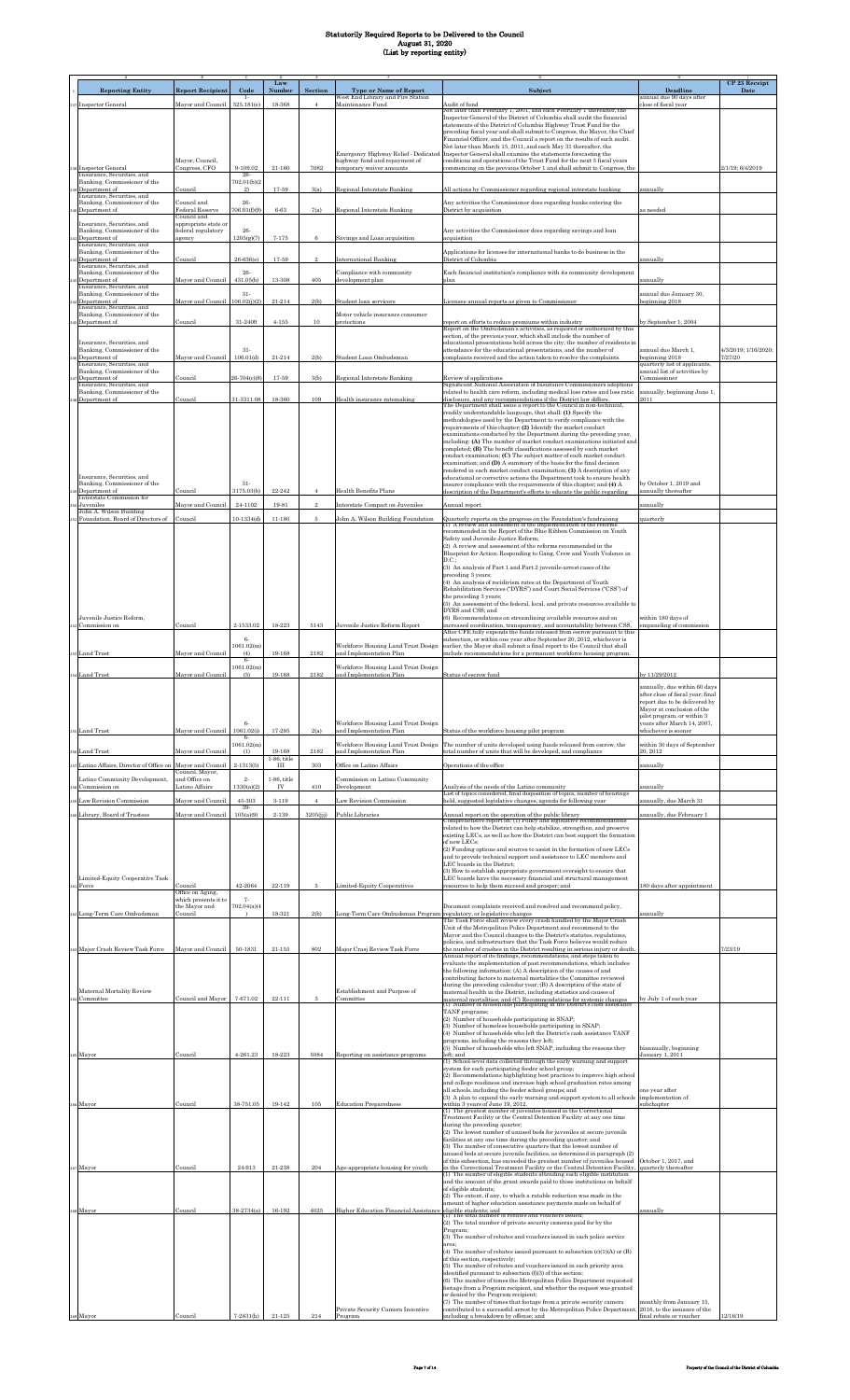|                         |                                              |                                  | Law                  |                     |                                                                              |                                                                                                                                                                                                                                               |                                                                               | CP 23 Receipt      |
|-------------------------|----------------------------------------------|----------------------------------|----------------------|---------------------|------------------------------------------------------------------------------|-----------------------------------------------------------------------------------------------------------------------------------------------------------------------------------------------------------------------------------------------|-------------------------------------------------------------------------------|--------------------|
| <b>Reporting Entity</b> | <b>Report Recipient</b>                      | Code                             | Number               | Section             | <b>Type or Name of Report</b>                                                | Subject<br>(1) Results from student satisfaction surveys conducted at pilot and non-                                                                                                                                                          | <b>Deadline</b>                                                               | Date               |
|                         |                                              |                                  |                      |                     |                                                                              | pilot schools, including a comparison of the level of student satisfaction<br>with meals provided under the pilot and meals not provided under the                                                                                            |                                                                               |                    |
|                         |                                              |                                  |                      |                     |                                                                              | pilot; (2) A description of the costs of the pilot, including a comparison of<br>the costs of food services provided under the pilot and the costs of the food                                                                                |                                                                               |                    |
|                         |                                              |                                  |                      |                     |                                                                              | services provided at non-pilot public schools; (3) The cost savings created<br>by the pilot due to changes to existing food service contracts entered into                                                                                    |                                                                               |                    |
|                         |                                              |                                  |                      |                     |                                                                              | by the District; (4) An estimate of any federal reimbursements or other<br>federal funding made available to the District through the                                                                                                         |                                                                               |                    |
|                         |                                              |                                  |                      |                     |                                                                              | implementation of a self-operated school food service model at<br>participating schools; (5) A breakdown by each school of: (A) Meal type                                                                                                     |                                                                               |                    |
|                         |                                              |                                  |                      |                     |                                                                              | name; (B) Quantity of each meal type; (C) Unit cost of each meal type;<br>(D) Total cost of each meal type; (E) Number of each meal type served at                                                                                            | within 3 months of the last                                                   |                    |
| o Mayor                 | Council                                      | 38-822.03a                       | $23 - 16$            |                     | Self-operated school food service pilot<br>program                           | free, reduced, or paid; and (F) Total revenues, by revenue type, applied to day of the 2020-2021 and<br>each meal type: (6) An analysis of whether meals served through the<br>(1) The number of DC HealthCare Alliance enrollees required to | 2021-2022 school years                                                        |                    |
|                         |                                              |                                  |                      |                     |                                                                              | recertify; (2) The number of DC HealthCare Alliance enrollees required                                                                                                                                                                        |                                                                               |                    |
|                         |                                              |                                  |                      |                     |                                                                              | to recertify who successfully completed recertification; (3) The number of<br>DC HealthCare Alliance enrollees who did not recertify; (4) The number                                                                                          |                                                                               |                    |
|                         |                                              |                                  |                      |                     |                                                                              | of DC HealthCare Alliance enrollees who re-enrolled in DC HealthCare<br>Alliance within 30 days after termination and the number of enrollees                                                                                                 |                                                                               |                    |
|                         |                                              |                                  |                      |                     |                                                                              | who re-enrolled within 60 days after termination; (5) The number of DC<br>HealthCare Alliance enrollees required to recertify who completed                                                                                                   |                                                                               |                    |
|                         |                                              |                                  |                      |                     |                                                                              | interviews, whether face-to-face or over the telephone, disaggregated by<br>interview type. (6) The number of recertification interviews conducted at                                                                                         |                                                                               |                    |
|                         |                                              |                                  |                      |                     |                                                                              | each location where interviews are offered; (7) The number of requests<br>made before, or during, an interview for an accommodation due to                                                                                                    |                                                                               |                    |
|                         |                                              |                                  |                      |                     |                                                                              | disability, disaggregated by interview type; (8) The number of requests<br>made before, or during, an interview for service in a language other than                                                                                          | Beginning October 1, 2018                                                     |                    |
| 1 Mayor                 | Council                                      | 7-1409                           | 22-168               | 5022                | Health Care Safety Net                                                       | English, disaggregated by interview type; and (9) The number of<br>(1) The number of persons served through the Aging and Disability                                                                                                          | and annually thereafter                                                       |                    |
|                         |                                              |                                  |                      |                     |                                                                              | Resource Center, including the ages of those persons served and the<br>types of services received; (2) The number of new applications for sub-                                                                                                |                                                                               |                    |
|                         |                                              |                                  |                      |                     |                                                                              | grants; (3) A listing of current contracts and sub-grants by category;<br>(4) A comprehensive listing of senior wellness centers (by center),                                                                                                 |                                                                               |                    |
|                         |                                              |                                  |                      |                     |                                                                              | including the number of seniors who utilize each location per quarter;<br>(5) A complete listing of transportation services and the number of                                                                                                 | biannual reports to the<br>Council, no later than 30                          |                    |
|                         |                                              |                                  |                      |                     |                                                                              | seniors who utilize transportation services, including the number of<br>transports that originate from each ward; (6) The number of seniors in                                                                                                | days after the end of the 2nd<br>and 4th quarters of each                     |                    |
| 2 Mayor                 | Council                                      | $7 - 521$                        | $22 - 276$           | я                   | Department of Aging and Community<br><b>Living Reporting</b>                 | each ward who utilize home meal delivery services; (7) The locations of<br>congregate meal services and the number of persons who utilize such<br>(a) The total number of alternative-fuel vehicles purchased by the                          | fiscal year, beginning<br>October 1, 2017,                                    | 5/23/19            |
|                         |                                              |                                  |                      |                     |                                                                              | District in the previous fiscal year, by agency;                                                                                                                                                                                              |                                                                               |                    |
|                         |                                              |                                  |                      |                     |                                                                              | (b) The total number of alternative-fuel vehicles owned by the District,<br>by agency:                                                                                                                                                        |                                                                               |                    |
|                         |                                              |                                  |                      |                     |                                                                              | (c) The total number of vehicles owned by the District, by agency;<br>(d) The percentage of alternative-fuel vehicles, by agency;                                                                                                             |                                                                               |                    |
| Mayor                   | Council                                      | 50-704.01                        | 10-201               | 2(e)                | Alternative fuel vehicles owned by the<br>District                           | (e) A plan to purchase additional alternative-fuel vehicles in the<br>upcoming fiscal year and subsequent fiscal years; and                                                                                                                   | annually due March 1                                                          |                    |
|                         |                                              |                                  |                      |                     |                                                                              | 1) number of government-assisted projects or contracts for which<br>employment agreements were executed, 2) the number of jobs that                                                                                                           |                                                                               |                    |
|                         |                                              |                                  |                      |                     | Hiring for government assisted projects                                      | resulted from employment agreements, 3) the number of District<br>residents actually employed in government-assisted projects or contracts,                                                                                                   | semiannual, due on January                                                    |                    |
| Mayor                   | Council                                      | 2-219.04                         | 5-93                 | 5                   | and contracts                                                                | 4) the number of names of unemployed District residents on the First                                                                                                                                                                          | 31st and July 31st<br>annual due February 1, first                            | 3/6/20             |
| Mayor                   | Council                                      | 1-315.07                         | $4 - 42$             | 8                   | District boards and commissions                                              | report on the activities of boards and commissions                                                                                                                                                                                            | report due within 60 days of<br>October 17, 1981                              |                    |
| Mayor                   | Council                                      | $47 -$<br>340.23(a)              | 12-60                | 502(b)              | Industrial Revenue Bond Fees                                                 | Account monies allocated to the Office of the Deputy Mayor for Planning<br>and Economic Development                                                                                                                                           |                                                                               |                    |
| Mayor                   | Council                                      | 47-3604                          | $5 - 118$            | 5                   | Employee Deferred Compensation<br>Program                                    | Activities, and operation of the employee deferred compensation program<br>for the preceding fiscal year                                                                                                                                      | annually, due February 2                                                      |                    |
| Mayor                   | Council                                      | $51 - 113(c)$                    | 2-129                | 2(dd)               | Administration of The District<br>Unemployment Fund                          | Administration and operation of program during preceding calendar<br>year and any recommendations                                                                                                                                             | nnually, due May 1                                                            |                    |
| Mayor                   | Council                                      | 39-405                           | 15-271               | 6                   | Arts and Cultural Facilities Support                                         | Amount of economic assistance provided during the preceding fiscal year,<br>ames of the recipients of the economic assistance, and their uses of that                                                                                         | annually, due 45 days after<br>fiscal year                                    |                    |
|                         |                                              |                                  |                      |                     | Emergency and Non-Emergency<br>Number Telephone Calling Systems              | An analysis of the expenses of the Fund, which analysis shall include a<br>recommendation as to whether the tax imposed under § 34-1803 should                                                                                                |                                                                               |                    |
| o Mayor                 | Council                                      | 34-1805                          | $13 - 172$           | 605a                | Fund<br>Extended Manufacturer Responsibility                                 | e adjusted                                                                                                                                                                                                                                    | y 9/15/2003                                                                   |                    |
| Mayor<br>Mayor          | Council<br>Council                           | 8-1041.10<br>$7 - 403(g)$        | $21 - 160$<br>19-243 | 6032(g)             | for Electronic Waste<br>Drug Overdoses                                       | Analysis of program effectiveness and recommendations for changes<br>Analysis of trends in fatal and non-fatal overdoses                                                                                                                      | June 1, 2019<br>annually                                                      |                    |
| Mayor                   | Council                                      | $4 - 204.56$                     | 14-90                | 1556                | Medicaid and Special Education reform<br>Fund                                | Annual report                                                                                                                                                                                                                                 | annually                                                                      |                    |
| Mayor                   | Council<br>Council and Zoning                | 42-2803.01                       | 7-202                | 4a                  | Housing Production Trust Fund                                                | Annual report                                                                                                                                                                                                                                 | annually, due April 1                                                         |                    |
| Mayor                   | Commission                                   | $6-$<br>1041.09(a)               | 16-275               | 109                 | <b>Inclusionary Zoning Implementation</b>                                    | Annual report<br>Annual report specifying for each grant awarded by the District                                                                                                                                                              | annually, due March 14<br>beginning March 14, 2008                            | 4/26/2019; 7/27/20 |
|                         |                                              |                                  |                      |                     |                                                                              | Department of Transportation in the prior fiscal year the following<br>information:                                                                                                                                                           |                                                                               |                    |
|                         |                                              |                                  |                      |                     |                                                                              | (A) The name of the recipient;                                                                                                                                                                                                                |                                                                               |                    |
|                         |                                              | 50-                              |                      |                     |                                                                              | (B) The amount awarded:<br>(C) The purpose for the grant awarded;                                                                                                                                                                             |                                                                               |                    |
| 286 Mayor               | Council                                      | 921.02(c)(2)                     | 17-248               | 2(a)                | District Department of Transportation<br>grants                              | (D) A description of outcomes to be achieved with the funds of the<br>rant; and                                                                                                                                                               | annually, due December 31                                                     |                    |
|                         |                                              |                                  |                      |                     |                                                                              | innuai report that shall contain a listing and description of each grant<br>issued from the H Street Retail Priority Area Grant Fund pursuant to                                                                                              |                                                                               |                    |
|                         |                                              |                                  |                      |                     |                                                                              | this part. Each listing shall contain specific information about the nature<br>of the grant, the grantee, the use of the grant funds, the projected                                                                                           |                                                                               |                    |
| 37 Mayor                | Council                                      | $1\cdot$<br>325.172(d)           | 18-354               |                     | H Street Retail Priority Area Grant<br>Fund                                  | number of new jobs created for District residents, the projected economic<br>benefit to the District, and any other information the Council may<br>Annual report that shall contain a listing and description of each Retail                  | annual due January 1                                                          |                    |
|                         |                                              |                                  |                      |                     |                                                                              | Development Project approved as a TIF Area pursuant to this<br>subchapter. Each listing shall contain specific information about the                                                                                                          |                                                                               |                    |
|                         |                                              |                                  |                      |                     |                                                                              | nature of the Retail Development Project, the use of the proceeds of the                                                                                                                                                                      |                                                                               |                    |
| 8 Mayor                 | Council                                      | $^{2}$<br>1217 73(c)             | $15 - 185$           |                     | Retail Priority Areas                                                        | Bonds, the projected Tax Increment Revenues attributable to each listed<br>TIF Area, and any other information the Council may request regarding                                                                                              | annual due January 1 for<br>vear ending September 30                          |                    |
| Mayor                   | Council                                      | 7-531.11<br>$51-$                | $6 - 143$            | $12\,$              | Volunteer Service Credit Program<br>Administration of The District           | Annual reports on the volunteer service credit program and any<br>demonstration projects established under § 7-531.07                                                                                                                         | annuallv<br>annually, due October 15,                                         |                    |
| Mayor                   | Council                                      | 113(d)(3)                        | $2 - 129$            | 2(dd)               | Unemployment Fund                                                            | Annual status report on Fund<br>Assessment on advances in propulsion technology, feasibility and cost of                                                                                                                                      | beginning March 16, 1988<br>triennial, due January 1.                         |                    |
| Mayor                   | Council                                      | 9-1174                           | 18-339               | 5                   | Streetcars                                                                   | non-aerial motive power<br>At a minimum, the report shall include: (1) The number of applications                                                                                                                                             | eginning 2014                                                                 |                    |
|                         |                                              |                                  |                      |                     |                                                                              | filed for the subsidy; (2) The number of subsidies awarded; (3) The<br>number of families receiving both the subsidy and TANF; (4) The                                                                                                        |                                                                               |                    |
|                         |                                              |                                  |                      |                     |                                                                              | number of applications denied for failure to meet eligibility criteria;<br>(5) The number of applications denied for lack of appropriated funding;                                                                                            |                                                                               |                    |
|                         |                                              |                                  |                      |                     |                                                                              | (6) An estimate of the number of close relative caregivers whose income<br>is less than 200% of the federally-defined poverty level but who have not                                                                                          |                                                                               |                    |
|                         |                                              |                                  |                      |                     |                                                                              | applied for the subsidy; (7) The number of subsidies terminated by the<br>Mayor pursuant to § 4-251.23 or voluntarily by the close relative                                                                                                   |                                                                               |                    |
|                         |                                              |                                  |                      |                     |                                                                              | caregiver; (8) The number of substantiated cases of fraud and a<br>comparison of this figure to the proportion of cases of fraud involving                                                                                                    |                                                                               |                    |
|                         |                                              |                                  |                      |                     |                                                                              | other benefit programs, including TANF, food stamps, and Medicaid;<br>(9) The number of children removed from households receiving a subsidy                                                                                                  |                                                                               |                    |
|                         |                                              |                                  |                      |                     | Close Relative Caregivers Subsidies                                          | under the program established by this subchapter due to a substantiated<br>allegation of child abuse or neglect; and (10) Any legislative, policy, or                                                                                         | annually, due on February                                                     |                    |
| 92 Mayor                | Council                                      | $4 - 251.25$                     | 23-32                | 105                 | Pilot Program<br>Greater Southeast Community                                 | dministrative recommendations of the Family Court of the Superior                                                                                                                                                                             | 8.2021                                                                        |                    |
| Mayor                   | Council                                      | $1 - 325.71(c)$                  | 17-20                | 1072                | Hospital Capital Equipment Fund                                              | audit of all income and expenditures of fund                                                                                                                                                                                                  | innually                                                                      |                    |
| Mayor                   | Council                                      | $47 - 1262(d)$                   | $15 - 205$           | 5202(c)             | Nursing Facility Quality of Care Fund<br>Stevie Sellows Quality Improvement  | Audit of fund income and expenses                                                                                                                                                                                                             | annually                                                                      |                    |
| Mayor                   | Council                                      | $47 - 1271(e)$<br>$42-$          | 16-68                | 2(e)                | Fund                                                                         | Audit of fund income and expenses                                                                                                                                                                                                             | mnually                                                                       |                    |
| Mayor                   | Council<br>Congress, the<br>President of the | 2853.02(c)                       | 15-299               | 3                   | Low-Income Housing Tax Credit Fund Audit report                              |                                                                                                                                                                                                                                               | annually                                                                      |                    |
|                         | United States,<br>the Council of the         |                                  |                      |                     |                                                                              |                                                                                                                                                                                                                                               |                                                                               |                    |
|                         | District of<br>Columbia, and the             |                                  |                      |                     |                                                                              |                                                                                                                                                                                                                                               |                                                                               |                    |
| Mayor                   | Comptroller<br>General                       | $47 - 119(c)$                    | 7-231                | 48                  | Independent audit of government<br>finances                                  | Audit reports                                                                                                                                                                                                                                 | annually                                                                      |                    |
| Mayor                   | Council                                      | 32-1007.01<br>$32-$              | 9-248                | 8                   | Minimum wage                                                                 | Audits or inspections by Mayor                                                                                                                                                                                                                | biannually                                                                    |                    |
| Mayor                   | Council, to the<br>Secretary                 | 1009.01(c)<br>2)                 | 22-196               | 6(d)                | Minimum wage for tipped workers                                              | Audits or inspections by Mayor                                                                                                                                                                                                                | juarterly                                                                     | 7/17/2020; 7/21/20 |
|                         |                                              |                                  |                      |                     |                                                                              | Beginning November 30, 2019, the Mayor shall report annually to the<br>Council regarding the waiver of fees pursuant to the Public Use of Public                                                                                              |                                                                               |                    |
|                         |                                              |                                  |                      |                     |                                                                              | Buildings Amendment Act of 2017, passed on 2nd reading on June<br>27,2017 (Enrolled version of Bill 22-244), and shall include the following                                                                                                  |                                                                               |                    |
|                         |                                              | $10-$                            |                      |                     | Rental of Public Structures in Public                                        | information in the report: "(l) The total amount of fees waived; "(2) The<br>amount of fees waived broken out by liability insurance, permit fees,                                                                                            | Beginning November 30.<br>2016, and annually                                  |                    |
| Mayor                   | Council                                      | 1141.03a                         | 22-33                | 1152                | Space                                                                        | ustodial fees, and security fees; and "(3) The types and number of                                                                                                                                                                            | thereafter<br>within 30 days of adoption of                                   |                    |
| 1 Mayor                 | Council                                      | $2 - 1582(a)$                    | 16-192               | 1153                | Youth Development Plan                                                       | Budget and implementation strategy for the Youth Development Plan<br>Capacity audit of pre-k programs for all sectors, to be used by OSSE to                                                                                                  | oudget                                                                        |                    |
|                         |                                              |                                  |                      |                     |                                                                              | determine the: (1) Number of children for whom pre-k is not available<br>and whose parents would send them to pre-k but for the lack of                                                                                                       |                                                                               |                    |
| Mayor                   | Council                                      | 38-271.04                        | 17-202               | 104                 | Pre-kindergarten                                                             | availability; (2) Current capacity of all existing pre-k programs; and<br>(3) Manner in which Head Start programs are incorporated in the early                                                                                               | by December 30 of each year<br>beginning in 2009                              |                    |
| 3 Mayor                 | Council                                      | $4-$<br>1302.01(e)               | 14-206               | 2(g)                | <b>Child Protection Register</b>                                             | Child and Family Service's plan for implementation                                                                                                                                                                                            | January 31, 2003                                                              |                    |
|                         |                                              |                                  |                      |                     |                                                                              | Compensation policy. Report with recommendations for a rational<br>compensation and stipend policy applicable to boards and commissions.                                                                                                      |                                                                               |                    |
| Mayor                   | Council                                      | $1-611.08(e)$                    | 14-190               | 2403, 2502,<br>2603 | Compensation - Members of boards<br>and commissions.                         | including any recommendations for changes in specific compensation and<br>stipend levels that could be addressed in the FY 2004 budget and                                                                                                    | December 31, 2002                                                             |                    |
| Mayor                   | Council                                      | $6 - 1054(c)$                    | 19-21                | 2052                | Comprehensive Housing Strategy Tasl                                          | Comprehensive Housing Strategy for the District                                                                                                                                                                                               | within 120 days after June<br>29, 2011                                        |                    |
|                         |                                              |                                  |                      |                     | HIV/AIDS Administration Capacity                                             | comprehensive plan for distributing funds, condition of fund and analysis                                                                                                                                                                     | annual due 180 days after<br>end of fiscal year beginning<br>December 1, 2005 |                    |
| Mayor<br>Mayor          | Council<br>Council                           | $-325.53(a)$<br>7-<br>2105(a)(2) | 16-33<br>$6 - 139$   | 5234<br>6           | <b>Building Fund</b><br>Youth residential facilities outside the<br>District | of number of residents with HIV/AIDS<br>Cost and efficacy of mayoral inspections                                                                                                                                                              | One year after the issuance of                                                |                    |
|                         |                                              | 1-307.74                         | $13 - 266$           | 15                  |                                                                              |                                                                                                                                                                                                                                               | rules under § 7-2103<br>biennial beginning 8 months<br>after April 3, 2001    |                    |
| Mayor                   | Council                                      |                                  |                      |                     | Opportunity Account Office                                                   | costs and benefits of the Opportunity Account Office<br>current level of the preparedness of the District of Columbia,<br>including reports on the District's homeland security capabilities,                                                 |                                                                               |                    |
| 9 Mayor                 | Council                                      | 7-2231.03                        | 16-262               | 101(e)              | Homeland Security Program                                                    | priority unmet needs and the cost of meeting those needs, relevant<br>training and readiness exercises, resident education, and the utilization                                                                                               | one year after establishment<br>of program, then annual                       |                    |
| 310 Mayor               | Council                                      | 7-1913                           | 5-156                | 14                  | <b>Adult Protective Services</b>                                             | Description of activities, analysis, recommendations                                                                                                                                                                                          | annually                                                                      | 2/14/2019; 7/22/20 |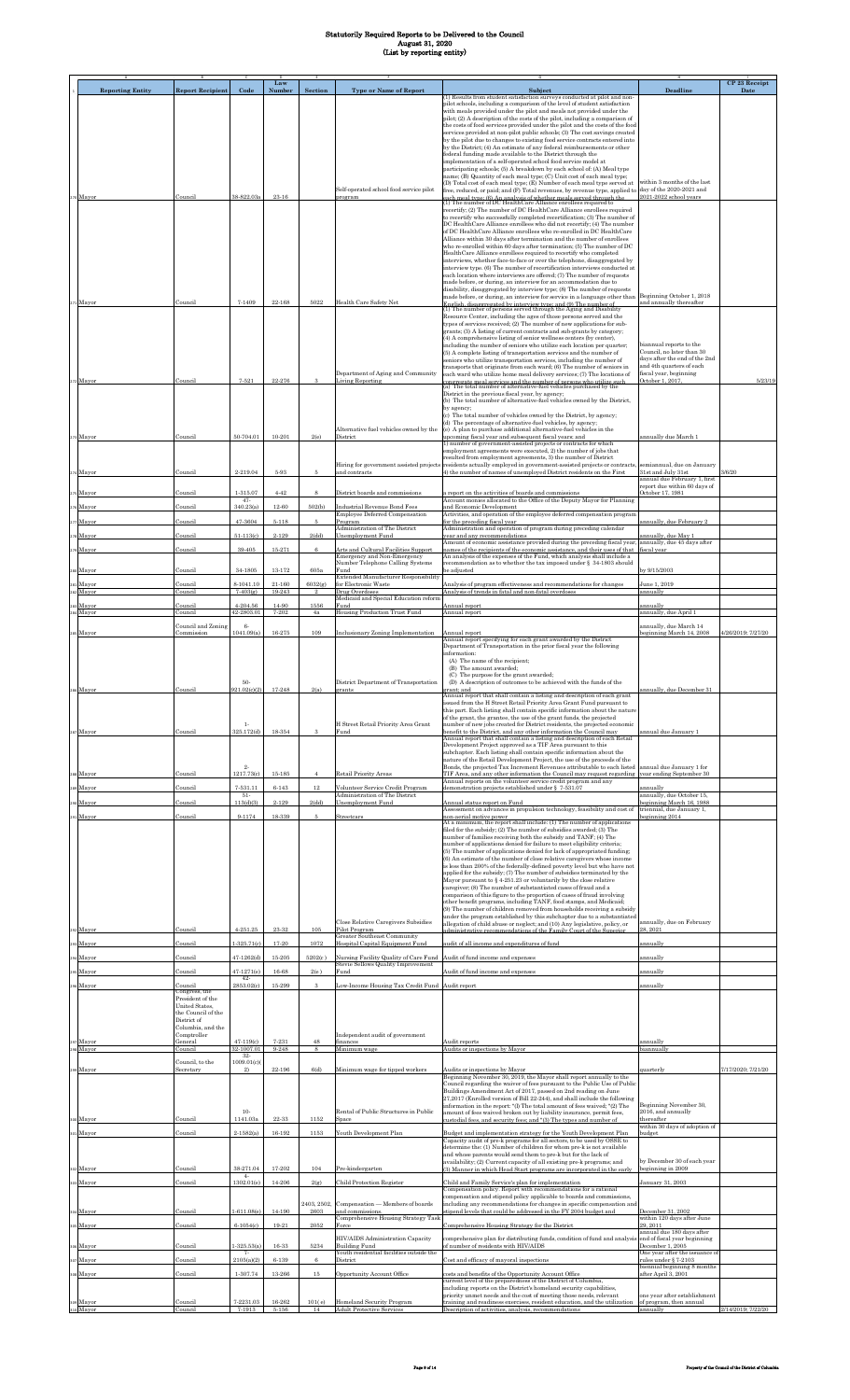|                         |                                     |                               | Law           |                |                                                                                                                             |                                                                                                                                                                                                                          |                                                              | CP 23 Receipt                         |
|-------------------------|-------------------------------------|-------------------------------|---------------|----------------|-----------------------------------------------------------------------------------------------------------------------------|--------------------------------------------------------------------------------------------------------------------------------------------------------------------------------------------------------------------------|--------------------------------------------------------------|---------------------------------------|
| <b>Reporting Entity</b> | <b>Report Recipient</b>             | Code<br>$1-$                  | Numbe         | Section        | <b>Type or Name of Report</b><br>Police Officers, Fire Fighters, and                                                        | <b>Subject</b>                                                                                                                                                                                                           | <b>Deadline</b>                                              | Date                                  |
| 11 Mayor                | Council                             | 907.01(b)(3<br>(A)            | $12 - 152$    | 131            | Teachers Retirement Benefit<br>Replacement Plan                                                                             | Detailing companies in which funds have been or will be invested and<br>which do business in Northern Ireland                                                                                                            | annual due October 1                                         |                                       |
|                         |                                     | $1-$                          |               |                | Investment of Retirement Funds in                                                                                           | Detailing companies in which the Fund has invested and which do                                                                                                                                                          |                                                              |                                       |
| 312 Mayor               | Council                             | 721(c)(3)(4)<br>$4 - 515(d -$ | $5\mbox{-}50$ | $\overline{4}$ | Northern Ireland                                                                                                            | business in Northern Ireland<br>Details the amount of funds transferred and all expenditures and                                                                                                                         | innual due October 1<br>annually, within 90 days             |                                       |
| 13 Mayor                | Council                             | 1)(3)                         | 13-172        | 202(d)         | <b>Compensation for Crime Victims</b><br>Adams Morgan Taxicab Zone Pilot                                                    | dishursements                                                                                                                                                                                                            | after end of fiscal year<br>45 days before end of            |                                       |
| 314 Mayor               | Council                             | $50 - 2536(j)$                | 17-279        | $\overline{7}$ | Program                                                                                                                     | Efficacy of the program                                                                                                                                                                                                  | program<br>One year from the date that                       |                                       |
| 315 Mayor               | Council                             | 50-2635(i)                    | 19-254        | $\mathcal{D}$  | Contractor daytime parking permits                                                                                          | Evaluating the Program's performance, including an evaluation of<br>possible abuse of the Program                                                                                                                        | CDP permits are first<br>available for purchase              |                                       |
|                         |                                     |                               |               |                | Emergency and Non-Emergency<br>Number Telephone Calling Systems                                                             |                                                                                                                                                                                                                          | annual as part of                                            |                                       |
| 116 Mayor               | Council                             | 34-1803(c)                    | $13-172$      | 604            | Fund                                                                                                                        | <b>Evaluation of tax imposed for fund<br/>Evaluation of the District's workers</b><br>es compensation program that shall<br>include the following: (1) An analysis of the impact of provisions                           | appropriation request                                        |                                       |
|                         |                                     |                               |               |                |                                                                                                                             | contained in this chapter in reducing costs, improving efficiency, and<br>maintaining access to health care; (2) A recommendation on whether the                                                                         |                                                              |                                       |
|                         |                                     |                               |               |                |                                                                                                                             | District government should assume additional administrative functions<br>related to the workers' compensation program including the statistical                                                                          |                                                              |                                       |
|                         |                                     |                               |               |                |                                                                                                                             | analysis and ratemaking now undertaken by the National Council on<br>Compensation Insurance, including an assessment of costs involved;                                                                                  |                                                              |                                       |
|                         |                                     |                               |               |                |                                                                                                                             | (3) A recommendation on whether the District should adopt a managed<br>care approach and a preferred provider approach and rationale if such a                                                                           |                                                              |                                       |
|                         |                                     |                               |               |                |                                                                                                                             | policy is recommended; (4) An evaluation of the effectiveness of the<br>Department of Insurance, Securities, and Banking in regulating workers                                                                           |                                                              |                                       |
|                         |                                     |                               |               |                |                                                                                                                             | compensation insurance including the basis of ratemaking decisions and<br>encompassing any recommended changes in law, regulation or                                                                                     |                                                              |                                       |
|                         |                                     |                               |               |                |                                                                                                                             | administration to improve effectiveness; (5) An analysis of and<br>recommendation to address the disproportionate burden on District                                                                                     |                                                              |                                       |
|                         |                                     |                               |               |                |                                                                                                                             | businesses posed by the pre-1982 claims under the Longshore and<br>Harbor Workers' Act including estimates on savings possible if the U.S.                                                                               |                                                              |                                       |
| 317 Mayor               | Council                             | 32-1543                       | 15-166        |                | Workers' Compensation Appropriation                                                                                         | Department of Labor is held to administrative cost standards equal to<br>these associated with seat 1080 alaims (6) A receptor of detica on explaining the status of each disposition approved by the Council during     | within 2 years following April<br>6.1999                     |                                       |
|                         |                                     |                               |               |                |                                                                                                                             | the previous 2 years, including a schedule for project completion of each                                                                                                                                                |                                                              |                                       |
| 318 Mayor               | Council                             | $10-$<br>801(a)(3)            |               |                | Sale of public lands                                                                                                        | disposition, an explanation of impediments, if any, to completion of the<br>project, and a description of the steps that are being taken to resolve                                                                      | semiannually                                                 |                                       |
| 319 Mayor               | Council                             | -8<br>1031.03(c               | $20 - 154$    | 103            | Solid Waste Reduction and Recovery -<br>Compost Collection                                                                  | Feasibility of compost collection program                                                                                                                                                                                | anuary 1, 2016                                               |                                       |
|                         |                                     |                               |               |                |                                                                                                                             | feasibility of selling, conveying, or leasing real property owned in fee<br>simple or leased by the District of Columbia that is no longer required for                                                                  | one year after effective date                                |                                       |
| 320 Mayor               | Council                             | 10-803.01<br>48-              | 14-214        | 15(b), 37(b)   | Sale of public lands                                                                                                        | public purposes to Qualified High Technology Companies.                                                                                                                                                                  | f section<br>within 120 days after June                      |                                       |
| 321 Mayor               | Council                             | 1103.01(i)<br>$1-$            | 9-252         |                | <b>Veedle</b> exchange                                                                                                      | feasibility of testing used needles for HIV                                                                                                                                                                              | 30.1992                                                      |                                       |
| 322 Mayor               | Council                             | 1011.01(a)<br>1)              | $1 - 38$      |                | <u>Election</u> wards                                                                                                       | Federal census report                                                                                                                                                                                                    | 10 days after receipt of report<br>rom US Census Bureau      |                                       |
| 323 Mayor               | Council                             | 42-2207                       | 7-96          | 8              | Senior Citizens' Home Repair and<br>Improvement Program Fund                                                                | Financial condition of the fund and the results of the operation of the<br>fund for the fiscal year                                                                                                                      | annually, due 6 months after<br>nd of fiscal vear            |                                       |
| 324 Mayor               | Council                             | 38-2831(f)<br>$^{2}$          | $15 - 211$    | $\mathbf{6}$   | DCPS budget submission requirements                                                                                         | Financial reports<br>Findings along with an assessment of the current level and nature of                                                                                                                                | quarterly                                                    |                                       |
|                         | Council                             | 1535.07(b)<br>2)              | 19-167        | 8              | Youth Bullying Prevention; Reporting<br>requirement                                                                         | bullying in agencies, educational institutions, and grantees and                                                                                                                                                         | biennially by December 31                                    | 2/22/19                               |
| 325 Mayor               |                                     | 36-                           |               |                | Moratorium on Conversions to Limited                                                                                        | recommendations for appropriate actions to address identified problems.<br>Findings of the study, including the Mayor's recommendations or                                                                               |                                                              |                                       |
| 326 Mayor               | Council                             | 304.01(f)                     | 13-130        | $^{9}$         | Service Retail Service Stations                                                                                             | proposals<br>grants, loans, and expenditures made from the Clean Land Fund, the                                                                                                                                          | June 1, 2001                                                 |                                       |
| 327 Mayor               | Council                             | 8-637.04(e)                   | 13-312        | 704            | Clean Land Fund                                                                                                             | revenue received by the fund, and on the effectiveness of the fund in<br>redeveloping contaminated property sites.                                                                                                       | annually, due on October 1                                   |                                       |
| 328 Mayor               | Council                             | $6-1054(a)$                   | 15-73         | 5              | Comprehensive Housing Strategy Task<br>Force                                                                                | mplementation of program                                                                                                                                                                                                 | annually                                                     |                                       |
| 329 Mayor               | Council                             | -8-<br>1041.10(a)             | 21-160        | 6032(g)        | Extended Manufacturer Responsibility<br>for Electronic Waste                                                                | mplementation of program                                                                                                                                                                                                 | annually beginning June 1,<br>2018                           |                                       |
| 330 Mayor               | Council                             | 38-<br>825.01(c)              | 18-209        | 501            | Environmental Programs Office                                                                                               | Implementation of recycling, composting, energy-reduction, pest<br>management, air quality, and environmentally friendly cleaning                                                                                        | by December 31, 2012                                         |                                       |
| 331 Mayor               | Council                             | 50-<br>211.07(a)              | 19-223        | 107            | Employee transportation                                                                                                     | information about how District government employees travel to work                                                                                                                                                       | y 12/31/2012                                                 |                                       |
| 332 Mayor               | Council                             | 50-2371(c)                    | $21 - 155$    | 201            | Bicycle and Pedestrian Priority Area<br>Program                                                                             | Information about implementation of program                                                                                                                                                                              | annually, beginning July 1,<br>2017                          |                                       |
| 333 Mayor               | <b>Council</b>                      | 50-<br>921.38(b)              | 18-182        | 2(b)           | <b>DC Circulator Bus Service</b>                                                                                            | information on new route to Rosslyn                                                                                                                                                                                      | within 6 months of initiation<br>of rout€                    |                                       |
|                         |                                     | $47 -$                        |               |                |                                                                                                                             | Information regarding all approvals granted and credit certificates<br>issued in reference to the job growth tax credit, including the names of                                                                          |                                                              |                                       |
| 334 Mayor               | Council                             | 1807.55(d)                    | 18-202        | 2(c)           | Job Growth Tax Credit                                                                                                       | the recipients of the credits, the credit amounts claimed, and the total net                                                                                                                                             | annually<br>quarterly, due 30 days after                     |                                       |
| 335 Mayor               | Council                             | 10-838                        | 14-267        | 9              | ale of public lands<br>First Source Employment Stimulus                                                                     | Information regarding special disposal for certain properties                                                                                                                                                            | nd of quarter                                                |                                       |
| 36 Mayor                | Council<br>Chairperson of the       | 2-219.52                      | 18-194        | 3              | Accountability                                                                                                              | List of District residents hired as a result of ARRA grants or funding                                                                                                                                                   |                                                              |                                       |
|                         | committee of<br>the Council that    |                               |               |                |                                                                                                                             |                                                                                                                                                                                                                          |                                                              |                                       |
|                         | oversees the<br>District agency     |                               |               |                |                                                                                                                             |                                                                                                                                                                                                                          |                                                              |                                       |
|                         | charged with the<br>building permit |                               |               |                | Construction Code revisions for green                                                                                       | List of green building practices and why they were or were not                                                                                                                                                           | emiannually, beginning                                       |                                       |
| 337 Mayor               | function                            | $6-1412(b)$<br>$42-$          | 6-216         | 10(c)          | building practices                                                                                                          | considered for inclusion in the construction Code<br>List of public and private properties suitable for developing single-room                                                                                           | March 8, 2007<br>Within 180 days from August                 |                                       |
| 338 Mayor               | Council                             | 3508.06(d)                    | $10 - 155$    | 2(d)           | Single-room occupancy housing                                                                                               | occupancy housing                                                                                                                                                                                                        | 15.1994<br>vithin 90 days after transfer                     |                                       |
| 339 Mayor               | Council                             | $6-1005(3)$                   | $1 - 39$      | $\,$ 6 $\,$    | Board of Real Property                                                                                                      | Mayor must report intended use for any real property no longer deemed<br>necessary by the Board of Education                                                                                                             | of land from Board to Mayor                                  |                                       |
|                         |                                     |                               |               |                |                                                                                                                             | Mayor shall transmit to the Council the algorithm that will be used to<br>determine the next fiscal year's Formula foundation level, which shall<br>include variables for the cost of teachers and other classroom-based |                                                              |                                       |
| 40 Mayor                | Council                             | 38-2903                       | 22-168        | 4002           | <b>UPSFF</b> Formulation                                                                                                    | personnel and for both school-based and non-school-based administrative<br>personnel. The Office of the State Superintendent of Education shall                                                                          | annually                                                     | 1/9/19                                |
|                         |                                     |                               |               |                | Assessments — Preliminary roll; public<br>inspections and copying of material;                                              |                                                                                                                                                                                                                          |                                                              |                                       |
| 341 Mayor               | Council                             | 47-823                        |               |                | sales ratio studies; listing of assessed<br>values                                                                          | Mid-year financial report                                                                                                                                                                                                | annually, no later than May<br>5th                           |                                       |
|                         |                                     |                               |               |                |                                                                                                                             | Names, pay schedule, position title and residency of all new employees;<br>percent of new hires who are District residents, information regarding                                                                        |                                                              |                                       |
| 342 Mayor               | Council                             | $-515.06(a)$                  | 22-315        | $\mathfrak{D}$ | Residency requirements for<br>Government Employees                                                                          | any employee receiving a waiver of residency and information regarding<br>employees who failed to maintain residency.                                                                                                    | By December 1 each year                                      |                                       |
| 343 Mayor               | Council                             | $51 - 135$                    | $15 - 171$    | 2(b)           | Unemployment compensation                                                                                                   | Number of individuals who received benefits for separation from<br>employment due to domestic violence.                                                                                                                  | annually                                                     |                                       |
|                         |                                     |                               |               |                | Department of Youth Rehabilitation                                                                                          | Number of youth committed to the Department, received behavioral<br>health screening, had need for further assessment, received behavioral                                                                               |                                                              |                                       |
| 4 Mayor                 | Council                             | 2-1517.52                     | 19-141        | 503            | Services behavioral health and<br>compliance report                                                                         | health assessment, referred to appropriate services, reasons for not<br>providing behavioral health screening, and recommendation on how the                                                                             | annual due March 30                                          |                                       |
| 345 Mayor               | Council                             | 28:9-527                      | 13-201        | 101            | Filing Office                                                                                                               | Operation of filing office<br>Performance accountability report that includes the evaluation of each                                                                                                                     | annual due April 1                                           |                                       |
| 46 Mayor                | Council                             | $47-$<br>308.03(c)            | 16-33         | 1006(c)        | Performance accountability reporting                                                                                        | agency's performance on its activities for the preceding fiscal year and<br>includes all relevant performance measures                                                                                                   | annually, due by January<br>5th                              |                                       |
| 147 Mayor               | Council                             | $9-1173(a)$                   | 18-339        | $\overline{4}$ | Streetcars - Aerial wire planning                                                                                           | Plans for extension of aerial wired streetcars beyond H St./Benning Rd.                                                                                                                                                  | before project is undertaken<br>quarterly, due 30 days after |                                       |
| 348 Mayor               | Council                             | 42-2110(b)<br>$1 -$           | $6 - 135$     | 11             | Homestead Housing Preservation<br>program<br>Preserving Community Input in                                                  | Progress in implementing program                                                                                                                                                                                         | end of calendar quarter,<br>eginning August 9, 1986          |                                       |
| 49 Mayor                | Council                             | 306.04(b),(o<br>$\lambda$     | 8-129         | 3(a)(2)        | Comprehensive Plan for Nation's<br>Capital                                                                                  | progress made in implementing District elements of Comprehensive Plan                                                                                                                                                    | at least once every four years<br>beginning March 1, 2000    |                                       |
| 350 Mayor               | Council                             | $6 - 505$<br>$^{2}$           | $1 - 64$      | 6              | Flood Hazards                                                                                                               | Progress made under the National Flood Control Program<br>Progress regarding enforcement of human rights laws and information                                                                                            | annually, due April 1                                        |                                       |
| 351 Mayor               | Council                             | 1403.01(g)                    | $20 - 266$    | 3(b)           | Human Rights Law                                                                                                            | regarding concluded investigations<br>Project plan that explains in detail the timeline, including specific dates                                                                                                        | nnually                                                      | 6/28/19<br>1/4/19: 4/25/2019:         |
|                         |                                     | 32-                           |               |                |                                                                                                                             | by which milestones of the project will be accomplished, for the<br>development of all software necessary to administer the paid-leave                                                                                   | By September 30, 2017, and                                   | 7/2/19; 10/16/19;<br>1/21/20; 4/1/20; |
| 352 Mayor               | Council                             | 541.04(h)<br>38-              | 21-264        | 104            | Paid Leave Implementation                                                                                                   | system<br>Projected benchmarks by which to measure annual achievements within                                                                                                                                            | quarterly thereafter<br>by December 30 of each year          | 6/30/20                               |
| 353 Mayor               | Council                             | 271.03(e)                     | 17-202        | $103\,$        | Pre-kindergarten                                                                                                            | the pre-k-education system.<br>Quarterly financial reports for DCPS setting forth by organization Level                                                                                                                  | eginning in 2009                                             |                                       |
| 354 Mayor               | Council                             | 38-2831(d)                    | $15 - 211$    | 6              | DCPS budget submission requirements                                                                                         | 4 approved budget, revised budget, actual expenditures and funds<br>obligated to date, and projected expenditures for the full fiscal year.                                                                              | innually                                                     |                                       |
| ss Mayor                | Council                             | $3 - 107.02(g)$               | 6-98          | 3              | Restrictions on Phosphate Cleaners                                                                                          | Reasons for and the number of exemptions granted and the report must<br>identify each person or organization granted an exemption by name and                                                                            | annually, due March 1                                        |                                       |
| 356 Mayor               | Council                             | 24-1203(b)                    | 8-117         | $\overline{4}$ | Judiciary Square Detention Facility                                                                                         | Reasons why a contract has not been entered into, if one has not been<br>entered into by 180 days after May 4, 1990                                                                                                      | 80 days after May 4, 1990                                    |                                       |
|                         |                                     | -6-<br>1061.02(m)             |               |                | Workforce Housing Land Trust Design                                                                                         |                                                                                                                                                                                                                          | after funds fully expended or<br>September 20, 2012,         |                                       |
| 357 Mayor               | Council                             | (4)                           | 19-168        | 2182           | and Implementation Plan                                                                                                     | Recommendation for workforce housing program                                                                                                                                                                             | whichever is earlier                                         |                                       |
| 358 Mayor               | Council                             | 50-<br>1731.09(b)             | $15 - 124$    | 9              | Distracted driving prevention                                                                                               | recommendations concerning the use of mobile telephones or other<br>electronic devices in motor vehicles                                                                                                                 | within 2 years and 6 months<br>after March 30, 2004          |                                       |
|                         |                                     | $6-$<br>1041.09(b)            | 16-275        | 109            |                                                                                                                             | Recommendations for future and initial purchase price of each<br>nclusionary unit sold during the 5-year period subsequent to March 14,                                                                                  | 5 1/2 years after March 14,<br>2007                          |                                       |
| 59 Mayor                | Council<br>Council                  | 38-<br>2561.11(c)             | 16-269        | 11             | <b>Inclusionary Zoning Implementation</b><br>Certificate of Approval for nonpublic<br>special education schools or Programs | 2007, and, for each unit resold, the percentage by which the purchase<br>Recommendations for how to improve the process of appealing the state                                                                           | January 1, 2009                                              |                                       |
| 60 Mayor<br>361 Mayor   | Council                             | 47-308.02                     | 16-33         | 1006(c)        | <b>Budget and Financial Management</b>                                                                                      | education agency's decision to deny, revoke, refuse to renew, or suspend a<br>Relevant performance measures, as established by Mayor and<br>performance accountability reports                                           | annually, due January<br>eginning 2007                       |                                       |
|                         |                                     |                               |               |                |                                                                                                                             | Report certified by the Chief Financial Officer of the District of Columbia<br>that details the activities, budget, expenditures, and variances, at the                                                                  |                                                              |                                       |
| 62 Mayor                | Council                             | 50-<br>921.12(a)              | 18-370        | 626(c)         | District Department of Transportation<br>Special Purpose Revenue Funds                                                      | program level, of all programs, activities, and projects undertaken by the<br>District Department of Transportation from all available special purpose.                                                                  | quarterly                                                    |                                       |
| 363 Mayor               | Council                             | 47<br>1816.03(b)              | $5 - 32$      | 8              | Amendment of Internal Revenue Code                                                                                          | Report concerning taxpayers whose tax liability exceeds the amount by<br>which their taxable income exceeds the tax threshold                                                                                            | uly 1, 1988                                                  |                                       |
|                         |                                     |                               |               |                | Substance abuse awareness programs                                                                                          | Report containing the type, frequency, provider, and school grade level of<br>health-education programs in public schools related to substance abuse,                                                                    | within 6 months after July                                   |                                       |
| 64 Mayor                | Council                             | 32-932(2)                     | $21 - 14$     | 3              | in public schools                                                                                                           | including programs designed to address alcohol, tobacco, and marijuana<br>Report delineating the revenues deposited in the Metrorail/Metrobus                                                                            | 22, 2015                                                     |                                       |
| 365 Mayor               | Council                             | 9-1111.16                     | $4 - 103$     | $\overline{4}$ | Metrorail/Metrobus Account                                                                                                  | Account and the amounts, purposes, and expenditures from the<br>Report describing efforts to mitigate repeat parking violations, as                                                                                      | annually, due November 1                                     |                                       |
|                         |                                     |                               |               |                |                                                                                                                             | described in subsections (b) and (c) of this section. The report shall<br>identify, at a minimum: (1) The number of violations of Chapter 24 of                                                                          |                                                              |                                       |
|                         |                                     |                               |               |                |                                                                                                                             | Title 18 of the District of Columbia Municipal Regulations that were<br>subject to the enhanced penalties in subsection (b) of this section; and                                                                         |                                                              |                                       |
| 366 Mayor               | council                             | 50-2531.02                    | 22-298        |                | Performance parking zones                                                                                                   | (2) The number of violations of Chapter 24 of Title 18 of the District of<br>Columbia Municipal Regulations that were subject to the enhanced                                                                            | within one year of April 11,<br>2019                         |                                       |
| 367 Mayor               | Council                             | $51-$<br>113(d)(2)            | 2-129         | 2(dd)          | Administration of The District<br>Unemployment Fund                                                                         | Report designed to provide sufficient reserves in the Fund on December<br>30th of each year to meet unemployment benefit payments for the                                                                                | January 1, 1992                                              |                                       |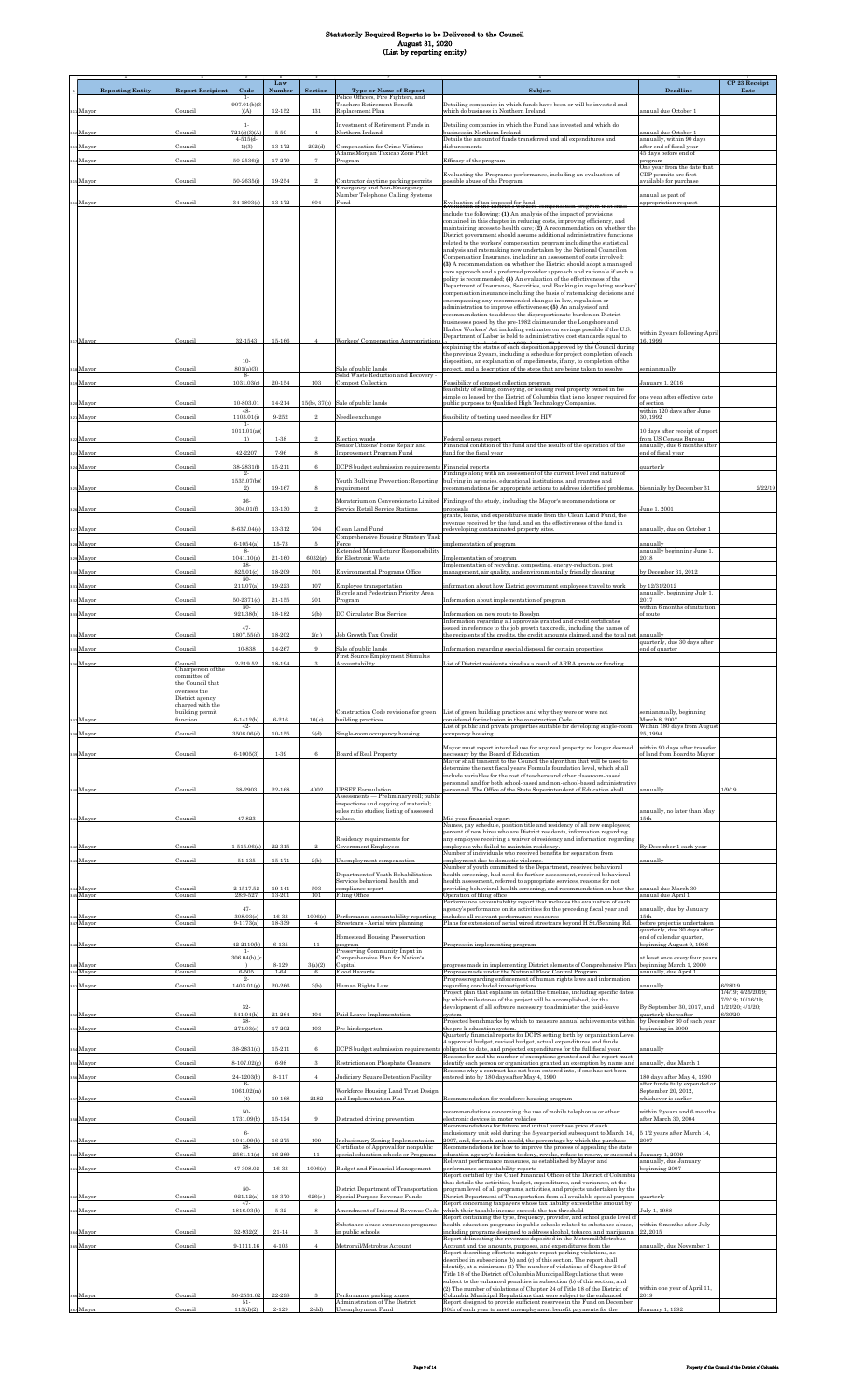|                         |                                          |                               | Law                  |                        |                                                                            |                                                                                                                                                           |                                                             | CP 23 Receipt                        |
|-------------------------|------------------------------------------|-------------------------------|----------------------|------------------------|----------------------------------------------------------------------------|-----------------------------------------------------------------------------------------------------------------------------------------------------------|-------------------------------------------------------------|--------------------------------------|
| <b>Reporting Entity</b> | <b>Report Recipient</b>                  | Code                          | Number               | Section                | <b>Type or Name of Report</b><br>DC Circulator - Jurisdiction expansion    | Subject                                                                                                                                                   | <b>Deadline</b>                                             | Date                                 |
| 368 Mayor               | Council                                  | 50-921.38                     | 18-182               | 2(b)                   | and evaluation                                                             | Report for the route to and from the Rosslyn Metro station<br>Report identifying the total amount of money collected the previous year                    |                                                             |                                      |
|                         |                                          |                               |                      |                        |                                                                            | using the post-and-forfeit procedure and the number of criminal charges,                                                                                  | annually, beginning March                                   |                                      |
| 369 Mayor               | Council                                  | 5-335.03                      | $20 - 243$           | 3(b)                   | Post-and-Forfeit Procedure<br>Local, small, and disadvantaged              | by specific charge, resolved the previous year using the post-and-forfeit                                                                                 | 15, 2015                                                    |                                      |
|                         |                                          |                               |                      |                        | business enterprises, First Source<br>employment, and apprentice           |                                                                                                                                                           |                                                             |                                      |
| 370 Mayor               | Council                                  | 10-1601.04                    | 15-320               | 104                    | equirements.                                                               | Report if the 35% requirement is unattainable<br>Report including an analysis of the impact of conformity to the                                          |                                                             |                                      |
|                         |                                          |                               |                      |                        | Report by Mayor concerning                                                 | amendment, repeal, or replacement on District taxpayers, and on District                                                                                  |                                                             |                                      |
| 371 Mayor               | Council                                  | 47-3721                       | 11-254               | $\mathcal{Q}$          | amendment, repeal, or replacement of<br>Internal Revenue Code of 1954.     | of Columbia government revenues over the next 5-year period, and a                                                                                        | as needed                                                   |                                      |
|                         |                                          |                               |                      |                        |                                                                            | recommendation as to whether any change in District law should be<br>Report listing the following information for each officer or employee                |                                                             |                                      |
|                         |                                          |                               |                      |                        |                                                                            | whom the Mayor authorized to use an official vehicle pursuant to this<br>subsection:                                                                      |                                                             |                                      |
|                         |                                          |                               |                      |                        |                                                                            | (A) The officer or employee's name;<br>(B) The officer or employee's title and agency:                                                                    |                                                             |                                      |
|                         |                                          | 50-                           |                      |                        | Restrictions on the use of official                                        | (C) The length of time for which the officer or employee used an official 30 after end of declared                                                        |                                                             |                                      |
| 372 Mayor<br>373 Mayor  | Council<br>Council                       | 204(e)(3)<br>38-2803          | $21 - 160$<br>21-219 | 1062<br>2(d)(3)(c)     | vehicles<br>Master Facilities Plan                                         | rehicle: and                                                                                                                                              | emergency<br>every 5 years after 2017                       | 4/19/19; 8/12/20                     |
| 374 Mayor               | Council                                  | 32-608                        | $6 - 162$            | 9                      | <b>Temporary Commission on Pay Equity</b><br>and Training                  | Report of conclusions accompanied by any recommendations,<br>modifications, and reasons thereof                                                           | 30 days after receiving report                              |                                      |
|                         |                                          | 42-                           |                      |                        |                                                                            | Report of the existence of affirmative action taken by all institutions and<br>companies doing business in or with Northern Ireland, in which agency      |                                                             |                                      |
|                         |                                          | 2704.13(b)                    |                      |                        |                                                                            | funds are or will be invested, in adhering to the MacBride Principles as                                                                                  |                                                             |                                      |
| 375 Mayor               | Council                                  | 3)                            | 9-185                | 3(b)                   | <b>Housing Finance Agency</b>                                              | enumerated in paragraph (2) of this subsection<br>Report of the financial condition of the fund, and any other special                                    | annually, due October 1                                     |                                      |
| 376 Mayor               | Council                                  | 42-3131.01                    | 17-219               | 2020                   | <b>Abatement of Nuisance Property</b>                                      | purpose revenue funds or capital project funds used for nuisance<br>abatement activities, and the results of the operations and collections for           | annually, due 6 months after<br>end of fiscal year          |                                      |
|                         |                                          | $47-$                         |                      |                        |                                                                            | Report on any amendments that Congress makes to the Internal                                                                                              |                                                             |                                      |
| 177 Mayor               | Council                                  | 1816.03(a)                    | $5 - 32$             | 8                      | Amendment of Internal Revenue Code                                         | Revenue Code and analysis of its impact on District residents                                                                                             | whenever IRC is amended<br>annually beginning within 1      |                                      |
| 8 Mayor                 | Council                                  | 47-1818.03                    | $19 - 174$           |                        | City-wide joint business activity<br>strategy agreements                   | report on each BAS agreement approved by the Council detailing the<br>level of compliance under each BAS agreement                                        | year of approval of BAS<br>greement                         |                                      |
| 379 Mayor               | Council                                  | 42-3607(b)                    | 13-172               | 1308                   | Residential Drug-Related Evictions                                         | Report on effectiveness of eviction process for drug-related reasons                                                                                      | annually<br>within 3 months of the last                     |                                      |
|                         |                                          |                               |                      |                        | Self operated school food service pilot                                    |                                                                                                                                                           | day of the 2020-2021 and                                    |                                      |
| 380 Mayor               | Council                                  |                               | 23-16                | 4102                   | program                                                                    | Report on food services at all public schools                                                                                                             | 2021-2022 school years                                      |                                      |
| 381 Mayor<br>382 Mayor  | Council<br>Council                       | $4 - 204.07(f)$<br>50-2301.08 | 13-252<br>2-104      | 2(b)<br>108            | Medicaid Interim Disability Assistance<br>Parking and traffic enforcement  | Report on operation of the program<br>Report on parking and traffic enforcement for the previous calendar year                                            | innually, due March 15<br>annually, due June 30             | 9/11/19                              |
|                         |                                          |                               |                      |                        |                                                                            | Report on the cost and efficacy of implementing this paragraph and on                                                                                     |                                                             |                                      |
|                         |                                          |                               |                      |                        |                                                                            | the extent to which facilities caring for District children outside the<br>District are required by their respective jurisdictions to meet licensure      |                                                             |                                      |
| 383 Mayor               | Council                                  | $7 - 2105$                    | 6-139                | $\,6\,$                | Inspections                                                                | standards comparable to those adopted under § 7-2103<br>report on the financial condition of the Capacity Building Fund,                                  |                                                             |                                      |
|                         |                                          |                               |                      |                        | HIV/AIDS Administration Capacity                                           | including the results of the operation of the fund for the preceding fiscal                                                                               | no later than 180 days after                                |                                      |
| 384 Mayor               | Council<br>Congress and                  | $-325.53(b)$                  | 16-33                | 5234                   | <b>Building Fund</b>                                                       | year and an analysis of the number of persons living with HIV/AIDS, by<br>Report on the financial condition of the Fund and the results of the            | the end of each fiscal year<br>annually, due 6 months after |                                      |
| 385 Mayor               | Council<br>Congress and                  | 42-2605                       | $2 - 103$            | $\,$ 6 $\,$            | Home Purchase Assistance Fund<br>Home Purchase Assistance Fund Step        | operations for such fiscal year<br>Report on the financial condition of the Fund and the results of the                                                   | nd of fiscal year<br>annually, due 6 months after           |                                      |
| 386 Mayor               | Council                                  | $42 - 2622(e)$                | 12-266               | $\scriptstyle 3$       | Up Program                                                                 | pperations for such fiscal year                                                                                                                           | end of fiscal year                                          |                                      |
| 387 Mayor               | Council                                  | 9-203.08                      | 4-201                | 308                    | Highway plan                                                               | Report on the highway plan for the District of Columbia                                                                                                   | vithin I year of May 10, 1988                               |                                      |
| 388 Mayor               | Council                                  | 32-708                        | 9-114                | 9                      | Domestic partnerships                                                      | Report on the number of domestic partnerships declared and terminated,<br>including those terminated under § 32-702(d)(5).                                | annually                                                    |                                      |
|                         |                                          | $31-$                         |                      |                        |                                                                            |                                                                                                                                                           |                                                             |                                      |
| 389 Mayor               | Council                                  | 2408.01(j)(<br>2)             | $4 - 155$            | 9a                     | Uninsured Motorist Fund                                                    | Report on the status and activities of the Uninsured Motorist Fund                                                                                        | annually                                                    |                                      |
| 90 Mayor                | Council                                  | 32-1502(b)                    | 3-77                 | 3                      | Workers' Compensation                                                      | Report on the status of the workers' compensation program                                                                                                 | nnually due February 1                                      | 2/26/2019;8/13/19;<br>3/2/20         |
|                         |                                          |                               |                      |                        |                                                                            | Report that reviews the Formula and includes recommendations for                                                                                          |                                                             |                                      |
| 391 Mayor               | Council                                  | 38-<br>2911(a)(2)             | 20-87                | 4(d)                   | Uniform per student funding formula                                        | revisions to the Formula based upon a study of actual costs of education<br>in the District of Columbia, research in education and education finance      | biennially, beginning<br>January 30, 2017                   | 2/1/19                               |
| 392 Mayor               | Council                                  | 32-551.01                     | 21-264               | 203                    | Universal Paid Leave Implementation<br>Fund                                | Report to the Council about the financial management, claim                                                                                               | By October 1, 2018, and<br>annually thereafter              |                                      |
|                         |                                          |                               |                      |                        |                                                                            | management, operation, and use of the Fund and the paid-leave program<br>Report to the Council analyzing the effectiveness of the provisions              |                                                             |                                      |
|                         |                                          |                               |                      |                        |                                                                            | outlined in this chapter in meeting the goal established in § 8-1041.02.<br>and recommending any changes necessary to ensure that the goal may            |                                                             |                                      |
|                         |                                          |                               |                      |                        |                                                                            | be met as early as possible. The report shall further advise the Council<br>whether the convenient collection service alternative to the minimum          |                                                             |                                      |
|                         |                                          |                               |                      |                        |                                                                            | collection share requirement allowed under § 8-1041.05(a)(3) has                                                                                          |                                                             |                                      |
| 393 Mayor               | Council                                  | 8.<br>1041.10(b)              | 21-160               |                        | Extended Manufacturer Responsibility<br>for Electronic Waste               | generated per capita collection rates similar to the best performing<br>electronics waste programs in other jurisdictions, considering relevant           | By June 1, 2019                                             |                                      |
|                         |                                          |                               |                      |                        |                                                                            | Report to the Council that analyzes the impact of the recordation                                                                                         | By December 1 of the 4th<br>year of the applicability of    |                                      |
| 394 Mayor               | Council                                  | 42-1103(f)                    |                      |                        | Recordation Tax on Deeds                                                   | reduction tax benefit for first-time District homebuyers                                                                                                  | he recordation tax benefit                                  |                                      |
|                         |                                          |                               |                      |                        |                                                                            | Report which provides an accounting and itemization of all financial<br>obligations and expenditures of the District government, and all                  | viannually, on or before July                               |                                      |
| 395 Mayor               | Council                                  | 47-2752(a-<br>1)(4)           |                      |                        | Arena fee                                                                  | revenues generated to the District government, associated with the<br>development of a downtown sports and entertainment arena.                           | 1, 1995 and every 6 months<br>hereafter                     |                                      |
|                         |                                          |                               |                      |                        |                                                                            | Reports detailing the following information for each performance parking                                                                                  |                                                             |                                      |
|                         |                                          |                               |                      |                        |                                                                            | zone:<br>(1) Quarterly revenue;                                                                                                                           |                                                             |                                      |
|                         |                                          |                               |                      |                        |                                                                            | (2) Quarterly revenue associated with performance parking meter<br>pricing;                                                                               |                                                             |                                      |
| 96 Mayor                | Council                                  | $50 - 2535(d)$                | 19-168               | 6042(e)                | Performance Parking Zone                                                   | (3) Quarterly expenditures on non-automobile transportation                                                                                               | annually                                                    |                                      |
| 397 Mayor               | council                                  | $32-$<br>541.04(i)            | 21-264               | 104                    | Paid Leave Implementation                                                  | Requirements document that explains in detail the requirements needed<br>in order to develop all software necessary to administer the paid-leave          | By December 30, 2017, and<br>quarterly thereafter           |                                      |
| 398 Mayor               | Council                                  | 49-1004(b)                    | 14-28                | 705                    | Office of Veterans Affairs Fund                                            | revenues and activities of Fund<br>Review of curfew's effectiveness and recommendations about continuing                                                  | annuallv<br>within 90 days before law's                     |                                      |
| 399 Mayor               | Council                                  | $2 - 1543(e)$                 | 11-48                | $\overline{4}$         | Juvenile Curfew                                                            | program                                                                                                                                                   | <i>expiration</i><br>within one year of effective           |                                      |
|                         |                                          | $\overline{2}$<br>219.03(e)(1 |                      |                        | Hiring for government assisted projects                                    |                                                                                                                                                           | date of rules, then at least                                |                                      |
| 400 Mayor<br>401 Mayor  | Council<br>Council                       | A)(I)<br>6-751.05b            | 19-84<br>$2 - 81$    | 2(b)<br>6b             | and contracts<br><b>Smoke Detectors</b>                                    | Review of the hiring and reporting requirements<br>Smoke and carbon monoxide detector and battery program for the                                         | once every three years<br>annually                          | 7/14/20                              |
| 402 Mayor               | Council                                  | -8-<br>1031.13(a              | $20 - 154$           | 113                    | Solid waste diversion update                                               | Solid waste diversion update                                                                                                                              | annually beginning<br>February 28, 2016                     | 3/12/19                              |
|                         |                                          |                               |                      |                        |                                                                            | Statistics on the number of notices of infractions and violations issued for annually, due January 31,                                                    |                                                             |                                      |
| 403 Mayor<br>404 Mayor  | Council<br>Council                       | 8-812<br>38-271.05            | $6 - 100$<br>17-202  | 11 <sub>b</sub><br>105 | itter Control Administration<br>Pre-kindergarten                           | riolation of regulations and the number of notices subsequently<br>status of pre-k for all sectors                                                        | eginning January 31, 2010<br>annually due December 30       | 3/15/2019; 9/3/20                    |
| 405 Mayor               | Council                                  | 38-312.03                     | 19-126               | 2(b)                   | Public education residency<br>equirements                                  | Status of residency fraud investigations and the levying and collection of<br>fines and retroactive tuition                                               | annually, beginning within<br>80 days of July 31, 2012      | 9/17/19                              |
|                         |                                          |                               |                      |                        |                                                                            |                                                                                                                                                           | annually, due January 1                                     |                                      |
| 06 Mayor                | Council                                  | 4-1451.07<br>$2-$             | 18-158               | 107                    | Newborn Safe Haven                                                         | Status report on program                                                                                                                                  | eginning January 1, 2011                                    | 1/11/2019; 2/6/20                    |
| 407 Mayor               | Council                                  | 1210.10(a)                    | 18-322               | 11                     | Capital Access Program                                                     | Status report on program's activities<br>Study to consider methods to improve the quality of adjudications within                                         | mnually                                                     |                                      |
| 408 Mayor               | Council                                  | 2-1831.18                     | 14-76                | $^{21}$                | Bureau of Traffic Adjudication                                             | the Bureau of Traffic Adjudication at the Department of Motor Vehicles.                                                                                   | October 1, 2002                                             |                                      |
| 409 Mayor               | <b>Council</b>                           | $7 - 871.03(g)$               | 14-190               | 2003                   | Childhood Lead Poisoning Screening<br>and Reporting                        | summarizing and analyzing the lead screening results and<br>ecommendations                                                                                | innually                                                    | 5/21/20                              |
|                         | Council Committee                        |                               |                      |                        |                                                                            |                                                                                                                                                           |                                                             |                                      |
| 410 Mayor               | on Human Service                         | $4 - 1001(c)$                 | 13-38                | 1802                   | Burial assistance program                                                  | Summary of assistance granted under program                                                                                                               | uarterly                                                    |                                      |
|                         | District of                              |                               |                      |                        |                                                                            |                                                                                                                                                           |                                                             |                                      |
|                         | Columbia Financial<br>Responsibility and |                               |                      |                        |                                                                            |                                                                                                                                                           |                                                             |                                      |
|                         | Management<br>Assistance                 |                               |                      |                        |                                                                            |                                                                                                                                                           |                                                             |                                      |
|                         | Authority (during a                      |                               |                      |                        |                                                                            |                                                                                                                                                           |                                                             |                                      |
|                         | control year), the<br>Council, the       |                               |                      |                        |                                                                            |                                                                                                                                                           |                                                             |                                      |
|                         | Comptroller                              |                               |                      |                        |                                                                            |                                                                                                                                                           |                                                             |                                      |
|                         | General of the<br>United States, and     |                               |                      |                        |                                                                            |                                                                                                                                                           |                                                             |                                      |
|                         | the appropriate<br>congressional         | 32-                           | Pub. L. 104          |                        | Per Capita District of Columbia Public<br>School and Public Charter School | Summary of calculation of number of students including previous four                                                                                      |                                                             |                                      |
| 411 Mayor               | committees                               | 1804.02(c)                    | 134                  | 2402                   | Funding                                                                    | nuarters                                                                                                                                                  | annually due October 30                                     |                                      |
|                         |                                          | $42-$<br>1903.16(g)           |                      |                        |                                                                            | Summary of condominium users needing protection for warranties for                                                                                        |                                                             |                                      |
| 412 Mayor               | Council                                  | 2)                            | 13-46                | $\mathcal{D}$          | Condominiums                                                               | structural defects and number of condominiums traded                                                                                                      | annual<br>annually, due January 1                           |                                      |
| 13 Mayor                | Council                                  | $4 - 251.05$                  | 16-69                | 105                    | Grandparent Caregivers Pilot Program                                       | Summary of program                                                                                                                                        | eginning 2007                                               | 3/7/2019; 2/28/20                    |
| 4 Mayor                 | Council                                  | $47 - 2501(d)$                | $7 - 25$             | $\overline{2}$         | Telecommunications tax                                                     | tax treatment of telecommunication and related services in other<br>jurisdictions and recommendations about imposing taxes in the District                | by 2/1/1988                                                 |                                      |
|                         |                                          | $2 -$<br>1221.01(a)           |                      |                        | Security Deposit Assistance for                                            |                                                                                                                                                           | 3 month intervals following                                 |                                      |
| 15 Mayor                | Council                                  | 4)                            | 13-256               | 301                    | Qualified high Tech Companies                                              | Terms and results of the program                                                                                                                          | commencement of program                                     |                                      |
|                         |                                          |                               |                      |                        |                                                                            | The Director shall make available on the Department of Public Works'<br>website an inventory of vehicles owned, leased, or otherwise controlled by        |                                                             |                                      |
|                         |                                          |                               |                      |                        |                                                                            | the District government, or any of its entities, excluding vehicles falling<br>under the guidelines of paragraph (4) of this subsection, as of the end of |                                                             |                                      |
|                         |                                          |                               |                      |                        |                                                                            | the fiscal year. The inventory shall be distributed to the Council and                                                                                    |                                                             |                                      |
|                         |                                          |                               |                      |                        |                                                                            | made available to the public on the Department of Public Works' website<br>by December 15 of each year. The inventory shall be completed annually         |                                                             |                                      |
|                         |                                          | $50-204(c)(1)$                | $15 - 124$           | 9                      | Restrictions on the use of official<br>vehicles                            | for each fiscal year ending on September 30 and shall be distributed to<br>the Council and made available to the public on the Department of              |                                                             |                                      |
| 416 Mayor               | Council                                  | $47-$                         |                      |                        |                                                                            | the economic conditions and other factors relating to and affecting the                                                                                   | no more than every three                                    |                                      |
| 417 Mayor               | Council                                  | 2884.096                      | $18 - 315$           | 4(c)                   | Pawnbroker loans                                                           | business of making pawnbroker loans so as to determine maximum rate<br>The Mayor of the District of Columbia shall submit with his annual                 | rears                                                       |                                      |
| 18 Mayor                | Congress                                 | $10 - 617$                    | 54 Stat 758          | 583-4                  | <b>Construction of Public Buildings</b>                                    | estimates to the Congress a report of his activities and expenditures<br>The Mayor shall transmit an annual report to the Council, describing all         | ınnually                                                    |                                      |
| 419 Mayor               | Council                                  | 38-434                        | 22-210               | 5                      | <b>DCPS Facility Fund</b>                                                  | ees collected pursuant to § 38-432(c), broken down by DCPS school and                                                                                     | annual                                                      |                                      |
|                         |                                          |                               |                      |                        |                                                                            | the public-record-disclosure activities of each public body during the                                                                                    |                                                             | 2/8/19: 2/25/19:<br>1/31/20; 2/3/20; |
| 420 Mayor<br>421 Mayor  | Council<br>Council                       | $2 - 538(a)$<br>50-1002       | 13-283<br>5-184      | 3(g)<br>3              | FOIA, Oversight of disclosure activities<br>Driver license compact         | preceding fiscal year<br>traffic violations and convictions                                                                                               | nnual due February 1<br>annually due June 30                | 2/18/20<br>9/11/19                   |
|                         |                                          |                               |                      |                        | Youth Behavioral Health                                                    | Type and prevalence of behavioral health conditions, utilization and                                                                                      | March 30, 2013 and then                                     |                                      |
| 422 Mayor               | Council<br>Chairperson of                | 2-1517.02                     | 19-141               | 103                    | epidemiological report                                                     | ocation of services, and analysis of barriers and obstacles preventing                                                                                    | very 5 years                                                |                                      |
|                         | the Council commit<br>tee with oversight |                               |                      |                        | Study of parking infraction                                                | Whether the adjudication of parking infractions should be transferred<br>from the Department to a different entity, such as the Office of                 |                                                             |                                      |
| 423 Mayor               | of transportation                        | 50-2301.11                    | $21 - 124$           | 201                    | adjudication                                                               | Administrative Hearings or the District Department of Transportation.<br>Within 3 days after the Mayor's receipt of the transcript of proceedings         | January 2, 2017                                             |                                      |
|                         |                                          |                               |                      |                        |                                                                            | relating to the issuance of the bonds, the Mayor shall transmit a copy of                                                                                 |                                                             |                                      |
| 424 Mayor               | Council, Secretary                       | 8-1778.29                     | 18-183               | 209                    | <b>Energy Efficiency Bond Financing</b>                                    | the transcript to the Secretary to the Council.                                                                                                           |                                                             |                                      |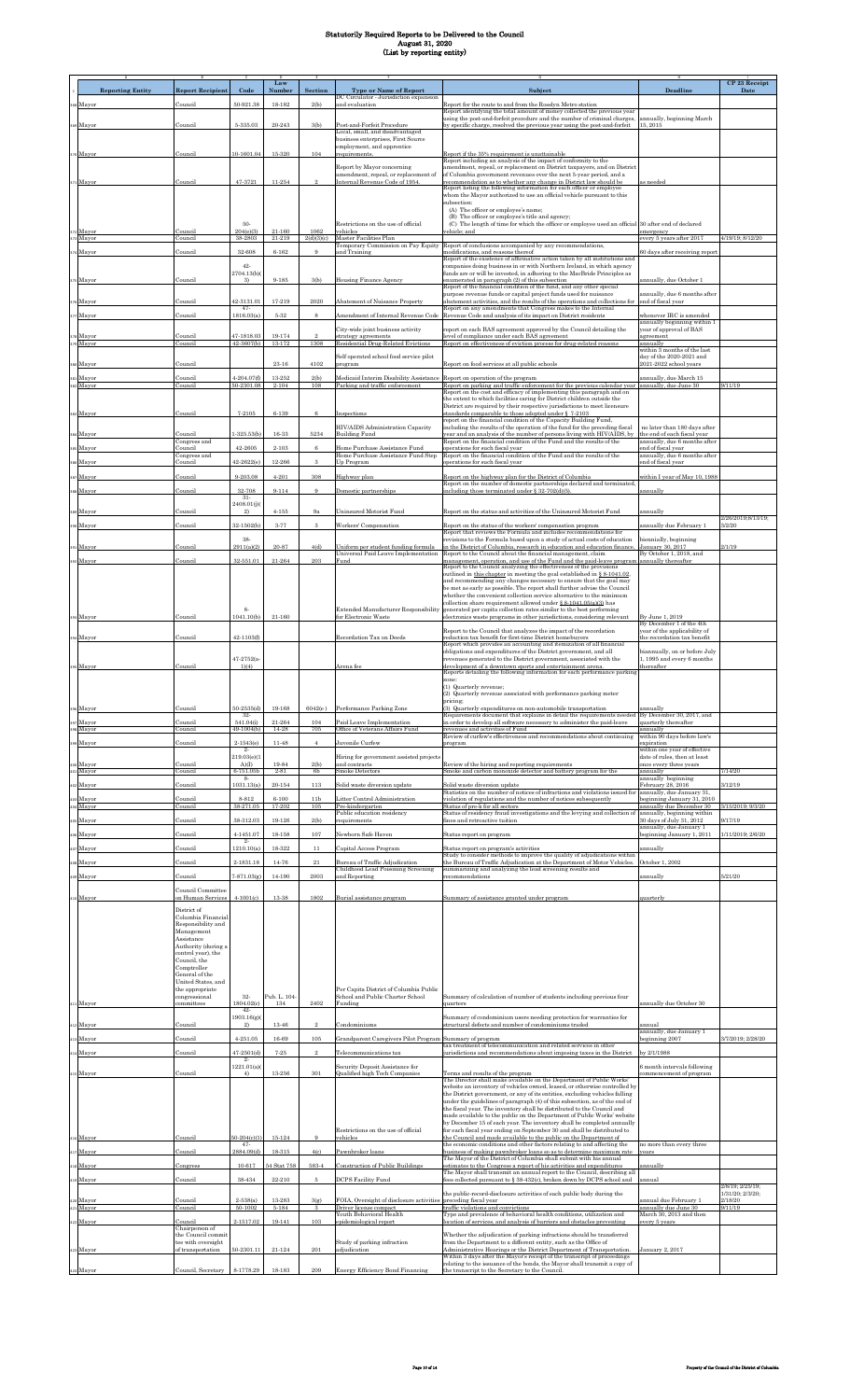|                                                                                   |                                                          |                                    | Law                          |                          |                                                                           |                                                                                                                                                                                                                                        |                                                                        | CP 23 Receipt       |
|-----------------------------------------------------------------------------------|----------------------------------------------------------|------------------------------------|------------------------------|--------------------------|---------------------------------------------------------------------------|----------------------------------------------------------------------------------------------------------------------------------------------------------------------------------------------------------------------------------------|------------------------------------------------------------------------|---------------------|
| <b>Reporting Entity</b>                                                           | <b>Report Recipient</b>                                  | Code                               | Numbe                        | Section                  | <b>Type or Name of Report</b>                                             | Subject<br>Within one year after [insert applicability date], the Mayor, or a<br>contractor selected by the Mayor, shall submit a report to the Council                                                                                | Deadline                                                               | Date                |
|                                                                                   |                                                          |                                    |                              |                          |                                                                           | that includes: (1) An assessment of the use of WIC funds from Fiscal Year<br>2013 through Fiscal Year 2018, including a notation as to whether the                                                                                     |                                                                        |                     |
|                                                                                   |                                                          |                                    |                              |                          |                                                                           | District returned federal funds for WIC and whether the District applied<br>for supplemental federal funds for WIC during that time; and (2) A plan<br>to increase the number of small stores serving as vendors, including an         |                                                                        |                     |
| s Mayor                                                                           | Council                                                  | $2 - 381.52$                       | 22-255                       |                          | Expanding access to WIC                                                   | identification of small store technical assistance requirements, outreach<br>trategies, and any legislative or regulatory barriers preventing small                                                                                    |                                                                        |                     |
| Mayor                                                                             | Council                                                  | $6 - 1113$                         | $2 - 44$                     | 14                       | Historic Landmark and Historic<br>District Preservation                   | (1) Businesses that belong to the 3 largest 3-digit United States                                                                                                                                                                      | annually, due April 1                                                  |                     |
|                                                                                   |                                                          |                                    |                              |                          |                                                                           | Department of Commerce Standard Industrial Classifications ("SICs") of<br>generators of hazardous waste in the District;                                                                                                               |                                                                        |                     |
|                                                                                   |                                                          |                                    |                              |                          |                                                                           | (2) Businesses that belong to the 3 largest 3-digit SIC users of toxic<br>chemicals in the District;<br>(3) Businesses that belong to the 3 largest 3-digit SIC releasers of toxic                                                     |                                                                        |                     |
|                                                                                   |                                                          |                                    |                              |                          |                                                                           | chemicals in the District; and<br>(4) The top 25% of businesses, including any District or United States                                                                                                                               | quadrennial beginning                                                  |                     |
| Mayor                                                                             | Council                                                  | 8-1316<br>-50-                     | 8-229, title                 | 102(c)                   | Toxic Source Reduction<br>Insurance requirements for private              | government operations, that generate or release the largest amount of<br>hazardous waste or toxic chemicals in the District.<br>Assessment of whether the insurance requirements of this section are                                   | within 180 days of March 8,<br>1991<br>within one year of March 10,    |                     |
| 8 Mayor                                                                           | Council                                                  | 301.29c(l)                         | 20-197                       | 2(k)                     | ehicles-for-hire                                                          | appropriate to the risk of private vehicle-for-hire services                                                                                                                                                                           | 2015<br>within 180 days of effective                                   |                     |
| Mayor<br>Mayor                                                                    | Council<br>Council                                       | $47-131(d)$<br>38-3101(i)          | $1 - 42$<br>$13 - 111$       | 9                        | Closed special funds<br><b>Traffic Control in School Zones</b>            | Audit reports<br>Findings of the investigation and the type of traffic control devices that<br>should be installed at all school zones                                                                                                 | date of Act<br>within 60 days of May 23,<br>2000                       |                     |
| Mayor                                                                             | Council                                                  | 47-318.03                          | 10-64                        | 5                        | Mayoral budget submissions                                                | Gap-closing measures and progress on gap-closing measures that the<br>Council monitors                                                                                                                                                 | monthly due 30 days after<br>end of month                              |                     |
| 2 Mayor                                                                           | Council                                                  | $8-1502(d)$                        | 8-226                        |                          | Low-Level Radioactive Waste<br><b>Generator Regulatory Policy</b>         | Report that summarizes and categorizes by type of generator, the<br>nature, characteristic, and quantity of waste generated in the District<br>during the previous calendar year.                                                      | annually, due April 1, first<br>eport due July 1, 1991                 |                     |
| Mayor and Board of Education                                                      | Council                                                  | $7 - 2106(g)$                      | 6-139                        |                          | Monitoring of residents placed outside<br>District or in therapeutic care | Number of residents in therapeutic care, summary of individual facility<br>effectiveness, list of facilities outside the District that are not in                                                                                      | nnually                                                                |                     |
| Mayor and Board of Education                                                      | Council                                                  | $38 - 233$                         | $11 - 174$                   | 2(c)                     | <b>Expulsion of Students</b>                                              | Report delineating a comprehensive plan for providing alternative<br>educational services to a student who has been expelled from a District of<br>Columbia Public School setting                                                      | 90 days after subchapter goes<br>into effect                           |                     |
| Mayor and Council Compensation<br><b>Advisory Commission</b>                      | Mayor, Council,<br>and each<br>Councilmember             | $1 - 611.54(a)$                    | 16-295                       | 2(b)                     | Compensation Advisory Commission                                          | Recommendations for compensation regarding Mayor, Chairman, and<br>councilmembers                                                                                                                                                      | February 1 of each odd<br>numbered year                                |                     |
|                                                                                   |                                                          |                                    |                              |                          |                                                                           | Reports that describe and evaluate their respective efforts in meeting the                                                                                                                                                             | semiannual due December<br>31 and June 30, from                        |                     |
| Mayor and electric company                                                        | Council                                                  | $34-$<br>1311.02(8)                | $20 - 102$                   | 102                      | Electric Company Infrastructure<br>Improvement Financing - Findings       | stated goals of this chapter, where applicable, to identify, hire, and train<br>District residents, where qualified to perform such work, and to award<br>construction contracts to District businesse                                 | December 2015 to December<br>31, 2027, or until work ends if<br>sooner | 3/14/2019; 2/6/2020 |
| Mayor, certified by Chief Financial<br>Officer                                    | Council                                                  | $-111.01c(f)$                      | 19-168                       | 6023(c)                  | District of Columbia Highway Trust<br>Fund                                | Cost-transfer projects                                                                                                                                                                                                                 | quarterly, beginning October<br>, 2012                                 |                     |
| Mayor, prepared by someone not<br>affiliated with the District                    | Council                                                  | 12-3502.20                         | $6 - 10$                     | 220                      | Rent Stabilization Program                                                | report on continued need for program<br>(A) Evaluates the effectiveness of the DDOT Underground Electric                                                                                                                               | October 1, 1988                                                        |                     |
|                                                                                   |                                                          |                                    |                              |                          |                                                                           | Company Infrastructure Improvement Activity and the Electric<br>Company Infrastructure Improvement Activity in improving the                                                                                                           |                                                                        |                     |
|                                                                                   |                                                          |                                    |                              |                          |                                                                           | reliability of electric power distribution service and reducing the<br>frequency of electric power outages; (B) Evaluates the impact of the<br>DDOT Underground Electric Company Infrastructure Improvement                            |                                                                        |                     |
|                                                                                   |                                                          |                                    |                              |                          |                                                                           | Activity and the Electric Company Infrastructure Improvement Activity<br>on tree canopy; (C) Evaluates the impact of the Underground Rider and                                                                                         |                                                                        |                     |
|                                                                                   |                                                          |                                    |                              |                          |                                                                           | the Underground Project Charges on the electric company's residential<br>customers, weighing the cost implications of the Underground Rider and                                                                                        |                                                                        |                     |
| Mayor, the Public Service<br>Commission, the Office of the                        |                                                          |                                    |                              |                          |                                                                           | the Underground Project Charge compared to the savings to the<br>customers from improved reliability and the cost reductions from<br>reducing overhead line maintenance and vegetation management; (C-                                 |                                                                        |                     |
| People's Counsel, and the electric<br>company                                     | Council                                                  | $34 -$<br>1313.19(a)               | $22 - 5$                     |                          | Electric Company Infrastructure<br><b>Improvement Financing</b>           | i) Evaluates whether the impact of the DDOT Underground Electric<br>Company Infrastructure Improvement Activity and the Electric                                                                                                       | by 12/31/22                                                            |                     |
|                                                                                   |                                                          |                                    |                              |                          |                                                                           | Company Infrastructure Improvement Activity and the Electric<br>Company Infrastructure Improvement Activity in improving the                                                                                                           |                                                                        |                     |
|                                                                                   |                                                          |                                    |                              |                          |                                                                           | reliability of electric power distribution service and reducing the<br>frequency of electric power outages; (B) Evaluates the impact of the<br>DDOT Underground Electric Company Infrastructure Improvement                            |                                                                        |                     |
|                                                                                   |                                                          |                                    |                              |                          |                                                                           | Activity and the Electric Company Infrastructure Improvement Activity<br>on tree canopy; (C) Evaluates the impact of the Underground Rider and                                                                                         |                                                                        |                     |
|                                                                                   |                                                          |                                    |                              |                          |                                                                           | the Underground Project Charges on the electric company's residential<br>customers, weighing the cost implications of the Underground Rider and<br>the Underground Project Charge compared to the savings to the                       |                                                                        |                     |
|                                                                                   |                                                          |                                    |                              |                          |                                                                           | customers from improved reliability and the cost reductions from<br>reducing overhead line maintenance and vegetation management; (C-                                                                                                  |                                                                        |                     |
|                                                                                   |                                                          |                                    |                              |                          |                                                                           | i) Evaluates whether the impact of the DDOT Underground Electric<br>Company Infrastructure Improvement Activity and the Electric                                                                                                       |                                                                        |                     |
| Mayor, the Public Service<br>Commission, the Office of the                        |                                                          | $34-$                              |                              |                          |                                                                           | Company Infrastructure Improvement Activity otherwise is in the public<br>interest; and (D) Provides recommendations regarding whether the<br>Council should: (ii) Adjust the limit of the electric company's investment               |                                                                        |                     |
| People's Counsel, or the electric<br>company                                      | Council                                                  | 1313.19(a)<br>1)                   | $22 - 5$                     | 2(q)                     | Electric Company Infrastructure<br><b>Improvement Financing</b>           | to be recovered through the Underground Project Charges as set forth                                                                                                                                                                   | by 12/31/2022<br>within 180 days of the date                           |                     |
| Mayor's Official Residence<br>Commission<br>Medicaid Operations Reform, Office    | Mayor and Council 331.03(c)(1)                           |                                    | $13 - 179$                   | $\overline{4}$           |                                                                           | Mayor's Official Residence Commission Recommendations about best site for mayor's official residence                                                                                                                                   | ie maiority of Commis<br>members are appointed                         |                     |
|                                                                                   | Mayor and Council                                        | $4 - 204.14(5)$                    |                              |                          |                                                                           |                                                                                                                                                                                                                                        |                                                                        |                     |
|                                                                                   |                                                          |                                    | 14-190                       | 1504                     | Office of Medicaid Operations Reform                                      | Activities and recommendations<br>Report annually to the legislatures and governors of the member states                                                                                                                               | nnually                                                                |                     |
| Medical Licensure Compact,                                                        |                                                          |                                    |                              |                          | Powers and duties of the Interstate                                       | concerning the activities of the interstate commission during the<br>preceding year. Such reports shall also include reports of financial audits                                                                                       |                                                                        |                     |
| Interstate                                                                        | Council and Mayor                                        | 3-1271.12                          | 22-109                       |                          | <b>Medical Licensure Compact</b>                                          | and any recommendations that may have been adopted by the interstate<br>(1) Whether the District of Columbia should allow qualifying patients<br>and caregivers to cultivate medical marijuana;                                        | annually                                                               |                     |
| Medical Marijuana Advisory                                                        |                                                          | $7-$                               |                              |                          | Medical Marijuana Advisory                                                | (2) How to implement and regulate cultivation of medical marijuana by<br>qualifying patients and caregivers; and                                                                                                                       |                                                                        |                     |
| Committee                                                                         | Mayor and Council                                        | 1671.09(b)<br>$7-$                 | 13-315                       | 10                       | Committee                                                                 | (3) Any other comments the Committee believes to be important.<br>Annual report that does not disclose any identifying information about                                                                                               | January 1, 2012                                                        |                     |
| Medical Marijuana Program                                                         | Council                                                  | 1671.05(11                         | 13-315                       | 6                        | Medical marijuana program                                                 | qualifying patients, caregivers, or authorized practitioners<br>Report including a description of the Commission's activities for the prior                                                                                            | annually                                                               |                     |
| Motor Vehicle Theft Prevention<br>Commission                                      | Mayor and Council                                        | 3-1355                             | 17-197                       | 6                        | Motor Vehicle Theft Prevention<br>Commission                              | fiscal year and a financial statement relating to the activities and<br>business of the Commission during the preceding fiscal year certified as<br>Report that evaluates the pilot program's operations, including the                | annually, due November 30                                              |                     |
| Motor Vehicles, Department of                                                     | Council                                                  | $50-1110(e)$                       | $21 - 160$                   | 6142                     | Self-service exhaust emissions testing<br>pilot program                   | number of vehicles inspected, a description of issues that arose during<br>the reporting period, and a study of the impact of the pilot program on<br>the number of vehicles inspected and wait times at non-self-service              | March 30, 2018                                                         |                     |
| National Capital Planning<br>Commission                                           | Council                                                  | $2-1006(d)$                        | Pub. L. 93-<br>198, title II | 203(g)                   | <b>Zoning changes</b>                                                     | iny proposed changes in regulating the platting and subdividing of lands                                                                                                                                                               | whenever a change is<br>proposed                                       |                     |
|                                                                                   |                                                          |                                    |                              |                          |                                                                           | report to the Mayor and Council that excludes personally identifiable<br>information and includes the following information from the reporting<br>period and in the aggregate: (1) The number of individuals successfully              | Beginning January 31, 2018                                             |                     |
| Neighborhood Safety and<br>Engagement, Office of                                  | Mayor and Council                                        | $7-2411(d)$                        | 22-168                       | 3032(a)                  | <b>ONSE Establishment</b>                                                 | recruited and engaged; (2) The duration of individuals' participation;<br>(3) The status of participants' progress; and (4) The participants' age,                                                                                     | and by January 31 of each<br>year thereafter                           | 2/4/2019; 1/29/2020 |
|                                                                                   |                                                          |                                    |                              |                          |                                                                           | Report including:<br>(1) The Commission's activities, revenues, and expenditures;<br>(2) The full name, value, and form of each gift, grant, bequest, or                                                                               |                                                                        |                     |
| New Columbia Statehood<br>Commission                                              | Mayor and<br>Chairman                                    | 1-129.33                           | 20-271                       | 101(b)                   | New Columbia Statehood Commission                                         | appropriation to the New Columbia Statehood Fund; and<br>(3) Any other information considered appropriate by the Commission                                                                                                            | biannual, by September 1,<br>2015                                      |                     |
| Not-for-Profit Hospital Corporation Mayor and Council                             |                                                          | $44 - 951.13$                      | 19-21                        | 5124                     | Not-for-Profit Hospital Corporation                                       | Report that sets forth for the prior fiscal year its operations and<br>accomplishments, revenues and expenses, assets and liabilities at the<br>end of the fiscal year, and the status of reserves, depreciation, and                  | nnually, due December 29                                               |                     |
| Office of Planning                                                                | Mayor and Council                                        | 38-822.04a                         | 22-240                       | $2(\alpha)$              | School Nutrition - Central Kitchen                                        | Report documenting the best practices for developing a central kitchen in<br>the District                                                                                                                                              | within 90 days of the<br>pplicability of the act                       |                     |
|                                                                                   |                                                          |                                    |                              |                          |                                                                           | (1) Whether transitioning vacant commercial office space to affordable<br>housing units, including units with multiple bedrooms, would help<br>address the District of Columbia's affordable housing crisis; (2) Any                   |                                                                        |                     |
| Office to Affordable Housing Task                                                 |                                                          |                                    |                              |                          |                                                                           | legislative, regulatory, zoning, or policy changes that the Task Force<br>recommends making to promote the transition of vacant commercial<br>office buildings to affordable housing units, including units with multiple              | within 120 days after the                                              |                     |
| Force<br>Officials authorized to expend                                           | Mayor and Council                                        | 42-2161.03                         | $22 - 103$                   |                          | Reporting                                                                 | bedrooms; and (3) Any costs to the District and property owners                                                                                                                                                                        | appointment of members                                                 | 9/26/19             |
| discretionary funds<br>Out of School Time Grants and<br>Youth Outcomes, Office of | Mayor and Council<br>Council                             | $-333.10(b)$<br>$2-$<br>1555.04(g) | $2 - 11$<br>22-168           | $\mathcal{Q}$<br>7282(b) | iscretionary funds<br>Requirements for awarding grants                    | Itemized accounting of discretionary funds<br>Annual status report                                                                                                                                                                     | nnually<br>on or before November 1 of<br>each year                     | 12/16/19            |
| Out of School Time Grants and                                                     |                                                          | 2.<br>1555.04(h)(                  |                              |                          |                                                                           | Financial Report on the use of the tax check-off funds during the                                                                                                                                                                      | November 1, 2019 and                                                   |                     |
| Youth Outcomes, Office of                                                         | Mayor and Council                                        | 2)                                 | $22 - 168$                   | 7282(b)                  | Requirements for awarding grants                                          | previous 12 months.<br>Report on the feasibility of expanding the Office's and Commission's<br>coordination and standardization efforts to additional District agencies                                                                | annually thereafter                                                    | 1/7/19              |
|                                                                                   |                                                          |                                    |                              |                          |                                                                           | that fund or operate out-of-school-time programs, including the<br>Department of Employment Services, Department of Human Services,                                                                                                    |                                                                        |                     |
| Out of School Time Grants and<br>Youth Outcomes, Office of                        | Mayor and Council<br>Mayor, the                          | 2-1555.08                          | $21 - 161$                   | 9                        | Coordination of funding and reporting<br>for the office                   | Department of Behavioral Health, District of Columbia Public Library,<br>Department of Youth Rehabilitative Services, Department of Health, and 2017                                                                                   | within 36 months of April 7,                                           |                     |
|                                                                                   | Chairpersons of<br>the Council of the                    |                                    |                              |                          |                                                                           |                                                                                                                                                                                                                                        |                                                                        |                     |
|                                                                                   | District of<br>Columbia, and<br>the Council's Com        |                                    |                              |                          |                                                                           | Report of the number of applications for medical and geriatric parole, the<br>nature of the illness, disease, or condition of the applicants, the reasons<br>for denial of applications for medical or geriatric parole, the number of |                                                                        |                     |
| Parole, Board of<br>Planning and Economic                                         | mittee on the<br>Judiciary                               | 24-463(f)                          | 9-271                        |                          | Medical and Geriatric parole                                              | persons on medical and geriatric parole who have been returned to the<br>custody of the Department, and the reasons for their return                                                                                                   | annually                                                               |                     |
| Development, Deputy Mayor for;<br>Developer                                       | Mayor and Council                                        | 6-1062.05                          | 16-278                       | $\boldsymbol{205}$       | New Town at Capital City Market<br><b>Jevelopment</b>                     | Timetable for development                                                                                                                                                                                                              | quarterly                                                              |                     |
| Planning and Economic<br>Development, Office of the Deputy<br>Mayor for           | Council                                                  | $6-$<br>1061.02(g)<br>1)(B)        | 17-285                       | 2(a)                     | <b>Norkforce Housing Land Trust Design</b><br>and Implementation Plan     | Number of people on the waitlist, their employment, and details about<br>workforce housing units                                                                                                                                       | quarterly                                                              |                     |
| Planning and Economic<br>Development, Office of the Deputy                        |                                                          |                                    |                              |                          |                                                                           | Report on opportunities for establishing a District sponsored Innovation<br>Space and Marketplace to support the local maker community by                                                                                              | within 180 days of July 1,                                             |                     |
| Mayor for<br>Planning and Economic<br>Development, Office of the Deputy           | Mayor and Council<br>Chairperson of<br>the Council's Com | 2-1208.34                          | $21 - 135$                   | 5                        | nnovation Space and Marketplace                                           | providing a central venue in which members can work and display and                                                                                                                                                                    | 2016                                                                   |                     |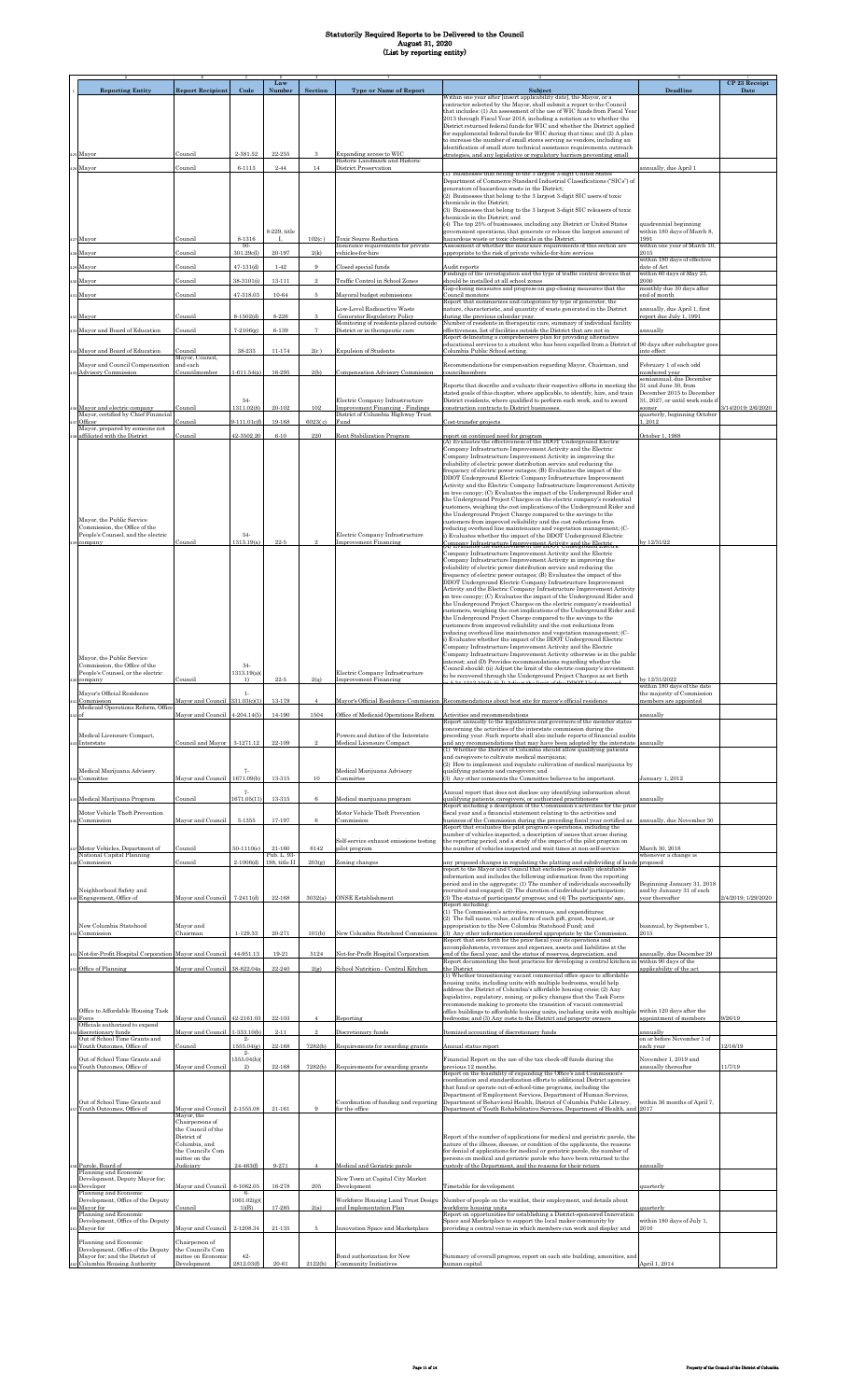|                                                                                  |                                                                                                                                                                               |                                          | Law                      |                    |                                                                                                    |                                                                                                                                                                                                                                                                                                                                                                                                                                                                                                         |                                                                                                                  | CP 23 Receipt       |
|----------------------------------------------------------------------------------|-------------------------------------------------------------------------------------------------------------------------------------------------------------------------------|------------------------------------------|--------------------------|--------------------|----------------------------------------------------------------------------------------------------|---------------------------------------------------------------------------------------------------------------------------------------------------------------------------------------------------------------------------------------------------------------------------------------------------------------------------------------------------------------------------------------------------------------------------------------------------------------------------------------------------------|------------------------------------------------------------------------------------------------------------------|---------------------|
| <b>Reporting Entity</b>                                                          | <b>Report Recipient</b>                                                                                                                                                       | Code                                     | <b>Number</b>            | <b>Section</b>     | <b>Type or Name of Report</b>                                                                      | Subject<br>(A) A description of the NSID's operations, management, and command<br>structure; (B) An evaluation of stops and searches conducted by NSID<br>officers, including an analysis of the records identified in § 5-                                                                                                                                                                                                                                                                             | <b>Deadline</b>                                                                                                  | Date                |
|                                                                                  |                                                                                                                                                                               |                                          |                          |                    |                                                                                                    | 113.01(a)(4B); (C) An evaluation of citizen complaints received by the<br>Office regarding the alleged conduct of NSID officers; (D) An evaluation<br>of the adequacy of discipline imposed by the Metropolitan Police<br>Department on NSID officers as a result of a sustained allegation of                                                                                                                                                                                                          |                                                                                                                  |                     |
| 63 Police Complaints Board                                                       | Mayor and Council                                                                                                                                                             | $5 - 1104(d -$<br>3)(2)                  | 23-16                    | 3082               | Police Complaints Board                                                                            | misconduct pursuant to § 5-1112; and (E) Recommendations, informed<br>by best practices for similar entities in other jurisdictions, for improving                                                                                                                                                                                                                                                                                                                                                      | by April 30, 2021                                                                                                |                     |
|                                                                                  |                                                                                                                                                                               | $5 - 1107(h -$                           |                          |                    |                                                                                                    | Analysis of audit of citizen complaints referred to MPD or Housing                                                                                                                                                                                                                                                                                                                                                                                                                                      | annually, due December 31                                                                                        |                     |
| Police Complaints Board                                                          | Mayor and Council<br>Mayor, Council,                                                                                                                                          | 2)(5)                                    | $21 - 125$               | 208(b)             | Police Complaints Board                                                                            | Authority Police Department for further action                                                                                                                                                                                                                                                                                                                                                                                                                                                          | beginning December 31, 2017                                                                                      |                     |
| Police Complaints Board                                                          | <b>DCHA</b>                                                                                                                                                                   | $5 - 1104(e)$                            |                          |                    | Annual report                                                                                      |                                                                                                                                                                                                                                                                                                                                                                                                                                                                                                         | annually                                                                                                         | 5/26/20             |
| Police Complaints Board                                                          | Mayor and Council                                                                                                                                                             | $5 - 1104(d -$<br>2)(6)                  | $21 - 125$               | 208(a)             | Police Complaints Board                                                                            | Analysis of number, type, and disposition of citizen complaints received,<br>investigated, sustained, or otherwise resolved                                                                                                                                                                                                                                                                                                                                                                             | annually, due December 31<br>eginning December 31, 2017                                                          |                     |
| Police Complaints, Office of                                                     | Council                                                                                                                                                                       | $5 - 1107(k)$                            | $21\hbox{-}36$           | 3005               | Body-Worn Camera Program                                                                           | Report on the effectiveness of the Metropolitan Police Department's Body<br>Worn Camera Program, including an analysis of use of force incidents.                                                                                                                                                                                                                                                                                                                                                       | annually, due February 1                                                                                         |                     |
|                                                                                  | Council and<br>Department of                                                                                                                                                  |                                          |                          |                    |                                                                                                    |                                                                                                                                                                                                                                                                                                                                                                                                                                                                                                         |                                                                                                                  |                     |
| <b>Police Department</b>                                                         | Insurance,<br>Securities, and<br>Banking                                                                                                                                      | $5 - 114.04$                             | 16-117                   | 104                | Enforcement of Compulsory Motor<br>Vehicle Insurance                                               | A report on the effectiveness of enforcement of the requirements of<br>compulsory motor vehicle insurance<br>MPD shall collect data on the number and type of referrals for service<br>and the outcomes of the referrals that occur pursuant to this section in                                                                                                                                                                                                                                         | annually, due January 31,<br>eginning 2007                                                                       |                     |
| Police Department - community<br>policing                                        | Mayor and Council 5-132.31(e)                                                                                                                                                 |                                          | $21 - 125$               | 105                | Community Crime Prevention Team<br>Program                                                         | that reporting period and in the aggregate, and issue a report to the<br>Mayor and the Council on the Program's activities and referrals.                                                                                                                                                                                                                                                                                                                                                               | January 31, 2017 and<br>annually thereafter                                                                      | 4/23/19             |
| Police Department - community<br>policing working group                          | Mayor and Council                                                                                                                                                             | 5-132.32                                 | $21 - 125$               | $\,201$            | Metropolitan Police Department<br>community policing working group                                 | Report of its recommendations on the best practices in community<br>policing for the MPD's adoption                                                                                                                                                                                                                                                                                                                                                                                                     | biennially, beginning no<br>ater than July 1, 2017                                                               | 1/27/20             |
| Police Department - school safety<br>division                                    | Mayor, Council,<br>Chancellor                                                                                                                                                 | $5 - 132.02(d)$                          | $18 - 232$               | 201                | Functions of the School Safety Division                                                            | Plan for protecting children walking to and from DCPS and public<br>charter schools and for protecting children from gang and crew violence                                                                                                                                                                                                                                                                                                                                                             | by August 15th annually                                                                                          | 3/12/2019; 10/16/19 |
| Police Department and the Office of<br>the Attorney General                      | Council                                                                                                                                                                       | 41-312                                   | 20-278                   | 112                | Civil Asset Forfeiture                                                                             | Summary of civil asset forfeitures the previous year                                                                                                                                                                                                                                                                                                                                                                                                                                                    | annually, beginning January<br>1,2016                                                                            | 1/18/2019; 7/1/19   |
| Police, Chief of                                                                 | Mayor and Council                                                                                                                                                             | 7-<br>2531.04(d)<br>5.                   | $9 - 115$                | 5                  | Firearms Bounty Fund<br>DC Police Officers Standards and                                           | Income and expenditures of the Fund                                                                                                                                                                                                                                                                                                                                                                                                                                                                     | annually                                                                                                         |                     |
| Police, Chief of                                                                 | Mayor and Council                                                                                                                                                             | 107.04(m)                                | $13 - 160$               | $\boldsymbol{205}$ | <b>Training Board</b>                                                                              | Report on initial training program, continuing education program, and<br>firearms training program<br>Reports in writing of the state of the Police District, with such statistics                                                                                                                                                                                                                                                                                                                      | innually, due December 31                                                                                        |                     |
| Police, Chief of                                                                 | Mayor                                                                                                                                                                         | 5-133.08                                 | 20 Stat. 107             |                    | Chief of Police to make quarterly<br>reports                                                       | and suggestions as he may deem advisable for the improvement of the<br>police government and discipline of said District.                                                                                                                                                                                                                                                                                                                                                                               | quarterly                                                                                                        |                     |
| Police, Chief of                                                                 | Mayor and Council                                                                                                                                                             | 5-333.12(c)                              | $15 - 352$               | 212                | Police Investigations                                                                              | Summary of investigations and preliminary inquiries involving First<br>Amendment activities                                                                                                                                                                                                                                                                                                                                                                                                             | annually                                                                                                         | 5/20/2019; 7/14/20  |
| Police, Chief of                                                                 | Mayor and Council                                                                                                                                                             | $4 - 561.09(b)$                          | $20 - 139$               | 209                | Sexual Assault Response                                                                            | Summary of MPD's response to sexual assault reports                                                                                                                                                                                                                                                                                                                                                                                                                                                     | annually, due December 31                                                                                        |                     |
| Police, Chief of and Fire Chief                                                  | Mayor and Council                                                                                                                                                             | 5-1032                                   | $15 - 194$               | 503                | Police and Firefighters Disciplinary<br><b>Action Procedures</b>                                   | Report concerning misconduct and grievances filed by or against<br>members of the police and fire departments                                                                                                                                                                                                                                                                                                                                                                                           | annually, due January 15                                                                                         | 3/1/2019; 4/20/20   |
| Professional boards                                                              | Mayor and Council                                                                                                                                                             | $47-$<br>2853.10(e                       | 12-261                   | $1002\,$           | Non-Health Related Occupations and<br>Professions Licensure Boards                                 | Reports of official acts during preceding fiscal year                                                                                                                                                                                                                                                                                                                                                                                                                                                   | innually, due March 1st                                                                                          |                     |
|                                                                                  |                                                                                                                                                                               | $34-$                                    |                          |                    |                                                                                                    |                                                                                                                                                                                                                                                                                                                                                                                                                                                                                                         | annual due within 120 days<br>of the end of corporation's                                                        |                     |
| Public Access Corporation                                                        | Council                                                                                                                                                                       | 1253.02(                                 | $4 - 142$                | 302                | Public Access Corporation                                                                          | Corporation's financial activities including audit<br>Annual reports detailing the names of all new employees and their pay                                                                                                                                                                                                                                                                                                                                                                             | iscal year                                                                                                       |                     |
| Public Parking Authority                                                         | Mayor and Council 50-2506.01                                                                                                                                                  |                                          | 17-108                   | 216(b)             | <b>Public Parking Authority</b>                                                                    | schedules, titles, and place of residence                                                                                                                                                                                                                                                                                                                                                                                                                                                               | annually                                                                                                         |                     |
| Public Safety and Justice, Deputy<br>Mayor for<br>Public Schools, Charter School | Mayor and Council                                                                                                                                                             | 301.191(c)(<br>6)                        | 19-21                    | 3022               | Metropolitan Police Department's<br>felony crime statistics                                        | Analyzes trends associated with felony crime statistics                                                                                                                                                                                                                                                                                                                                                                                                                                                 | annual due December 31<br>beginning December 31, 2017 2/8/19                                                     |                     |
| Board                                                                            | public                                                                                                                                                                        | 38-203                                   |                          |                    | Absenteeism                                                                                        | (1) An estimate of the amount of solar energy generated annually by                                                                                                                                                                                                                                                                                                                                                                                                                                     | annually, due November 30                                                                                        | 8/28/20             |
|                                                                                  |                                                                                                                                                                               |                                          |                          |                    |                                                                                                    | solar energy systems in the District that could qualify to be used to meet<br>the annual solar energy requirement, but for which renewable energy<br>credits cannot be purchased by electricity suppliers to meet the solar<br>energy requirement: and                                                                                                                                                                                                                                                  |                                                                                                                  |                     |
| 4 Public Service Commission                                                      | Council                                                                                                                                                                       | 34-1432(f)                               | 21-154                   | 2(b)               | Renewable energy portfolio standards                                                               | (2) A recommendation for how the Commission could adjust the annual<br>solar requirement to account for the amount of solar generation                                                                                                                                                                                                                                                                                                                                                                  | March 1, 2017<br>Within 2 years after a sale by<br>the electric company of its<br>electric generating facilities | 5/1/20              |
| s Public Service Commission                                                      | Council                                                                                                                                                                       | 34-1519(d)                               | 13-107                   | 119                | Sale of electric generating facilities                                                             | Feasibility of decommissioning those electric generating facilities after<br>sale<br>Overall fuel mix of the electricity sold in the District of Columbia, the<br>amount of electricity sold in the District of Columbia which comes from                                                                                                                                                                                                                                                               | at Benning Road and<br>Buzzard's Point in the<br>District of Columbia                                            |                     |
|                                                                                  |                                                                                                                                                                               | $34-$                                    |                          |                    |                                                                                                    | renewable energy sources, and on the feasibility of requiring each<br>licensed electricity supplier doing business in the District of Columbia to                                                                                                                                                                                                                                                                                                                                                       |                                                                                                                  |                     |
| <b>Public Service Commission</b>                                                 | Council                                                                                                                                                                       | 1517(c)(2)                               | $13 - 107$               | 117                | Renewable energy sources                                                                           | provide a minimum percentage of electricity sold from renewable energy<br>Report on the status of implementation of this chapter, including the                                                                                                                                                                                                                                                                                                                                                         | biennially, after July 1, 2003 7/1/19                                                                            |                     |
|                                                                                  |                                                                                                                                                                               |                                          |                          |                    |                                                                                                    | availability of tier one renewable sources, certification of the number of<br>credits generated by the utilities meeting the requirements of § 34-1432,                                                                                                                                                                                                                                                                                                                                                 |                                                                                                                  |                     |
| Public Service Commission<br>Public Service Commission and                       | Council                                                                                                                                                                       | 34-1439(b)<br>$34-$                      | $15 - 340$               | 11                 | Renewable energy portfolio standards                                                               | and any other such information as the Council shall consider necessary.<br>Deposits to and disbursements from their respective agency funds during                                                                                                                                                                                                                                                                                                                                                      | annually due May 1                                                                                               | 5/1/19              |
| Office of the People's Counsel                                                   | Mayor and Council                                                                                                                                                             | 912(a)(7)                                | $15-342$                 | 303(e)             | Office of the People's Counsel                                                                     | ach fiscal year<br>Report outlining the details of the selected proposal, including any<br>participating private entities, significant terms of the public-private                                                                                                                                                                                                                                                                                                                                      | annually due February 15                                                                                         |                     |
| Public-Private Partnerships, Office<br>Public-Private Partnerships, Office       | Council<br>Council                                                                                                                                                            | $2 - 273.09(a)$<br>2-273.09(e)           | $20 - 228$<br>20-228     | 114<br>114         | Procurement of Public Private<br>Partnerships<br>Procurement of Public Private<br>Partnerships     | partnership agreement, overall cost, cost to the District, value-for-money<br>analysis and public sector comparator analysis, time for completion,<br>delivery method, any participating public entities, a list of private<br>entities that responded to the request for proposals, and how those<br>responses were scored and how a response was selected according to the<br>Summarizing activities of office for fiscal year<br>(A) A summary of the recommendations of the Commission, including a | before entering into<br>agreement<br>annual due 90 days after<br>bose of fiscal year                             |                     |
| Re-Entry and Returning Citizen                                                   | Mayor, the Council,<br>and the Office on<br>Returning Citizen                                                                                                                 | $24 -$                                   |                          |                    | Commission on Re-Entry and                                                                         | summary of required monthly meetings pursuant to subsection (b)(7) of<br>this section:<br>(B) A budget breakdown, with supporting budget documents, detailing<br>the fiscal implications of the Commission's recommendations;<br>(C) Executive branch policy and legislative priorities of the Commission<br>for the following fiscal year; and                                                                                                                                                         | annual due 90 days after end                                                                                     |                     |
| Affairs, Commission on<br>Real Property Tax Appeals<br>Commission                | Affairs<br>Mayor and Council                                                                                                                                                  | 1303(c)(2)<br>$47-$<br>825.01a(j)(<br>1) | 19-80<br>18-363          | 2(b)<br>2(b)(3)    | <b>Returning Citizen Affairs</b><br>Real Property Tax Appeals<br>Commission                        | (D) A summary of community outreach efforts undertaken by members<br>Summary of operations for previous tax year                                                                                                                                                                                                                                                                                                                                                                                        | of fiscal year<br>annually, due October 1                                                                        |                     |
| Real Property Tax Ombudsman,<br>Office of<br>Records Management, Office of       | Mayor and Council 47-805(c)(6)                                                                                                                                                |                                          | $20 - 155$               |                    | Office of Real Property Tax<br>$7102(a)(3)$ Ombudsman                                              | Activities of the ombudsman program                                                                                                                                                                                                                                                                                                                                                                                                                                                                     | annually                                                                                                         |                     |
| Public; Archival Administration,<br>and Library of Governmental                  | Mayor, each<br>member of the                                                                                                                                                  |                                          |                          |                    |                                                                                                    |                                                                                                                                                                                                                                                                                                                                                                                                                                                                                                         | annual covering preceding                                                                                        |                     |
| Information                                                                      | Council                                                                                                                                                                       | 2-1711                                   | $6 - 19$                 |                    | Public Records Management<br>Police Officers, Fire Fighters, and                                   | Annual report                                                                                                                                                                                                                                                                                                                                                                                                                                                                                           | fiscal year due January 1                                                                                        |                     |
| Retirement Board                                                                 | Mayor and Council<br>House of<br>Representatives,<br>the President pro<br>tempore of the<br>Senate, the<br>chairman of the<br>Committee on                                    | 1-909.02                                 | $12 - 152$               | 142                | Teachers Retirement Benefit<br>Replacement Plan                                                    | Annual report assessing all programs in the plan                                                                                                                                                                                                                                                                                                                                                                                                                                                        | annual due 210 days after<br>end of fiscal year                                                                  |                     |
|                                                                                  | Governmental<br>Affairs of the<br>Senate, the<br>chairman of the<br>Committee on the<br>District of<br>Columbia of the<br>House of<br>Representatives.<br>the chairman of the |                                          |                          |                    |                                                                                                    |                                                                                                                                                                                                                                                                                                                                                                                                                                                                                                         |                                                                                                                  |                     |
| Retirement Board                                                                 | Committee on<br>Appropriations of<br>the Mayor,<br>the Council, the                                                                                                           | $1 - 725(b)$                             | $10 - 135$               | 201(b)(2)          | Police Officers and Firefighters'<br>Retirement Fund                                               | Assessing the percentage of police officers and firefighters who retired on<br>disability                                                                                                                                                                                                                                                                                                                                                                                                               | annual due March 31.<br>between 1984 and 2004                                                                    |                     |
| <b>Retirement Board</b>                                                          | Speaker, and the<br>President pro<br>tempore                                                                                                                                  | $1 - 732$                                | $10 - 135$               | 201(b)(3)          | Annual report for programs covered by<br>the Retirement Fund                                       | Assessment of each program covered by the Retirement Fund                                                                                                                                                                                                                                                                                                                                                                                                                                               | annual, within 210 days of<br>nd of fiscal year                                                                  |                     |
| Retirement Board                                                                 | Mayor and Council                                                                                                                                                             | 1-336.04                                 | 17-337                   | 104                | Public Fund Divestment of scrutinized<br>companies with interactions with Iran<br>Petroleum sector | Compilation of companies that has dealings with Iran's petroleum<br>energy sector                                                                                                                                                                                                                                                                                                                                                                                                                       | annual beginning within 30<br>days after list is created                                                         |                     |
|                                                                                  | Mayor, Council, US<br>Presidential Special                                                                                                                                    |                                          |                          |                    | Public Fund Divestment of scrutinized<br>companies with interactions with                          | Compilation of companies that has dealings with the government of                                                                                                                                                                                                                                                                                                                                                                                                                                       | annual beginning within 30                                                                                       |                     |
| Retirement Board<br>Retirement Board                                             | Envoy to Sudan<br>Mayor and Council                                                                                                                                           | $1 - 335.04$<br>1-909.01                 | $17 - 106$<br>$12 - 152$ | 5<br>141           | Sudan<br>Personal Financial Disclosures                                                            | Sudan<br>Personal Financial Disclosure Statement with respect to the preceding<br>calendar year                                                                                                                                                                                                                                                                                                                                                                                                         | days after list is created<br>not later than April 30th<br>annually                                              | 4/30/2019; 7/31/20  |
| Retirement Board                                                                 | Mayor and Council                                                                                                                                                             | 1-335.06(b)                              | $17 - 106$               | $\overline{7}$     | Public Fund Divestment of scrutinized<br>companies with interactions with<br>Sudan                 | Report in advance of initial reinvestment, updated semiannually<br>thereafter, as applicable, setting forth the reasons and justification,<br>supported by clear and convincing evidence, for its decisions to cease<br>divestment, reinvest, or remain invested in companies with Active                                                                                                                                                                                                               | emiannual                                                                                                        |                     |
|                                                                                  |                                                                                                                                                                               |                                          | Pub. L. 98-              |                    | Filing reports and furnishing                                                                      | The annual reports for a fiscal year within 210 days after the end of such                                                                                                                                                                                                                                                                                                                                                                                                                              | for a fiscal year within 210<br>days after the end of such                                                       |                     |
| Retirement Board<br>Retirement Board                                             | Mayor and Council<br>Mayor and Council                                                                                                                                        | 1-734<br>$-909.04(a)$                    | 473<br>$12 - 152$        | 131(m)<br>144      | information to participants                                                                        | vear<br>The Retirement Board shall furnish the Mayor and the Council, upon<br>request, any documents relating to the retirement program or the Funds,<br>including trust agreements, contracts, or other instruments under which                                                                                                                                                                                                                                                                        | ear                                                                                                              |                     |
| Returning Citizens Affairs, Office                                               |                                                                                                                                                                               | $24-$<br>(302(b)(2))                     |                          |                    |                                                                                                    |                                                                                                                                                                                                                                                                                                                                                                                                                                                                                                         |                                                                                                                  |                     |
| School Facilities Task Force,<br>Community Use                                   | Mayor and Council<br>Council<br>Mayor,<br>the Council, and                                                                                                                    | H <sub>0</sub><br>38-435                 | 16-243<br>22-210         | 3<br>6             | Office on Returning Citizens Affairs<br>Community Use of School Facilities<br><b>Task Force</b>    | Annual report on the operations of the Office<br>Details the Task Force's findings and recommendations described in<br>subsection (a) of this section.                                                                                                                                                                                                                                                                                                                                                  | annually<br>by October 1, 2019                                                                                   |                     |
| 506 School Garden Programs                                                       | the Healthy Schools<br>and Youth<br>Commission                                                                                                                                | 38-<br>825.03(b)                         | 18-209                   | 503                | School Gardens Program                                                                             | The state of school gardens in the District of Columbia, plans for                                                                                                                                                                                                                                                                                                                                                                                                                                      | June 30, 2012                                                                                                    |                     |
|                                                                                  |                                                                                                                                                                               |                                          |                          |                    |                                                                                                    | xpanding them, and recommendations for improving the program                                                                                                                                                                                                                                                                                                                                                                                                                                            |                                                                                                                  |                     |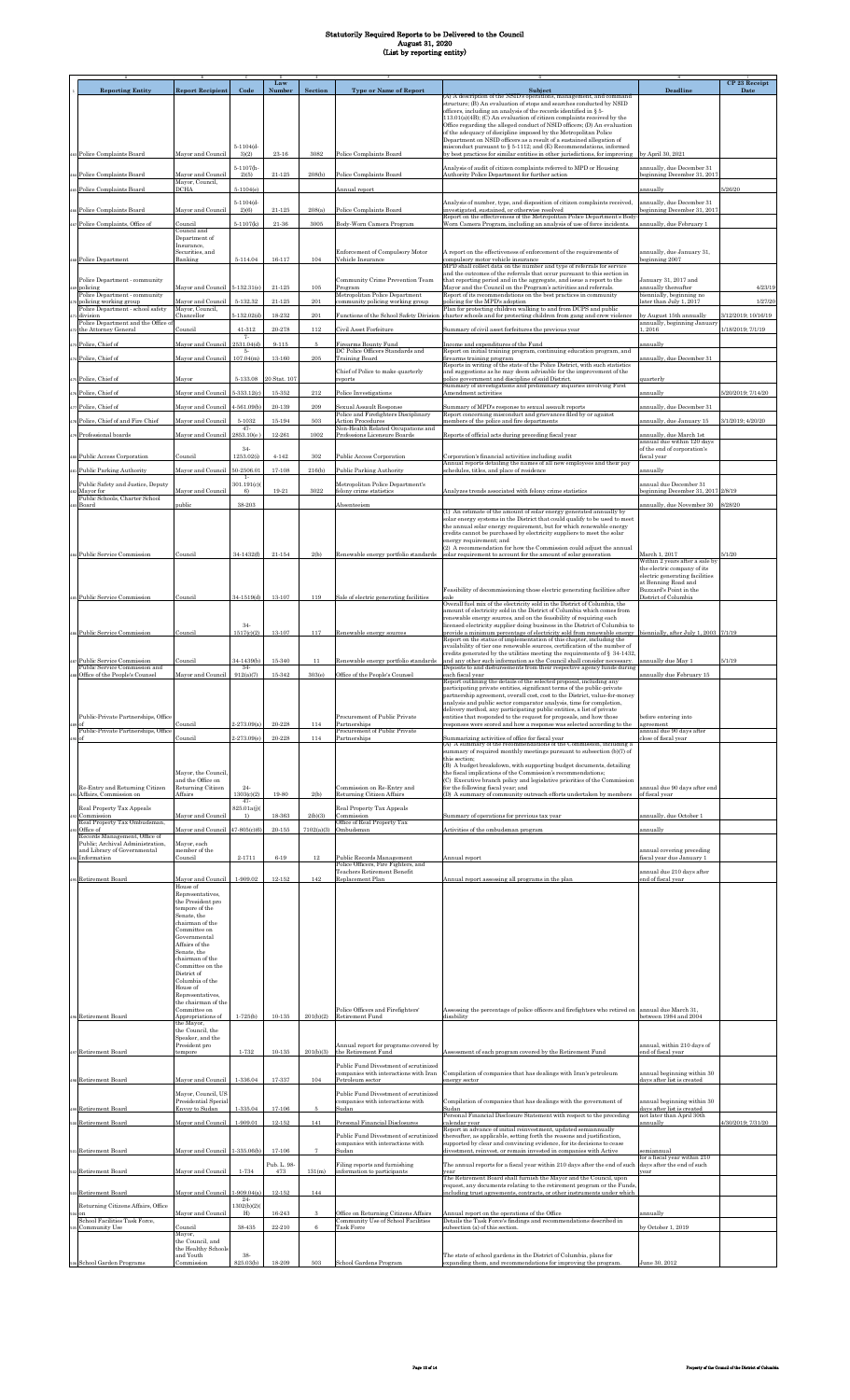|                                                                                                    |                                                              |                                 | Law                         |                      |                                                                                                         |                                                                                                                                                                                                                               |                                                                     | CP 23 Receipt      |
|----------------------------------------------------------------------------------------------------|--------------------------------------------------------------|---------------------------------|-----------------------------|----------------------|---------------------------------------------------------------------------------------------------------|-------------------------------------------------------------------------------------------------------------------------------------------------------------------------------------------------------------------------------|---------------------------------------------------------------------|--------------------|
| <b>Reporting Entity</b>                                                                            | <b>Report Recipient</b>                                      | Code                            | Number                      | Section              | <b>Type or Name of Report</b>                                                                           | Subject<br>nensive pian submitted under paragrapi<br><b>U. An evaluation of the comp</b><br>(3) of this subsection, including the following: (i) Any shortcomings or                                                          | Deadline                                                            | Date               |
|                                                                                                    |                                                              |                                 |                             |                      |                                                                                                         | defects in the plan; (ii) An analysis of healthcare provider interest in<br>participating in the plan; (iii) An analysis of healthcare provider capacity                                                                      |                                                                     |                    |
|                                                                                                    |                                                              |                                 |                             |                      |                                                                                                         | to participate in the plan; and (iv) District of Columbia Public Schools<br>and District of Columbia public charter schools interest in participating                                                                         |                                                                     |                    |
|                                                                                                    |                                                              |                                 |                             |                      |                                                                                                         | in the plan; (B) An analysis of the school mental health programs and<br>providers currently operating in District of Columbia Public Schools and                                                                             |                                                                     |                    |
|                                                                                                    |                                                              |                                 |                             |                      |                                                                                                         | District of Columbia public charter schools, including best practices;<br>(C) An analysis of the Department of Behavioral Health's current school                                                                             |                                                                     |                    |
|                                                                                                    |                                                              |                                 |                             |                      |                                                                                                         | mental health program ("SMHP") to determine what schools participate<br>in the SMHP and what activities occur across the schools, including an                                                                                |                                                                     |                    |
|                                                                                                    |                                                              |                                 |                             |                      |                                                                                                         | analysis of available Department of Behavioral health data, such as the<br>following: (i) The number of psychiatric admits for children by school;                                                                            |                                                                     |                    |
|                                                                                                    |                                                              |                                 |                             |                      |                                                                                                         | (ii) The number of children with an individualized education plan; and<br>(iii) Existing SMHP data for the number of sessions and number of                                                                                   |                                                                     |                    |
|                                                                                                    |                                                              |                                 |                             |                      |                                                                                                         | clients per school; (D) A comprehensive plan to expand school-based<br>behavioral health programs and services, which shall include: (i) The                                                                                  |                                                                     |                    |
| School Mental Health, Task Force                                                                   | Council and Mayor 2-1517.32                                  |                                 | 22-33                       | 5052                 | School-based behavioral health                                                                          | Task Force's proposed changes to the Deputy Mayor's comprehensive                                                                                                                                                             | Volater than March 31, 2018                                         |                    |
| os Schools - Chancellor                                                                            | Mayor and Council                                            | 38-755.04                       | 19-142                      | 504                  | Tracking and monitoring                                                                                 | DCPS annual report for the preceding academic year delineating the<br>progress and readiness of all students.                                                                                                                 | annually, by October 1st                                            |                    |
|                                                                                                    | appropriate<br>congressional                                 |                                 |                             |                      |                                                                                                         |                                                                                                                                                                                                                               |                                                                     |                    |
|                                                                                                    | committees, the<br>Board of Education,                       |                                 |                             |                      |                                                                                                         |                                                                                                                                                                                                                               |                                                                     |                    |
|                                                                                                    | the Mayor, the<br>Consensus                                  |                                 |                             |                      |                                                                                                         |                                                                                                                                                                                                                               |                                                                     |                    |
|                                                                                                    | Commission, and<br>the District of                           |                                 | Pub. L. 104-                |                      |                                                                                                         | Report regarding the progress of the District of Columbia public schools                                                                                                                                                      |                                                                     |                    |
| 69 Schools - Chancellor                                                                            | Columbia Council                                             | 38-1801.02                      | 134                         | 2102                 | District of Columbia Reform Plan                                                                        | toward achieving the goals of the long-term reform plan<br>Study of unused or underutilized buildings within the public school                                                                                                | v 12/1/1996<br>one year after effective date                        |                    |
| 510 Schools - Chancellor                                                                           | Mayor and Council                                            | 10-803.01                       | 14-214                      |                      | 15(b), 37(b) Sale of public lands                                                                       | system                                                                                                                                                                                                                        | of section                                                          |                    |
| 11 Schools - Chancellor                                                                            | Mayor, Council,<br>Board of Education                        | $1-325.45(a)$                   | 16-33                       | 4046                 | Schools Modernization Fund                                                                              | Summary of projects related to Schools Modernization Fund                                                                                                                                                                     | annual                                                              |                    |
| 12 Schools - DCPS                                                                                  | Council                                                      | 38-2907.01                      | $23 - 16$                   | 4003                 | DCPS budget<br>Compliance with District, local, small                                                   | Report reflecting the allocation each of the 31 schools whose budgets<br>reflected net losses in the Mayor's FY 2020 Proposed Budget and                                                                                      | y Nov 1, 2019                                                       | 10/31/19           |
| 13 Schools - DCPS                                                                                  | Council                                                      | 38-<br>2973.04(b)               | 16-123                      | 204                  | and disadvantaged businesses<br>contracting requirements                                                | Report if the 35% requirement is unattainable                                                                                                                                                                                 | f required                                                          |                    |
| Schools, DCPS and each eligible                                                                    |                                                              | 38-                             | Pub. L. 104-<br>134 and 18- |                      |                                                                                                         | A report containing a summary of the calculations made pursuant to                                                                                                                                                            | quarterly on June 30,<br>October 15, December 15 and                |                    |
| 14 chartering authority                                                                            | Mayor and Council<br>Mayor, the District                     | 1804.02(a)                      | $223\,$                     | 4092                 | Calculation of number of students                                                                       | ubsection (b) of this subsection                                                                                                                                                                                              | March 30                                                            |                    |
|                                                                                                    | Columbia Council,                                            |                                 |                             |                      |                                                                                                         |                                                                                                                                                                                                                               |                                                                     |                    |
|                                                                                                    | the Board of<br>Education, the                               |                                 |                             |                      |                                                                                                         |                                                                                                                                                                                                                               |                                                                     |                    |
|                                                                                                    | Secretary of<br>Education, the                               |                                 |                             |                      |                                                                                                         |                                                                                                                                                                                                                               |                                                                     |                    |
|                                                                                                    | appropriate<br>congressional                                 |                                 |                             |                      |                                                                                                         |                                                                                                                                                                                                                               |                                                                     |                    |
| 15 Schools, Public Charter                                                                         | committees, and the<br>Consensus                             | 38-<br>1802.11(d)               | Pub. L. 104<br>134          | 2211                 | Public Charter Schools                                                                                  | Annual report                                                                                                                                                                                                                 | annually, due July 30                                               | 8/14/2019; 8/4/20  |
| Schools, Public Charter Schools                                                                    | Commission                                                   | 38.<br>1802.14a(b)              |                             |                      |                                                                                                         |                                                                                                                                                                                                                               |                                                                     |                    |
| <b>Admission Task Force</b>                                                                        | Council                                                      | (4)                             | 19-168                      | 4052                 | Charter school admissions task force                                                                    | Report of findings for establishing admissions system for charter schools<br>Accounting of the expenditures of fund and any remaining balance.                                                                                | by September 1, 2012                                                |                    |
|                                                                                                    |                                                              |                                 |                             |                      |                                                                                                         | Report shall include: 1) the name of any donors or list of anonymous<br>contributions, 2) the amount of each contribution, 3) a description of any                                                                            |                                                                     |                    |
| 517 Secretary of District of Columbia                                                              | Council                                                      | $1-183(c)$                      | 15-240                      |                      | <b>Emancipation Day Fund</b>                                                                            | donated property, 5) costs of parade-related programs, activities,<br>purchases, and functions for which the money have been expended                                                                                         | annual due August 1                                                 |                    |
|                                                                                                    |                                                              |                                 |                             |                      |                                                                                                         | A report on the length of sentences imposed, the length of sentences<br>served, the proportion of offenders released upon their first parole                                                                                  |                                                                     |                    |
| Sentencing, Advisory Commission                                                                    | Council                                                      | $3-104(a)$                      | $12 - 167$                  | 5                    | Advisory Commission on Sentencing                                                                       | eligibility date, and an assessment of the impact on sentence length and<br>sentencing disparities likely to result from implementation of the Truth                                                                          | by 9/30/1999                                                        |                    |
| Sentencing, Advisory Commission                                                                    | <b>Council</b>                                               | $3-104(d)$                      | $17 - 25$                   | 2(e)                 | <b>Advisory Commission on Sentencing</b>                                                                | Analysis of sentences imposed in preceding year and any substantive<br>changes made to guidelines during preceding year                                                                                                       | unnual due April 30                                                 |                    |
| Sentencing, Advisory Commission<br>$\mathsf{on}$                                                   | Council                                                      | $3-104(b)$                      | $12 - 167$                  | -5.                  | Advisory Commission on Sentencing                                                                       | Recommendations                                                                                                                                                                                                               | April 5, 2000                                                       |                    |
| Sexual Assault Victim Rights Task                                                                  | Council and Sexual<br>Assault Response                       |                                 |                             |                      |                                                                                                         | Report that includes the results of the assessments, developments, and                                                                                                                                                        |                                                                     |                    |
| Force                                                                                              | Team                                                         | $4-561.15(c)$                   | 20-139                      | 215                  | Sexual Assault Response                                                                                 | recommendations completed by task force<br>The Department shall review the annual report of an agency to<br>determine whether the planned activities of the agency for the                                                    | y 9/30/2015                                                         |                    |
|                                                                                                    |                                                              |                                 |                             |                      |                                                                                                         | succeeding fiscal year are likely to enable the agency to achieve the goals<br>set forth in § 2-218.41. The Department shall make recommendations on                                                                          | Department has until 30                                             |                    |
| Small and Local Business<br>22 Development, Department of                                          | Council and the<br>agency in question 2-218.53(e)            |                                 | 16-33                       | 2353                 | Agency annual reports                                                                                   | activities the agency should engage in to meet or exceed the goals set<br>forth in § 2-218.41. The Department's recommendations shall be                                                                                      | days after submission of<br>eport by agency                         |                    |
|                                                                                                    | Chairman of the                                              |                                 |                             |                      |                                                                                                         |                                                                                                                                                                                                                               |                                                                     |                    |
| Small and Local Business                                                                           | Council Committee<br>with jurisdiction                       |                                 |                             |                      | Department of Small and Local                                                                           |                                                                                                                                                                                                                               |                                                                     |                    |
| 23 Development, Department of                                                                      | over department<br>Chairman of the                           | $2 - 218.54(c)$                 | $20 - 108$                  | 2(f)                 | Business Development annual reports Compliance report                                                   |                                                                                                                                                                                                                               | semiannual                                                          |                    |
|                                                                                                    | Council's<br>Committee on                                    |                                 |                             |                      |                                                                                                         |                                                                                                                                                                                                                               |                                                                     |                    |
| Small and Local Business<br>Development, Department of                                             | Economic<br>Development                                      | $2 - 214.01(b)$                 | 17-136                      | $\mathcal{P}$        | Minority and Women-Owned Business<br>Assessment Program                                                 | Findings and recommendations                                                                                                                                                                                                  | no later than March 1st of<br>ach year                              | 1/13/20            |
| Small and Local Business                                                                           |                                                              |                                 |                             |                      |                                                                                                         | Opportunities to foster coordination, limit duplication, and improve                                                                                                                                                          | annual, beginning fiscal year<br>2011, due within 45 days of        |                    |
| Development, Department of<br>Small and Local Business                                             | Council<br>Council                                           | 2-218.68(c)<br>$2 - 218.67(d)$  | 16-33<br>16-33              | 2368<br>2367         | Small business development programs<br>Volunteer Corp of Executives and<br>Entrepreneurs                | program delivery for small business development programs<br>Report about implementation of program                                                                                                                            | October 1.<br>annually                                              |                    |
| Development, Department of<br>Small and Local Business<br>Development, Department of               | Mayor and Council                                            | 2-218.71(b)                     | 16-33                       | 2371                 | Certified business development<br>programs                                                              | Triennial review of programs                                                                                                                                                                                                  | triennial beginning October<br>20.2005                              |                    |
| Small and Local Business<br>Development, Department of -                                           |                                                              | $2 -$                           |                             |                      |                                                                                                         | Working group recommendations to develop a plan for establishing a<br>commercial distribution system for fresh produce and healthy foods to                                                                                   |                                                                     |                    |
| as working group within the office                                                                 | Mayor and Council 1212.33(c)                                 |                                 | 18-353                      | 303                  | Healthy Food Retail Program                                                                             | corner stores<br>Annual report of its plans, programs, activities, budget, receipts, and                                                                                                                                      |                                                                     |                    |
|                                                                                                    |                                                              |                                 |                             |                      |                                                                                                         | expenditures and shall include therein descriptions of its official resource<br>conservation program, the current annual program related thereto, and                                                                         |                                                                     |                    |
| 29 Soil and Water Conservation                                                                     | Mayor and Council                                            | 8-1709(e)                       | $4 - 143$                   | 10                   | Soil and Water Conservation District                                                                    | the status of all activities initiated under the program.<br>Recommendations that identify tracts of land suitable for solid waste                                                                                            | annually<br>within 6 months of Panel's                              |                    |
| Solid Waste Transfer Facility Site<br>Selection Advisory Panel<br>Special Education Task Force and | Council                                                      | 8-1061(b)<br>$4-204.55(a)$      | 11-94                       | 11a                  | Solid Waste Transfer Facility Site<br>Selection Advisory Panel<br>Medicaid and Special Education reform | transfer operations within appropriately zoned sections of the District<br>that safeguard the health, safety and welfare of residents and businesses<br>Progress made by DC agencies in reducing costs of Medicaid, Medicare, | first meeting                                                       |                    |
| Mayor                                                                                              | Council                                                      | 6)                              | 15-39                       | 1503(d)              | Fund                                                                                                    | Foster Care and Adoption Assistance, and Special Education programs<br>(1) Identifies categories of District employees and District residents most                                                                            | quarterly                                                           |                    |
|                                                                                                    |                                                              |                                 |                             |                      |                                                                                                         | at risk of street harassment; (2) Proposes model policies and training<br>materials to be adopted by District agencies for preventing and                                                                                     |                                                                     |                    |
|                                                                                                    |                                                              |                                 |                             |                      |                                                                                                         | responding to street harassment, including model policies and training<br>materials for public-facing employees; (3) Proposes strategies to improve                                                                           |                                                                     |                    |
| Street Harassment, Advisory                                                                        |                                                              |                                 |                             |                      |                                                                                                         | public awareness and understanding of street harassment; (4) Discusses<br>the need, if any, for a process by which victims and witnesses of street                                                                            |                                                                     |                    |
| 32 Council                                                                                         | Mayor and Council                                            | $Jul-24$                        | 22-168                      | 1045                 | Street harassment prevention                                                                            | harassment can report instances of street harassment to District (1) Summarizes the work of the ACSH after October 30, 2018;                                                                                                  | By September 30, 2019                                               |                    |
| Street Harassment, Advisory<br>Council                                                             | Mavor and Council                                            | 7-2425                          | 22-168                      | 1046                 |                                                                                                         | (2) Discusses District agencies' implementation of model policies<br>developed pursuant to § 7-2424(a); and (3) Summarizes elements of                                                                                        | No later than September 30,<br>2020                                 |                    |
| Superior Court of the District of<br>Columbia                                                      | Council                                                      | $4 - 514$                       | $11 - 243$                  | 15                   | Street harassment prevention<br>Compensation for Crime Victims                                          | OHR's public information campaign, required by § 7-2424(c)(2)<br>Status and activities of the Program                                                                                                                         | annually                                                            | 9/9/19             |
| Superior Court of the District of<br>Columbia, Chief Judge of                                      | Council                                                      | 16-2325.02                      | $16 - 306$                  | 206(d)               | Delinquency cases                                                                                       | Number of respondents in delinquency cases who fail to appear as<br>required and percentage of these in total cases adjudicated                                                                                               | emiannual                                                           | 7/15/2019; 7/14/20 |
| Superior Court of the District of                                                                  |                                                              |                                 |                             |                      | Family Court - Court Appointed                                                                          | The Family Division shall report annually to the Chief Judge of the<br>Superior Court of the District of Columbia, who shall report to the                                                                                    |                                                                     |                    |
| Columbia, Chief Judge of                                                                           | Council                                                      | 16-2372                         | 10-228                      | 2(b)                 | Special Advocate Program                                                                                | Council of the District of Columbia regarding the operation of the                                                                                                                                                            | annually, due within 90 days                                        |                    |
| Sustainable Energy Utility<br>Advisory Board                                                       | Council                                                      | 8.<br>1774.04(g)                | $21 - 160$                  | 6042(e)              | Sustainable Energy Utility Advisory<br>Board                                                            | Progress report                                                                                                                                                                                                               | after conclusion of<br>independent review                           |                    |
| 38 Tax Revision Commission<br>Taxicab Commission                                                   | Mayor and Council<br>Council                                 | $47 - 462(d)$<br>$50 - 1802(c)$ | 19-21<br>13-307             | 7062                 | Tax Revision Commission<br>Mandatory seatbelts                                                          | Comprehensive recommendations about tax code revision<br>Impact of exemption for taxi drivers driving at night                                                                                                                | y 12/31/2013<br>January 2, 1900                                     |                    |
| Teen Pregnancy Prevention Fund<br><sup>40</sup> Grant-managing entity                              | Council                                                      | 1-325.324                       | $21 - 160$                  | 5052(d)              | Teen Pregnancy Prevention Fund                                                                          | Summary reporting                                                                                                                                                                                                             | semiannual beginning<br>December 1, 2017                            |                    |
|                                                                                                    | Council, to the<br>Mayor, and to the                         |                                 |                             |                      |                                                                                                         |                                                                                                                                                                                                                               |                                                                     |                    |
|                                                                                                    | Chairman of the<br>Committee on                              |                                 |                             |                      |                                                                                                         |                                                                                                                                                                                                                               |                                                                     |                    |
| Temporary Commission on Pay<br><b>Equity and Training</b>                                          | Government<br>Operations                                     | 32-607                          | $6 - 162$                   |                      | and Training                                                                                            | Temporary Commission on Pay Equity Report that shall consist of the consultant's findings, and any written<br>comments of individual Commission members                                                                       | Within 180 days after receipt<br>of the consultant's findings       |                    |
| Temporary Commission on Pay<br><b>Equity and Training</b>                                          | Mayor and Council                                            | 32-602(e)                       | $6 - 162$                   | 3                    | Temporary Commission on Pay Equity<br>and Training                                                      |                                                                                                                                                                                                                               |                                                                     |                    |
| 543 Tenant Advocate, Office of the                                                                 | Council                                                      | $42-$<br>3531.07(5)<br>B)       | 16-181                      | 2(f)                 | Office of the Tenant Advocate duties                                                                    | List of each tenant request for representation, a description of the<br>circumstances surrounding each request, whether or not the Office<br>provided representation, and the outcome of cases where representation           | annually, due February 1                                            |                    |
|                                                                                                    |                                                              | 42-                             |                             |                      | Public Accessible Rent Control                                                                          |                                                                                                                                                                                                                               |                                                                     |                    |
| 44 Tenant Advocate, Office of the                                                                  | Council                                                      | 3502.03c(g)                     | 22-33                       | 2092                 | <b>Housing Clearinghouse</b>                                                                            | Report on the progress and establishment of the database<br>Report regarding the progress of the database created database for the                                                                                            | juarterly                                                           |                    |
|                                                                                                    |                                                              |                                 |                             |                      |                                                                                                         | submission, management, and review of all documents and relevant data<br>housing providers are required to submit to the RAD. Following                                                                                       |                                                                     |                    |
|                                                                                                    |                                                              |                                 |                             |                      |                                                                                                         | completion of the demonstration project, OTA shall prepare a<br>final report that includes OTA's recommendations for the development of                                                                                       |                                                                     |                    |
| 545 Tenant Advocate, Office of the                                                                 | Council                                                      | $42-$<br>3502.03c               | 22-168                      | 2092(b)              | Public Accessible Rent Control<br>Database                                                              | a permanent rent<br>control housing database                                                                                                                                                                                  | quarterly                                                           |                    |
|                                                                                                    | Council and Fire<br>and Emergency<br><b>Medical Services</b> |                                 |                             |                      | Pre-hospital medical care and                                                                           | Summary of activity by third party contractors pursuant to contracts<br>entered to provide supplemental pre-hospital medical care and                                                                                         |                                                                     |                    |
| 46 Third party contractors                                                                         | Department                                                   | $5-401(d)$<br>50-               | 21-160                      | 3072, 3143 transport |                                                                                                         | transportation to persons requiring basic lie support.                                                                                                                                                                        | quarterly                                                           | 7/8/20; 7/14/20    |
| Transportation, Director of District<br>Department of                                              | Council                                                      | 921.02(d)(3                     | 17-248                      | 2(a)                 | District Department of Transportation<br>grants                                                         | Annual report on grants<br>Annual report that: (1) Analyzes the data collected pursuant to                                                                                                                                    | annually                                                            |                    |
|                                                                                                    |                                                              |                                 |                             |                      |                                                                                                         | subsection (c) of this section; and                                                                                                                                                                                           |                                                                     |                    |
|                                                                                                    |                                                              |                                 |                             |                      |                                                                                                         | (2) Makes recommendations regarding:<br>(A) Whether to continue any agreements entered into pursuant to                                                                                                                       |                                                                     |                    |
|                                                                                                    |                                                              |                                 |                             |                      |                                                                                                         | subsection (b)(2) of this section;<br>(B) Improving access to electric vehicle charging stations;                                                                                                                             |                                                                     |                    |
| Transportation, Director of the<br>District Department of                                          | Council                                                      | 50-921.23                       | 22-78                       | 2(b)                 | Electric Vehicle Charging Station Pilot be installed;<br>Program                                        | (C) Additional locations where electric vehicle charging stations should<br>(D) The level of power the electric vehicle charging stations should                                                                              | Beginning January 1, 2020,<br>and on an annual basis.<br>thereafter |                    |